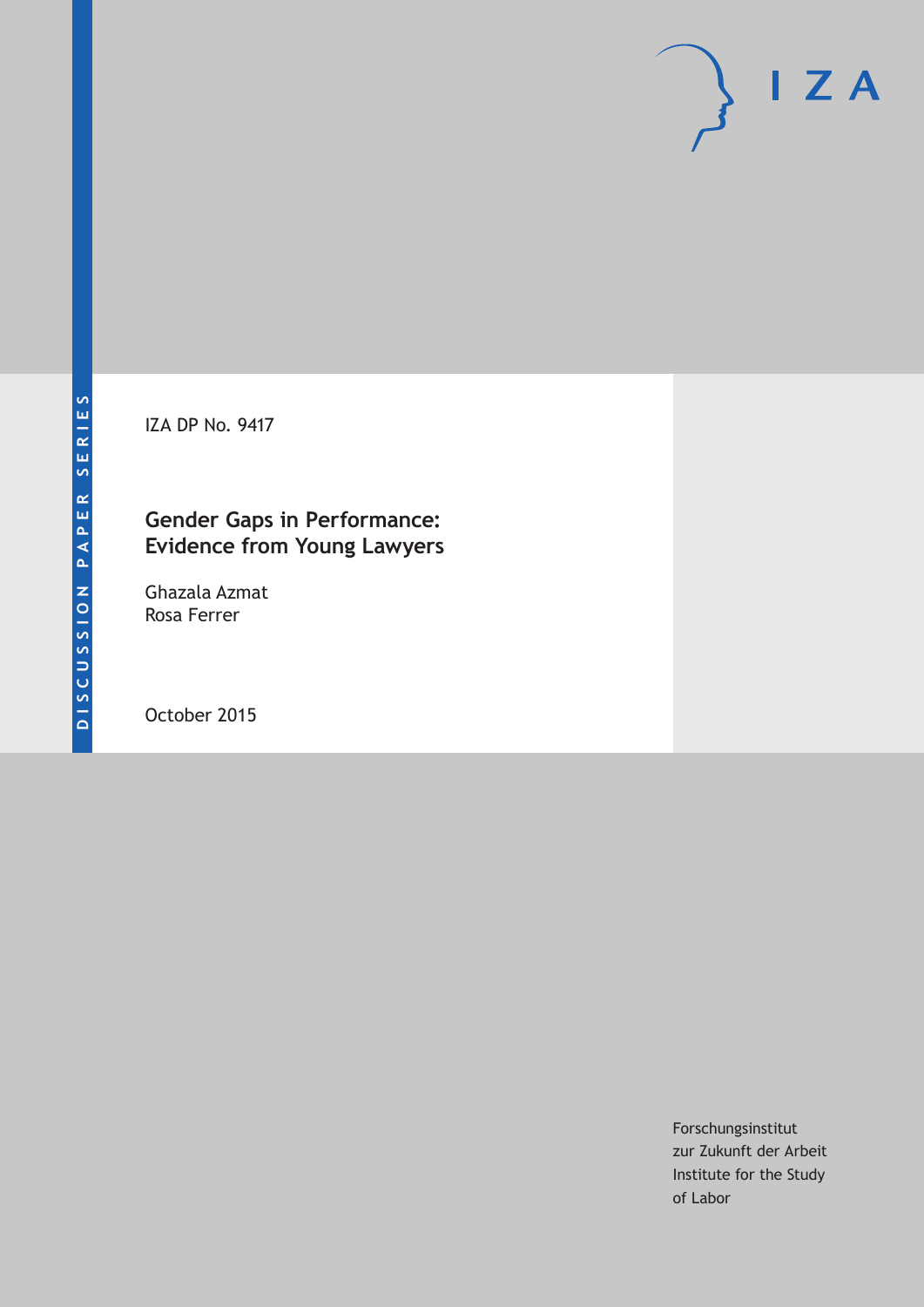# **Gender Gaps in Performance: Evidence from Young Lawyers**

## **Ghazala Azmat**

*Queen Mary University, CEP (LSE) and IZA* 

## **Rosa Ferrer**

*Universitat Pompeu Fabra and Barcelona GSE* 

Discussion Paper No. 9417 October 2015

IZA

P.O. Box 7240 53072 Bonn Germany

Phone: +49-228-3894-0 Fax: +49-228-3894-180 E-mail: iza@iza.org

Any opinions expressed here are those of the author(s) and not those of IZA. Research published in this series may include views on policy, but the institute itself takes no institutional policy positions. The IZA research network is committed to the IZA Guiding Principles of Research Integrity.

The Institute for the Study of Labor (IZA) in Bonn is a local and virtual international research center and a place of communication between science, politics and business. IZA is an independent nonprofit organization supported by Deutsche Post Foundation. The center is associated with the University of Bonn and offers a stimulating research environment through its international network, workshops and conferences, data service, project support, research visits and doctoral program. IZA engages in (i) original and internationally competitive research in all fields of labor economics, (ii) development of policy concepts, and (iii) dissemination of research results and concepts to the interested public.

IZA Discussion Papers often represent preliminary work and are circulated to encourage discussion. Citation of such a paper should account for its provisional character. A revised version may be available directly from the author.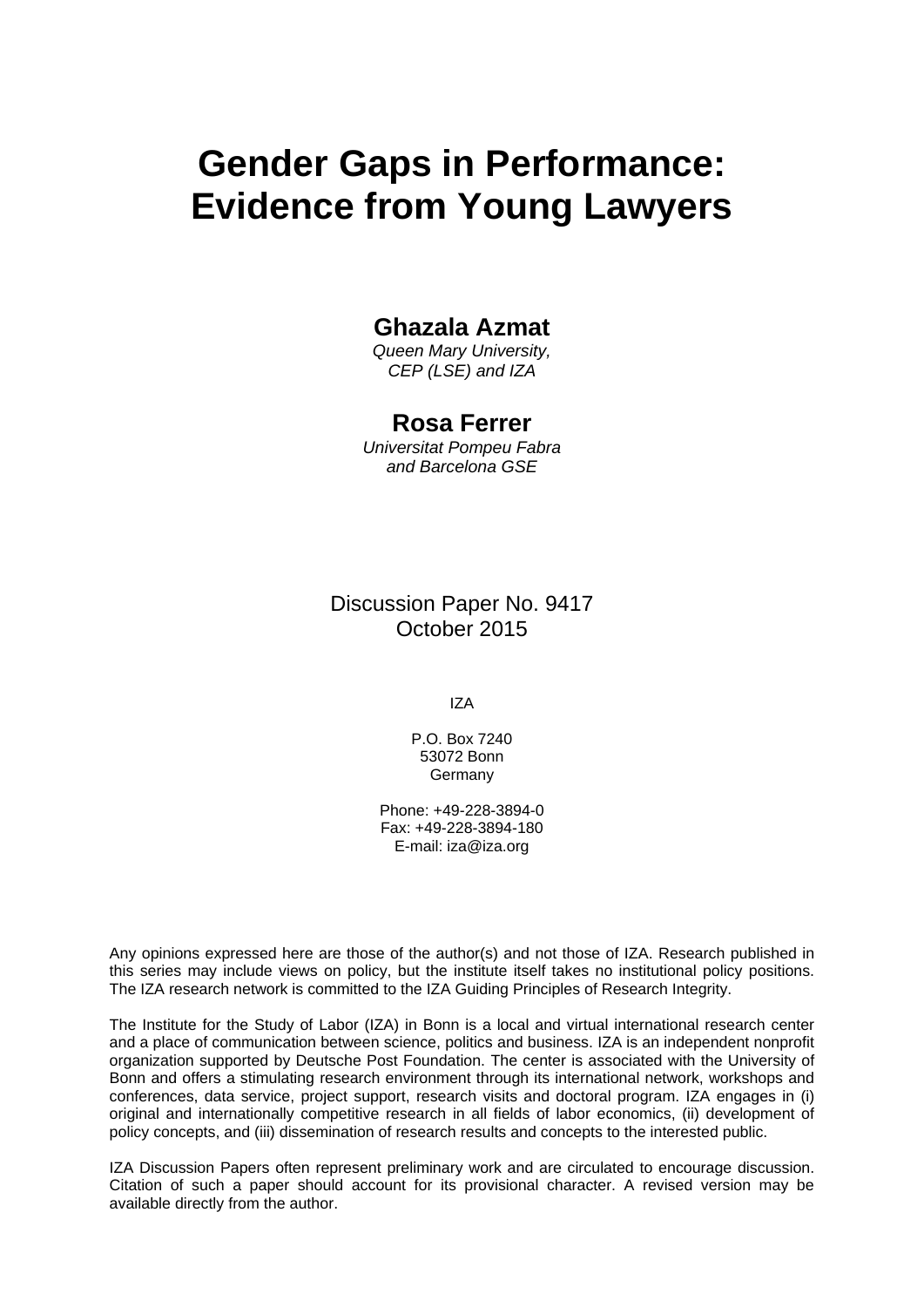IZA Discussion Paper No. 9417 October 2015

## **ABSTRACT**

## **Gender Gaps in Performance: Evidence from Young Lawyers\***

This paper documents and studies the gender gap in performance among associate lawyers in the United States. Unlike other high-skilled professions, the legal profession assesses performance using transparent measures that are widely used and comparable across firms: the number of hours billed to clients and the amount of new client revenue generated. We find clear evidence of a gender gap in annual performance with respect to both measures. Male lawyers bill ten percent more hours and bring in more than twice the new client revenue than do female lawyers. We demonstrate that the differential impact across genders in the presence of young children and differences in aspirations to become a law firm partner account for a large share of the difference in performance. We also show that accounting for performance has important consequences for gender gaps in lawyers' earnings and subsequent promotion. Whereas individual and firm characteristics explain up to 50 percent of the earnings gap, the inclusion of performance measures explains a substantial share of the remainder. Performance measures also explain a sizeable share of the gender gap in promotion.

JEL Classification: performance measures, gender gaps, high-skilled professionals

Keywords: M52, J16, K40, J44

Corresponding author:

 $\overline{a}$ 

Ghazala Azmat School of Economics and Finance Queen Mary University of London Mile End Road London E1 4NS United Kingdom E-mail: g.azmat@qmul.ac.uk

<sup>\*</sup> The views and conclusions stated herein are ours and do not necessarily reflect the views of individuals or organizations associated with the "After the JD Study." Financial support by the Spanish Commission of Science and Technology (ECO2011-30323-C03-02, ECO2010-15052, ECO2008- 01116 and ECO2013-43011-P), the Barcelona GSE research network, and the Government of Catalonia is gratefully acknowledged.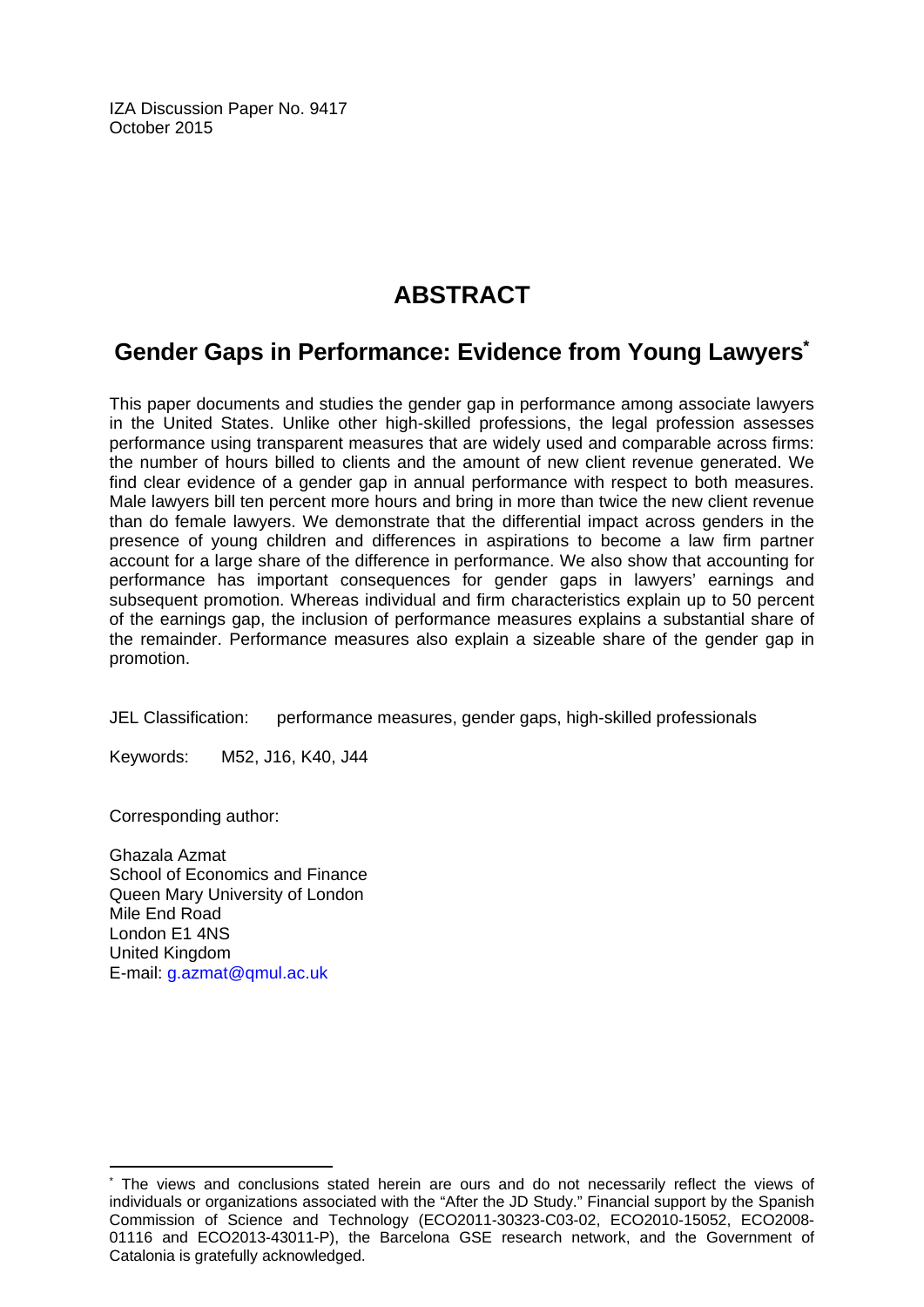#### **1. Introduction**

The reasons for gender gaps in career outcomes, particularly among high-skilled workers, remain unclear. We still do not know the extent to which gender gaps in career outcomes are attributable to differences in performance, as objective measures of performance have been unavailable to researchers. This question must be addressed because gender gaps in career outcomes could partly be the result of differences in performance. Firms reward higher individual performance either directly, through performance pay, or indirectly, through promotion and hiring decisions. In highly skilled professions in particular, higher pay and promotion are often associated with explicit performance evaluations (Lemieux et al., 2009; Lazear and Shaw, 2007). Therefore, to understand gender gaps in the career outcomes of high-skilled professionals, it is crucial to examine gender differences in performance and what could be driving them.

In this paper, we document the existence of gender differences in performance in the legal profession and examine their determinants. Moreover, we analyze the link between gender gaps in career outcomes and gender performance gaps. As with many other high-skilled professions, the legal profession exhibits persistent gaps in career outcomes and earnings. However, unlike many other sectors, the legal profession traditionally evaluates performance using measures that are transparent and homogeneous across firms and areas of specialization: annual hours billed and the amount of new client revenue brought to the firm. These measures are widely used not only to compensate lawyers but also to evaluate them for promotion decisions (Heinz, 2005; Altman and Weil, 2010). In our analysis, we exploit comprehensive, nationally representative information on young lawyers in the U.S., including information on career outcomes and the measures used to evaluate their performance, to analyze the link between them as well as the determinants of gender differences in performance.

We start by presenting the substantial gender differences in annual performance measures and examining their determinants. We first explore the more traditional explanations of discrimination, childrearing, and human-capital differences. We also consider alternative hypotheses that might reflect gender differences in both cognitive and non-cognitive traits. In particular, we consider differences in areas of specialization, the inclination toward overbilling, networking behavior, and career aspirations. We find that the presence of preschool-aged children in the household has a crucial differential effect on the performance of male and female lawyers. However, differences across men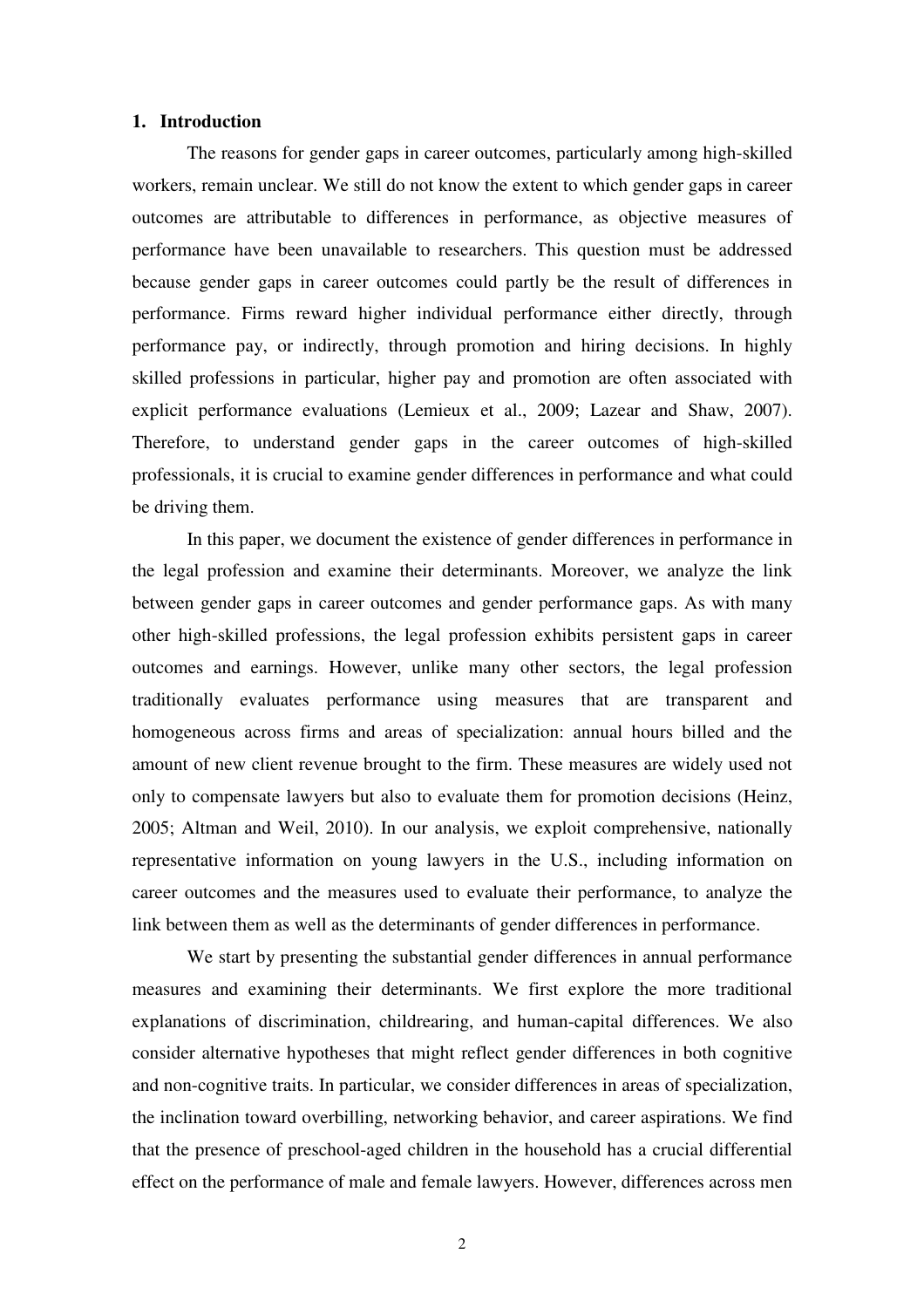and women in their aspirations to be promoted in the law firm are also a key determinant of the performance gap. In particular, such aspirations affect the amount of new client revenue, the performance measure that is particularly relevant for long-term career outcomes. To address potential reverse causality between career aspirations and performance, we proxy for aspirations using pre-labor experience variables, which were determined prior to the conditions and feedback that lawyers might have encountered. Although these pre-labor experience variables could reflect gender differences in aspirations shaped by social norms, they should not capture any type of feedback from their specific employers. We provide further evidence of preexisting gender gaps in career aspirations by looking at young individuals who later study law.

In contrast, other explanations that we consider are less relevant in explaining gender performance gaps. For instance, female lawyers are less likely to report "overbilling" clients, and although "overbilling" has (positive) consequences in terms of performance, it has a negligible effect in explaining gender performance gaps. In a similar vein, the amount of time spent networking is significantly different for male and female lawyers but does not explain a large share of the gender performance differences. With respect to discrimination, it is possible that the main determinants of performance differences—childrearing and career aspirations—are associated with subtle forms of discrimination, such as compliance with social norms. However, a key finding of the paper is that the gender performance gaps do not appear to be correlated with measures of explicit discrimination at the firm level.

We also analyze the extent to which gender performance differences explain the gender gap in earnings and promotion. We contribute to the analysis of gender gaps in career outcomes by using the main measures of performance in the legal profession, which are transparent and comprehensive measures of on-the-job performance. This is a considerable step forward relative to previous literature that relies on indirect proxies for performance, such as differences in hours of work and absenteeism to understand gender gaps in labor-market outcomes (Altonji and Blank, 1999; Ichino and Moretti, 2010). As in other professions and industries, the legal profession has a persistent gender earnings gap. Figure 1 illustrates the gender difference in lawyers' salaries in the  $U.S.<sup>1</sup>$  Moreover, it shows that there is no evidence that this difference has decreased

 $\overline{a}$ 

<sup>&</sup>lt;sup>1</sup> The patterns hold with and without controlling for important individual (age, marital status, number of children, ethnicity) and work (full-time status, type of organization, firm size) characteristics.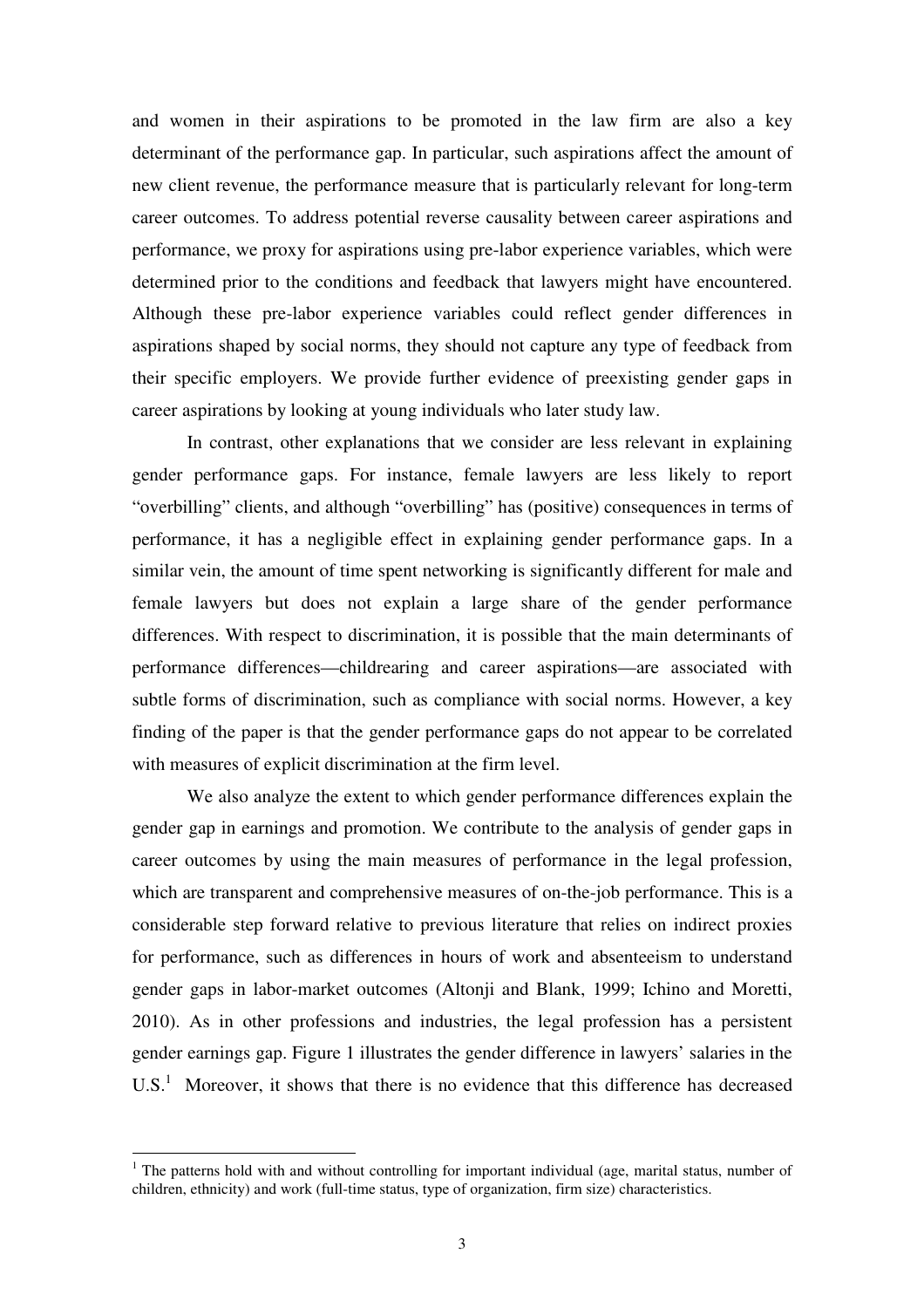over the last decade as the male-dominated cohorts have retired.<sup>2</sup> Similarly, in the legal profession, although women constitute 43 percent of associates at large law firms, only approximately 20 percent are law firm partners.<sup>3</sup> Therefore, our paper also contributes to the literature that studies the underrepresentation of women in senior high-skilled positions, frequently referred to as the glass ceiling (e.g., Bertrand and Hallock, 2001; Bertrand, 2014).

Previous research has shown that a sizable gender gap among lawyers' earnings remains even when controlling for the range of individual characteristics (Wood et al., 1993; Dinovitzer et al., 2009).<sup>4</sup> Gender gaps in earnings have also been largely unexplained in other industries (see Altonji and Blank, 1999, for a review of the literature). In our data, the raw earnings gap between male and female lawyers is 18 log points. Individual and firm characteristics explain 50 percent of this initial gap. We find that the two measures of performance used in the legal profession explain a substantial share—approximately half of the remaining gender gap. Our analysis therefore shows that previously unexplainable gender earnings gaps are partly explained by performance differences.

In addition to examining the effect of performance on the gender gap in lawyers' earnings, we can also analyze the link between performance and gender gaps in career advancement. Our measure of career advancement is whether lawyers have achieved partnership status 12 years out from law school. In our raw data, there is a sizable gender gap in partnership status of approximately 10 percent. We show that performance measured earlier in the lawyers' career is positively and significantly associated with the likelihood of becoming partner, explaining approximately 40 percent of the gap. Moreover, once performance is accounted for, the gender gap in partnership status is no longer statistically significant. These findings are key, as they suggest that performance is important not only for explaining gender differences in current earnings but also for future earnings, through promotion to partner status.

 $\overline{a}$ 

 $2$  It was not until the 1980s that the expansion of the legal profession attracted a large number of women (Rosen, 1992).

 $3$  The National Association for Law Placement press release, December, 2013.

<sup>&</sup>lt;sup>4</sup> Wood et al. (1993), using Michigan Law School graduates (1972-75), and Dinovitzer et al. (2009), using a nationally representative sample of lawyers who graduated from law school in 2000, show that a substantial gender earnings gap remains unexplained after controlling for individual and firm characteristics.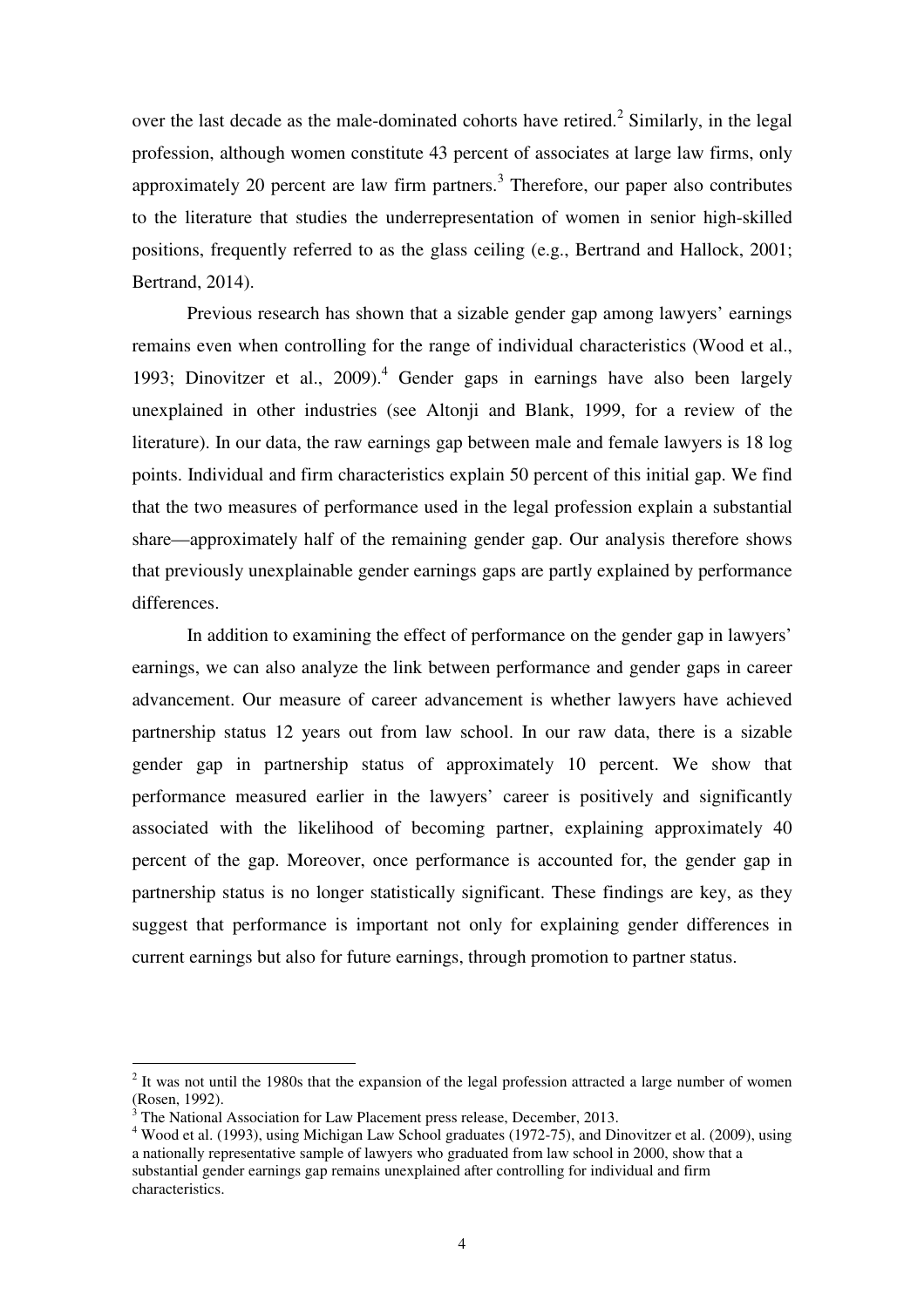The legal profession is among the highest-paid professions in the U.S., along with physicians and  $CEOs<sub>2</sub>$ <sup>5</sup> and law firm earnings account for a significant share of U.S. GDP.<sup>6</sup> In 2007, there were approximately one million professional lawyers in the U.S., of whom roughly one-third were female.<sup>7</sup> Moreover, the highly skilled nature of these professions suggests that women and men have similar skills, training, and motivation. Here, we focus on a generation of lawyers that has experienced virtual gender equality in law school admissions and no prominent gender differences in law school performance.<sup>8</sup> There has been increased interest in why large earning gaps exist among the more able and career-driven women in high-skilled professions (Manning and Swaffield, 2008; Bertrand et al., 2010). $^{9}$  Our paper demonstrates that performance gender gaps have important consequences for earnings. As in Manning and Swaffield (2008) and Bertrand et al. (2010), we also find that gender gaps in labor supply explain part of the gaps in earnings. However, labor supply—more specifically, hours of work—alone is not a sufficient proxy for performance. We show that performance differences are more powerful explanatory variables for earnings and explain a more substantial part of the earnings gap.

Our analysis sheds light on the gender differences in earnings and career progression observed among high-skilled professionals in general.<sup>10</sup> In other high-

 5 National cross-industry wage estimates, U.S. Bureau of Labor Statistics.

<sup>&</sup>lt;sup>6</sup> Over the last decade, legal expenses have accounted for nearly \$300 billion annually, which accounts for more than one percent of U.S. GDP. Compared with other large economic sectors, we observe that this amount was \$30 billion more, on average, than that for educational services and nearly two times more than that for air transportation services (Bureau of Economic Analysis, U.S. Department of Commerce).

 $<sup>7</sup>$  Lawyers account for roughly 0.8 percent of the US Labor Force, which is comparable to other high-</sup> skilled professions, such as physicians and surgeons (0.7 percent) and chief executives (1.3 percent). Females in these professions also account for roughly one-third of the total (CPS, Women in the Labor Force Databook, 2007). In addition, law school graduates represent approximately one-third of the individuals who in the last decade earned a professional degree (i.e., business administration and management masters, law degrees and medical degrees), and approximately 45 percent of these graduates with a professional degree are women (Digest of Education Statistics, 2007, 2012).

<sup>&</sup>lt;sup>8</sup> In that period, female lawyers accounted for approximately 50 percent of law school graduates (Digest of Education Statistics) and 45 percent of law firm associates (NALP, 2008).

 $9$  Manning and Swaffield (2008) and Bertrand et al. (2010) find that there is no gender-based earnings gap at the outset of young professionals' careers but that their earnings diverge ten years after graduation. Bertrand et al. (2010) focus on MBA graduates from the University of Chicago and attribute growing earnings gap differences to career disruptions, training choices prior to MBA graduation, and weekly hours worked. Manning and Swaffield (2008) focus on graduates in the UK and find that differences in human capital and psychological factors explain a share of the wage-growth gap, but most of the gap remains unexplained.

 $10$  For the purposes of extrapolation, we examined performance on professional school admission tests. In general, men tend to outperform women on standardized tests (American Association of University Women Educational Foundation, 1998); however, compared with other professions, the distributions of scores on law school standardized admission tests (the LSAT) are fairly similar for males and females. Male LSAT test-takers have slightly higher performance, by approximately two percent, compared with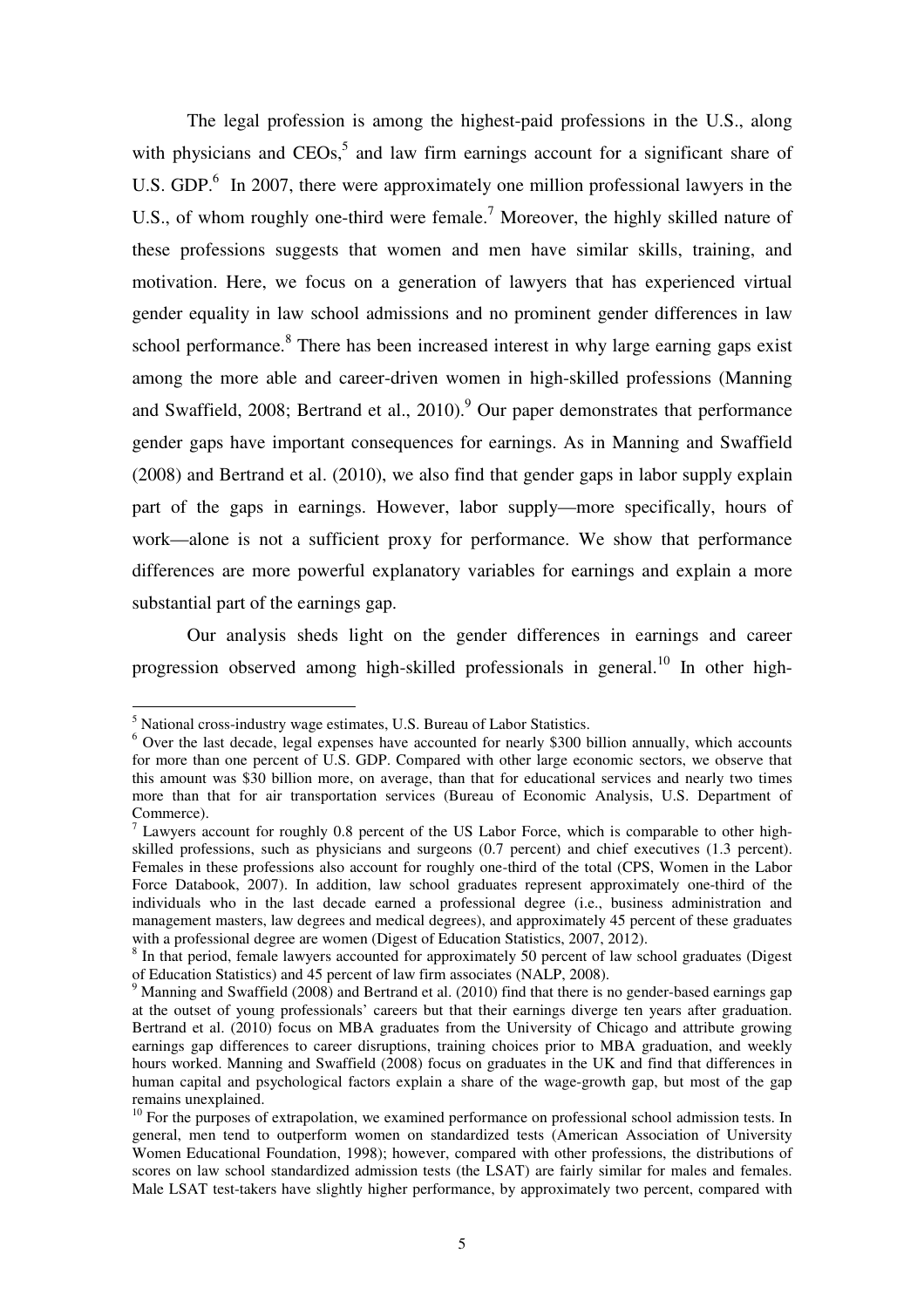skilled professions, the patterns of earnings and promotion gaps are similar to those in the legal profession. For instance, the literature has noted persistent gender gaps in earnings and career outcomes among CEOs, physicians, and university professors (see, for example, Bertrand and Hallock, 2001). Even in professions such as medicine, accounting, and pharmacy, which are viewed as relatively more female-oriented, there are gender differences in salaries and a significant underrepresentation of women in top career positions (Flynn 1996; Goldin and Katz, 2012; Jagsi, 2006). Given the similarity in labor force dynamics in these other sectors, our paper suggests that performance gaps may also be present in these other high-skill professions and could explain the existence of persistent earnings and career gender gaps. Performance measures in many professions, such as in the financial sector, are heterogeneous across firms within the sector, making it difficult to compare gender performance differences. An important advantage of the legal profession is that the comparability of the performance measures allows us to study gender performance gaps across firms and areas of specialization. We find that these performance gaps, which we link to earnings gaps, have similar patterns in different legal areas and law firm types. Moreover, because we use a nationally representative sample of professional graduates, we can draw from a wider population of highly skilled professionals. Relative to settings that look at one specific firm or educational institution, this representation of high-skill individuals with diverse educational backgrounds allows for greater external validity.

The results of our paper not only are applicable to the legal and other highskilled professions but also explain the overall male-female wage gap for a broader set of professions and skills. The gender wage gap literature makes inferences about the unexplained gender gaps. We show that without accounting for performance differences, the residual earnings gap might be misinterpreted. Thus, being able to document gender performance gaps constitutes an important part of our paper's added value. In addition, the expansive set of variables included in the data allows us to perform a comprehensive analysis to understand the determinants of performance. In particular, our findings regarding career aspirations and the impact of childrearing highlight the influence of gender roles, even among the most career-oriented individuals.

-

female test-takers (Dalessandro et al., 2010). On the standardized Medical College and Graduate Management Admission Tests (MCAT and GMAT), which apply to health and management studies, respectively, gender gaps also exist and are larger than those for the LSAT, at approximately eight percent.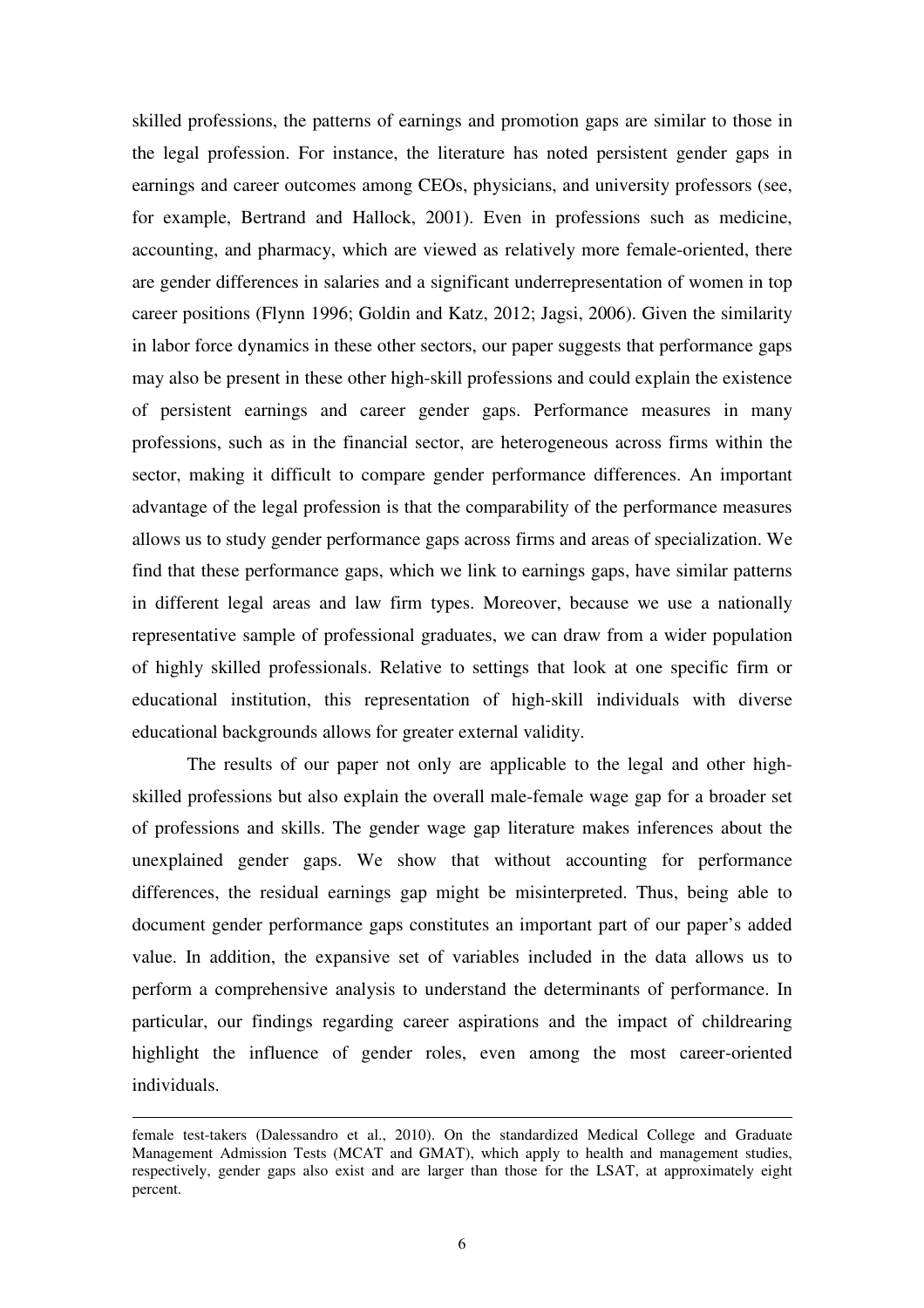The rest of the paper is organized as follows. Section 2 provides background information about the legal profession and the two widely used performance measures. Section 3 describes the data and the main descriptive statistics. Section 4 presents the results on gender performance gaps along with the analysis of their possible determinants. Section 5 shows the link between gender performance gaps and the gender earnings gap. Finally, Section 6 concludes.

#### **2. Performance Measures in the Legal Profession**

The legal profession provides an ideal framework for studying gender differences in performance. Unlike other high-skilled professions, it uses widely accepted, objective methods to measure and reward lawyers' productivity, namely, the hours billed to clients and new client revenue raised. The use of performance pay has increased since the 1970s throughout different economic sectors and has become pervasive in professional activities and high-skilled occupations.<sup>11</sup> In contrast to the legal sector, the methods to measure performance in other professions and industries are heterogeneous across firms, making it difficult to make comparisons within an industry. However, as is common in other high-skilled professions, lawyers' performance is based on annual measures such that earnings and promotion decisions that are determined based on these annual performance measures, rather than performance per hour worked. This is typically justified by job indivisibilities, lower substitutability among workers and increasing returns to cumulative experience. In the remainder of this section, we provide further information on the two annual performance measures commonly used in the legal profession.

#### **2.1. Hours billed**

 $\overline{a}$ 

Standard practice among law firms in the U.S. is to determine the value of legal services by computing hourly fees multiplied by the number of hours devoted to a case. Commonly known as billable hours, this method was first introduced in the 1950s and

 $11$  Recent research has explored the importance of performance pay in inequality across economic sectors. Lemieux et al. (2009) study the evolution of performance pay and wage inequality in the U.S. labormarket from the 1970s to the 1990s. Heywood and Parent (2009) use the same period but focus on the white-black wage gap. They find that the white-black earnings differential is larger in the share of the income distribution in which performance pay is more prevalent. Finally, comparing Spanish industries, De la Rica et al. (2010) find that the gender gap is considerably larger for workers whose salaries include a variable component than for those who have just a fixed salary.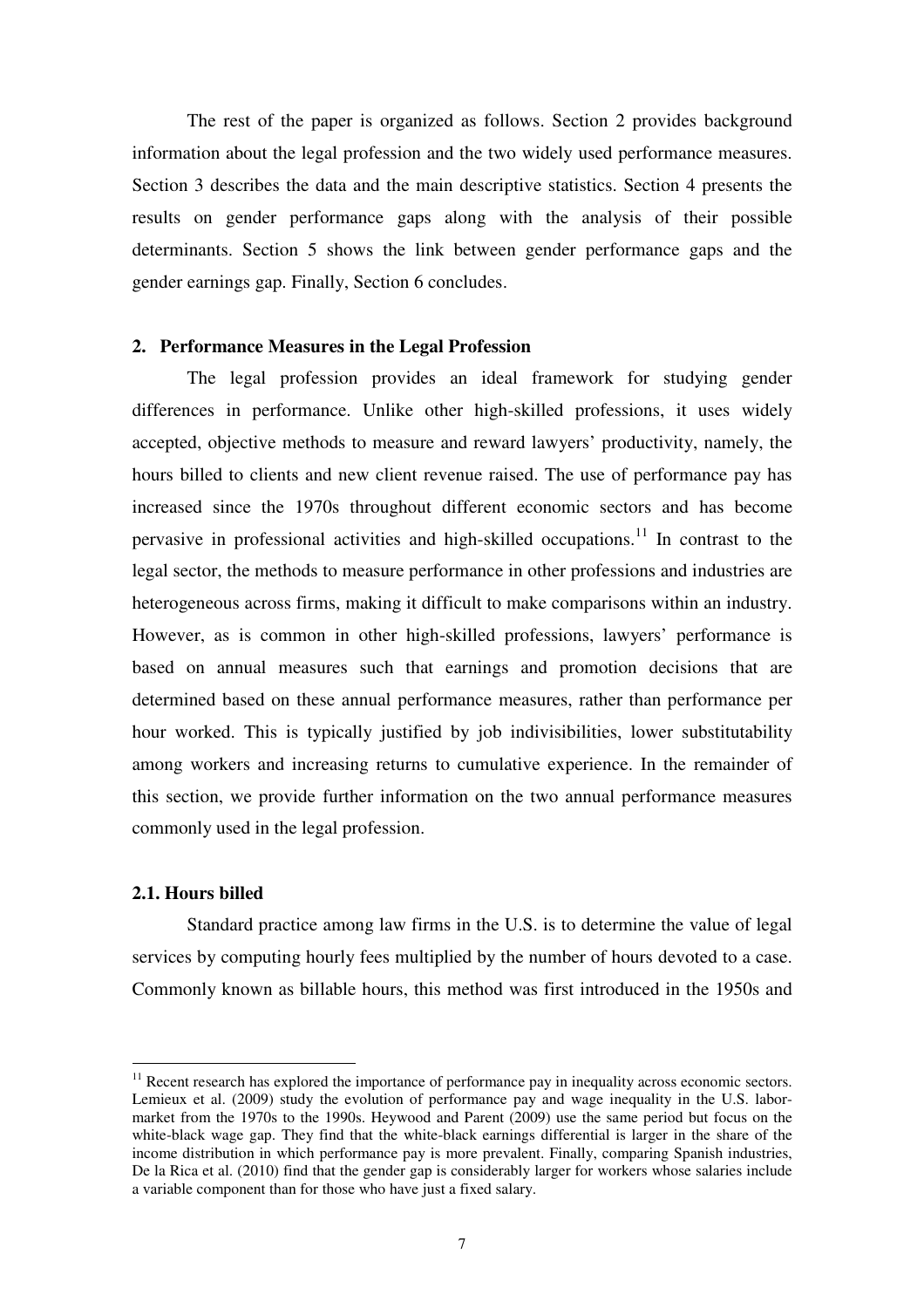has become a widely used management tool within law firms over the last several decades.<sup>12</sup>

As billable hours directly determine firms' revenues, they are also their preferred way to measure lawyers' productivity.<sup>13</sup> Most law firms use billable hours to determine bonus compensation and have annual billable-hours requirements for their associate lawyers (Fortney, 2005; Altman Weil, 2010). To compute the number of hours a client should pay for, lawyers keep detailed records of the time they devote to each case (e.g., using time-tracking software). It is important to note that the number of hours that a lawyer bills does not generally coincide with the number of hours he or she worked. In general, the number of hours lawyers work is larger than the number of hours billed because there are broad tasks, such as meetings, reviewing general correspondence or legal updates, networking activities, and training time, which cannot be assigned to specific clients or cases.

While the firm is concerned with the number of hours its attorneys bill, as this is a direct determinant of the firm's revenue, the firm is also concerned with the quality of the work done in a billed hour. Better quality brings future revenue, and the firm maximizes a discounted flow of profits and not just current revenue. Partners in law firms monitor the quality of hours billed by junior lawyers and will "write-down" (or discount) hours that they feel are inadequate. Typically motivated by reputational or even legal concerns, discounting hours is relatively common. For example, 13 percent of lawyers in our sample report that they had hours discounted by a partner in the previous year. Moreover, lawyers also have their own clients and reputations to uphold and are likely to internalize, at least partially, the long-term costs of billing poor quality hours

In this paper, we use the annual number of hours billed by lawyers as the first measure of lawyers' performance. As is common in other high-skilled professions (e.g., academia, management, etc.), employers are more concerned with overall performance than about the number of hours worked. Ultimately, the annual number of hours billed

 $\overline{a}$ 

 $12$  The practice of time recording became routine in the 1950s. By the end of the 1960s, "most mid-sized and large law firms had shifted to hourly billing" (American Bar Association, 2002). Exceptions include personal injury litigation, in which contingent fees are more prevalent, and the use of flat fees for some specific services. In legal areas that use contingency or flat fees, firms frequently record billable hours as a method to record lawyers' performance, although strictly speaking, they are not actually billed to the client.

 $13A$  more accurate term is perhaps "perceived productivity" or "perceived performance." Throughout the paper, we refer to them as "performance", as these are widely established performance measures in the profession, and law firms use them to evaluate lawyers' annual productivity.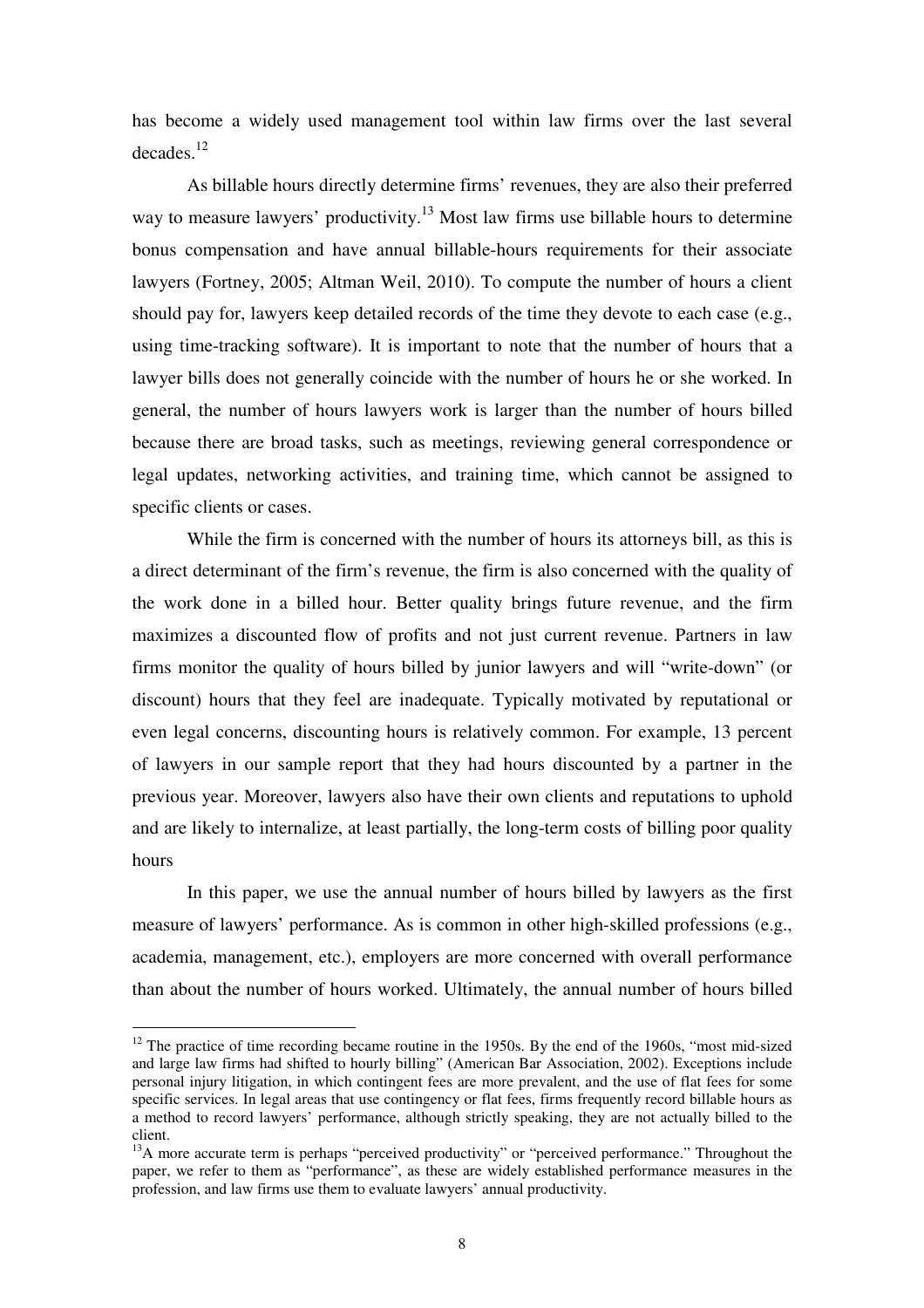is most relevant for law firms, as it will determine annual revenues. In 2006, the median hourly billing rate for associate lawyers was \$200 per hour, and the median number of hours billed was 1,704 (Altman Weil, 2007). In turn, the median associate lawyer generated revenues in excess of \$300,000. There is substantial variability across firms in the billing rates and lawyers' billable-hours requirements. Typically, these are increasing in the size of the law firm and also vary depending on the area of the law considered.<sup>14</sup>

The use of billable hours has proven persistent over time. Advocates of billable hours argue that this method serves to calculate the value of the service, minimize transaction costs between clients and law firms, and eliminate uncertainty and arbitrariness regarding lawyers' bonuses (American Bar Association, 2002).<sup>15</sup> While the hours billed are accountable, such that they reflect quality and not only quantity, some critics argue that this method may not reflect all aspects of the services provided to the client and it discourages the use of technology that might increase productivity. Others remark that measuring performance based on hours billed may induce associate lawyers to overbill clients. Law firms' short-term revenues could benefit from overbilling practices; however, partners also have incentives to control billing abuses due to competition between law firms, the fear of losing clients, reputational and ethical concerns and potential punishment.<sup>16</sup>

#### **2.2. New client revenue**

 $\overline{a}$ 

A second measure of lawyers' performance commonly used in the legal profession is whether lawyers personally bring new clients to their firms in a given year, measured by how much revenue these new clients generated. There are two main differences between new client revenue and hours billed. First, new client revenue exclusively refers to revenues generated from new business, excluding revenues from hours billed to previously established clients of the firm. Second, if a lawyer brings a

<sup>&</sup>lt;sup>14</sup> The areas of law with larger billing rates are Antitrust, Municipal Finance, Securities, Mergers and Acquisitions, and Intellectual Property. The average number of hours billed also varies across areas: Lawyers working on Trusts and Real Estate, for example, billed 1,507 hours on average in 2006 (Altman and Weil, 2007).

<sup>&</sup>lt;sup>15</sup> For a summary of the debate, see American Bar Association (2002). The report argues that "the hourly billing method has endured virulent criticism over the past two decades, [although the criticisms] have not displaced hourly billing or even reduced its dominance as the most common form of law firm billing."

<sup>&</sup>lt;sup>16</sup> The Rules of Professional Conduct for lawyers forbid unreasonable fees. Violation of the Rules constitutes professional misconduct and could potentially constitute fraud. Such disputes between lawyers and clients can be taken to court or the Legal Fee Arbitration Committee at the corresponding State Bar Association.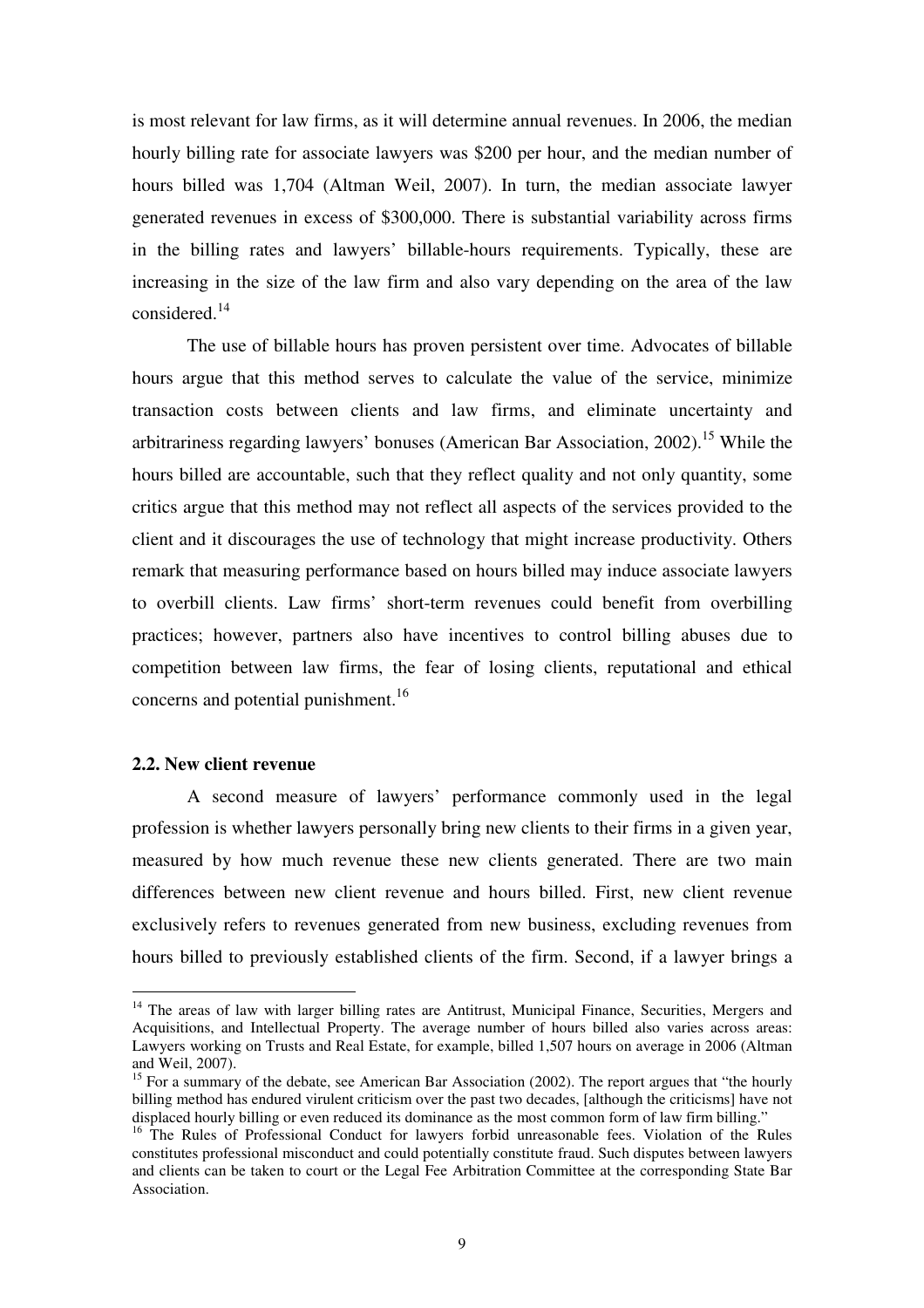new client to the firm, she will receive credit for the revenue that the client generated, including revenue from hours billed by other lawyers in the firm.

Together with hours billed, the origination of client revenue —also known as "rainmaking"— is the most-used objective criterion to measure lawyers' performance (Heinz et al., 2005). Altman Weil (2010) finds that more than half of law firms —more frequently in large ones— use formal origination credit scoring systems to reward lawyers' ability to attract new clients. It is common for law firms' client bases to only comprise between 40 and 60 percent of stable clients (Heinz et al., 2005); thus, firms rely heavily on partners and associate lawyers to generate new business for the firm.

New client revenues make it possible to further capture information on the quality dimension of lawyers' performance: Lawyers who provide higher-quality work will establish a good reputation with clients, who will then be more likely to recommend their services. Although sources of new client revenue are diverse, considerably important sources are referrals from previous clients and other lawyers (Spurr, 1988; Garicano and Santos, 2004). Therefore, this performance measure captures a lawyer's ability to create personal connections, reputation, and visibility. These skills are crucial in promotion decisions because they provide information on lawyers' potential performance as law-firm partners. The likelihood of becoming a lawfirm partner will depend on the individual's historical productivity level (billable hours history); the individual's ability to sustain high productivity at a partner's billing rate; and the individual's ability to support himself or herself as a partner, which is related to the ability to develop and originate new clients for the firm (Rose, 2011).

#### **3. Data Description**

 $\overline{a}$ 

Our analysis uses data from *After the JD*, a nationally representative, longitudinal survey of lawyers in the U.S. The *After the JD* study is a project of the American Bar Foundation and other legal associations. Lawyers in the sample are representative of all lawyers first admitted to the bar in 2000. Participants are primarily employed in private practice (54 percent) —the focus of the survey questions— as well as government jobs and nonprofit organizations  $(25 \text{ percent})$ ,<sup>17</sup> private industries other than law firms  $(18 \text{ percent})$ ,<sup>18</sup> and academic institutions  $(3 \text{ percent})$ .<sup>19</sup>

 $17$  This category includes positions such as prosecutor, judge and public defender.

<sup>&</sup>lt;sup>18</sup> This category includes all lawyers working for consulting firms, in Fortune 1000 industries, and in investment banking.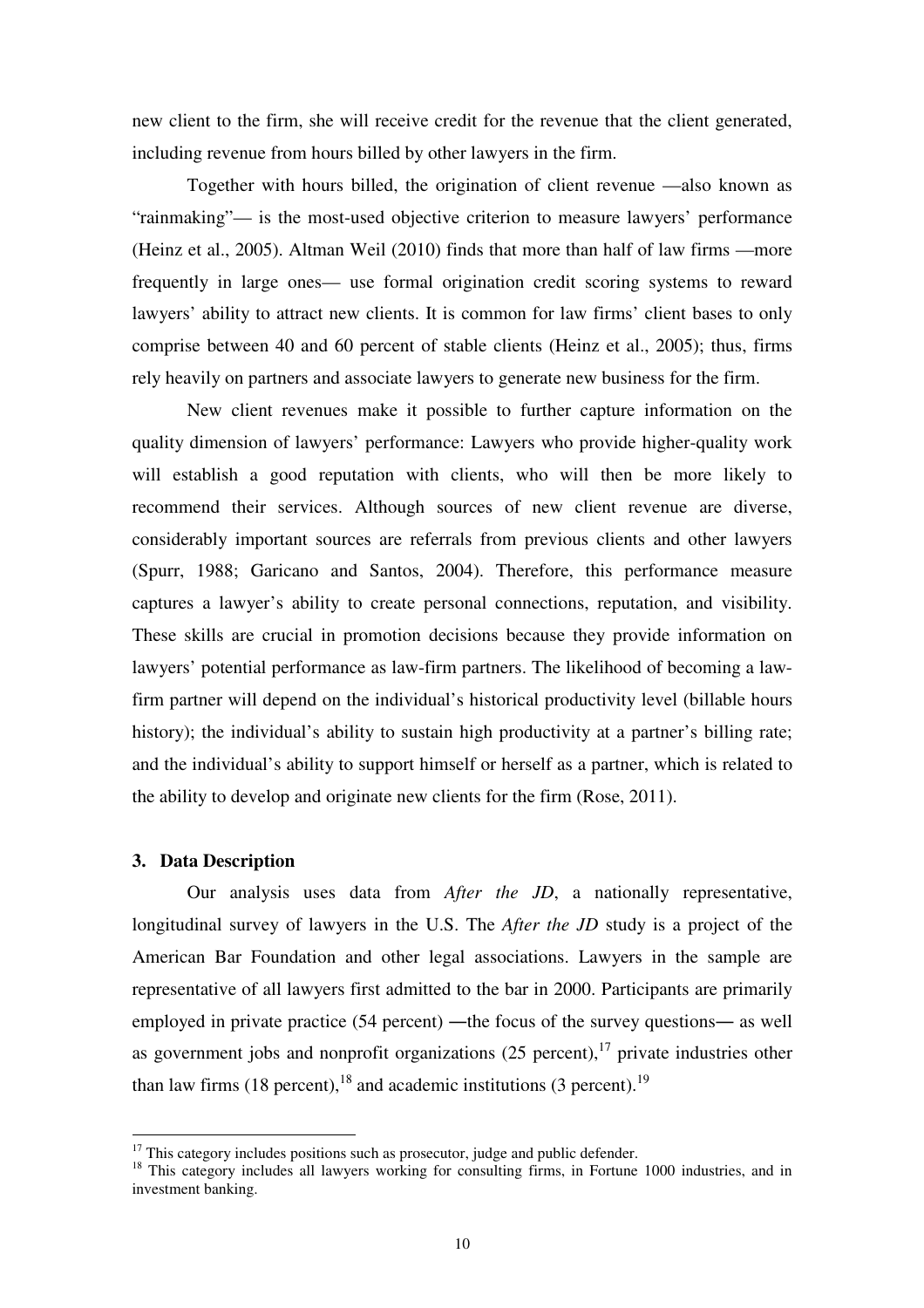The survey was first conducted in 2002, and the same lawyers were interviewed again in  $2007<sup>20</sup>$  Survey participants respond to detailed questions on job characteristics, employment history, educational background and family status. Dinovitzer et al. (2009) use the first wave of the AJD study data (2002), when the lawyers were two years out of law school, and conduct a descriptive analysis of gender gaps in earnings.<sup>21</sup> In 2007, the survey also included questions on hours billed and other relevant variables such as aspirations to be promoted, which is why this period will be the focus of our analysis.

We focus on lawyers who bill hours —the large majority of whom work for private law firms.<sup>22</sup> Table 1 reports descriptive statistics for this core sample in 2007. The first measure of performance, *Hours Billed,* corresponds to lawyers' total number of hours billed during the year before the survey, 2006. As shown in Table 1, male lawyers bill, on average, 1,826 hours per annum, while female lawyers bill 1,677 hours on average. Respondents are also asked about their annual target hours in their firm and position, which is their billable-hour requirement. This requirement typically reflects the type and size of the firm. From Table 1, we observe that the gender difference in target billable hours is considerably smaller than that in the actual number of hours billed. Male lawyers on average have a target of 1,827 hours, while female lawyers have a target of 1,759 hours on average.

For the second measure of performance, *New Client Revenue*, we use responses about the revenue attributed to new clients "personally brought" by the lawyers to their law firm in the year before the survey, 2006. The gender difference in annual new client revenue originated is nearly \$30,000. Both performance measures enter into the firms' objective function and jointly determine the firms' current and future profits, but originating new clients and legal work do not necessarily require the same set of skills. In our data, we examine the correlation in performance using these two measures and find that it is small and, if anything, a positive relationship, although not statistically significant.

<u>.</u>

 $19$  This category includes academic administrators as well as tenured and non-tenured professors.

<sup>&</sup>lt;sup>20</sup> The response rate in 2002 was approximately 70 percent. Among those responding in 2002, more than 85 percent also responded in 2007. In Section 6, we use the currently available data from a third wave in 2012, which has a response rate of approximately 80 percent.

<sup>&</sup>lt;sup>21</sup> Dinovitzer et al. (2009) find a gender earnings gap, after controlling for individual and firm characteristics. Then, they perform an Oaxaca decomposition using individual demographic and workplace characteristics and conclude that only part of the wage gap would be narrowed if women resembled men across observable endowments, while a substantial part of the gender gap remains unexplained.

 $22$  Among those who bill hours, more than 93 percent work for law firms, and the remaining lawyers work in solo practices.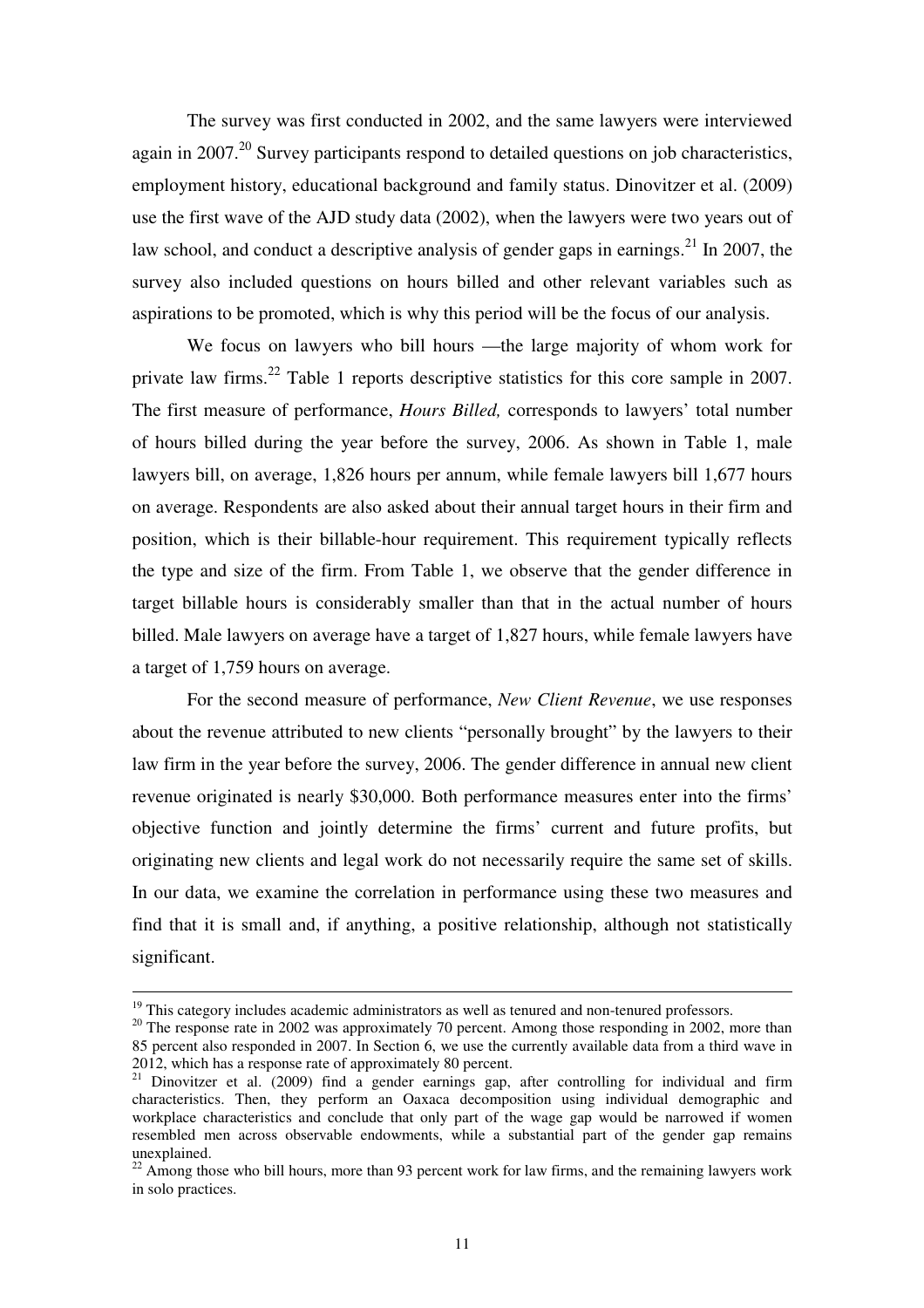Because the AJD data are self-reported by lawyers, it is possible that respondents misreport on how they perform. Although the survey was conducted anonymously and there were no incentives to misreport, we complement our data with external, firm-reported data sources on key variables from a number of alternative sources.<sup>23</sup> The sources conform to our study and exhibit similar patterns overall and by gender to those found in our data. We discuss the sources and main findings in the online appendix.

With respect to total earnings, which refer to lawyers' reported annual salaries including bonus components, we see that male lawyers earn, on average \$150,000 and female lawyers, \$132,000. As is commonly known in the legal profession, total earnings and performance expectations are highly positively correlated with the size of the law firm. However, the fraction of female lawyers working in large organizations is not significantly different from the fraction of males. There are also no significant gender differences in the average number of years in the current job. Female lawyers are, however, slightly younger and less likely to be married and have considerably fewer children. They are also more likely to belong to a minority group. The descriptive statistics are very similar when compared to the lawyers in the sample who do not bill hours.<sup>24</sup>

The dataset contains detailed educational variables. We use the bracketed ranking of the institutions that respondents attended as undergraduates and law students, as well as their reported grade point averages in both institutions.<sup>25</sup> We also use information on whether, as law students, they participated in simulated mock trials (*Moot Court*) and law journal editorial activities (*General Journal* and *Specific Journal*), as these activities help build skills relevant to practicing law and obtaining jobs. In addition, we also have information on whether respondents held positions as judicial clerks in state or federal courts. Because judicial clerkships are prestigious internships through which outstanding students assist judges —usually for the two years immediately following graduation— having held a position as a clerk captures

 $\overline{a}$ 

 $23$  We use firm-reported data on target hours, hours billed, new client revenue and earnings using the National Association for Law Placement (NALP), Survey of Law Firm Economics (SLFE), National Association of Women Lawyers (NAWL), and the Major, Lindsey & Africa's Partner Compensation Survey (MLA); additional details are provided in the online appendix.

<sup>&</sup>lt;sup>24</sup> The raw earning gap is higher (\$25,000) for the overall sample, which seems driven by a larger gender gap among those working in professional service firms other than law firms (e.g., investment banking, consulting, etc.)

<sup>25</sup> The rankings are based on 1996 and 2003 *U.S. News* reports on undergraduate and law school studies, respectively.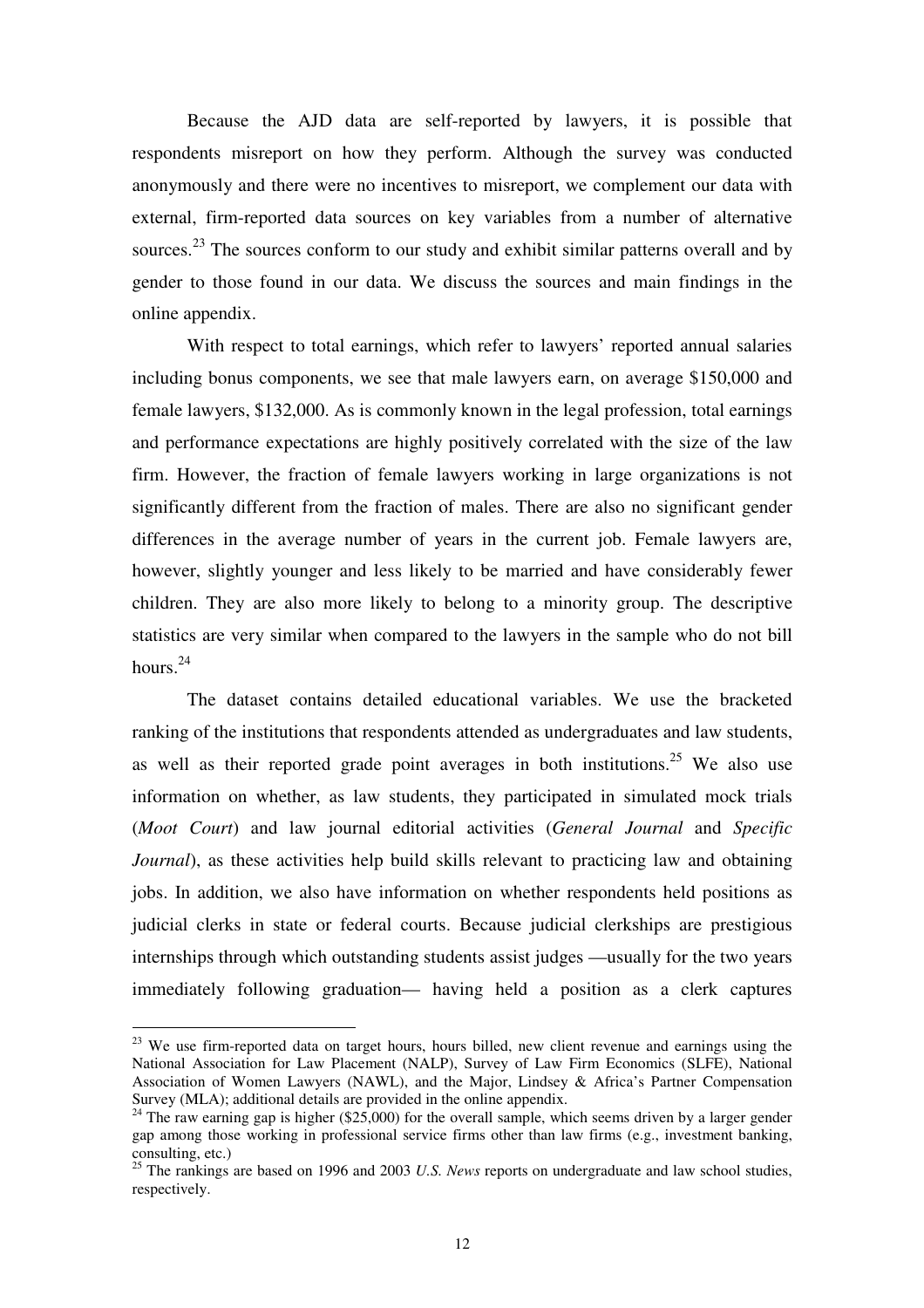additional skill information. All of these education-related variables serve as proxies for ability.

Finally, we also have information on the region in which lawyers live. After accounting for regional mobility, there are 30 regions in the sample.<sup>26</sup> Most of the regions are at the state level, but for those living in major urban areas, information is disaggregated at the city level.

#### **4. Gender Gaps in Performance**

 $\overline{a}$ 

This section presents the main results of the paper. First, we document a sizeable gender gap in performance. We demonstrate that controlling for detailed individual and firm characteristics does not close the gap in performance. Then, we investigate a number of hypotheses for why female lawyers may not be billing as many hours or raising as much new client revenue as male lawyers. In Table A.3, we summarize our hypotheses and highlight their relative importance. In this section, we primarily focus on three hypotheses —employer discrimination, the presence of children, and career concerns— and briefly discuss some others.

From Column 1 of Table 2, we see that, on average, male lawyers bill 153 more hours per year than female lawyers, which is equivalent to approximately ten-percent more hours billed. In Column 2, we control for individual and firm characteristics, including marital status, age, the number of children, the presence of children of preschool age (i.e., under four years of age), ethnicity, years of tenure, working fulltime, the size of the firm and the type of organization.<sup>27</sup> Some of these factors, such as experience in the current firm and working full-time, have a significant effect on hours billed; however, these factors explain only a small share of the performance gap. In addition, Column 3 indicates that including detailed educational variables as proxies for ability has a negligible effect on the gender gap. Having participated in editorial activities for law journals, for example, has a positive effect on hours billed; however, including them as a control, once the other individual and firm characteristics are included, does not affect the gender gap. Overall, a gender gap of nearly 100 annual hours billed remains unexplained.

 $26$  To account for regional mobility between 2002 and 2007, we update the information on lawyers' residence available for 2002 with information on whether lawyers were last admitted to practice law by a State Bar's authority in a different location.

 $27$  If we include only the presence of children, without separating by the number of children, the results are qualitatively similar.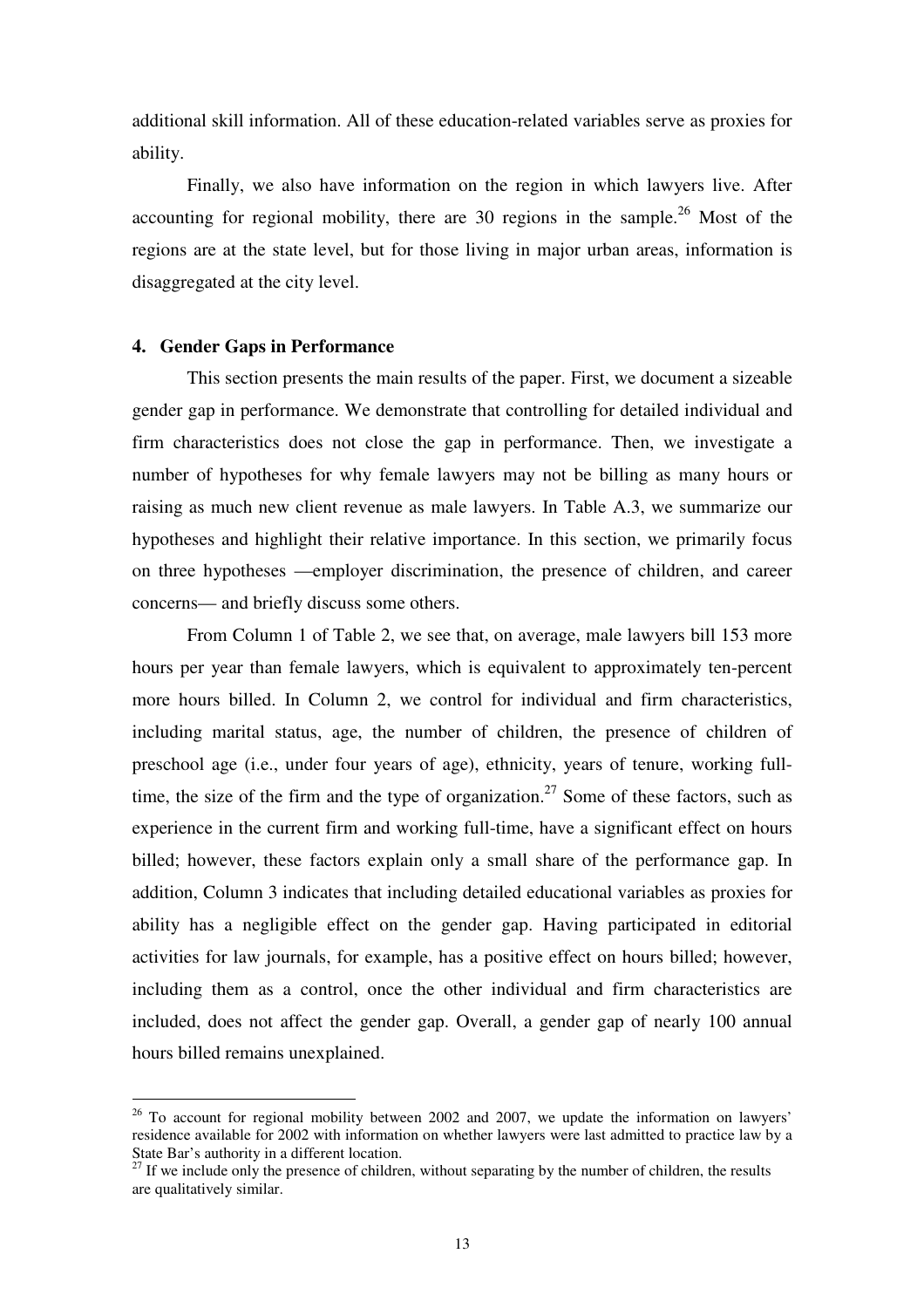Regarding the second measure of performance, new client revenue, we see from Columns 4, 5, and 6 that male lawyers bring in more than twice the new client revenue than female lawyers (\$30,000). After controlling for firm and individual characteristics, together with proxies for ability, the gender gap in revenue remains approximately the same. Having held a judicial clerkship has a considerable effect on raising new client revenue; however, it does not help explain the gap.<sup>28</sup>

In Figure 2, we plot the percentiles for the performance measures. For hours billed, we find that the gender gap in performance is relatively stable throughout the distribution. For client revenue, however, there is some evidence that the gender gap is largest at the top of the distribution — especially above the 60th percentile. However, with the exception of the  $10<sup>th</sup>$  and  $90<sup>th</sup>$  percentiles, the gender gap in raising new client revenue is always significant.

A possible explanation for gender differences in performance is unobserved firm effects that relate to the required number of target hours to bill; for example, it could be that male and female lawyers select (or are selected) into firms that have different billing requirements. We explore this using the hours that firms expect their lawyers to bill (i.e., the "target hours" to bill), which could be related to gender differences in hiring outcomes or in job assignments. Column 1 of Table 3 shows that there is no gender gap in the target hours to bill.<sup>29</sup> Some lawyers in the sample (15 percent) who report billed hours do not have billable hours requirements (i.e., they report target hours of zero).<sup>30</sup> Including those who report zero target hours (Column 2), we find that the gender gap is not significant but the coefficient is larger. Importantly, however, from Column 3, we see that there is no gender difference in the probability to report zero target hours.

Differences in annual performance could be due to differences in hours worked or in the output produced per hour worked. Studying the ratio of performance to hours of work may help determine whether there are gender differences in productivity per hour worked. In Table 4, we find that, on average, the gender coefficient of the ratio between hours worked and hours billed is not statistically significant, implying that

 $\overline{a}$ 

 $2<sup>28</sup>$  In section 4.2, we discuss the performance results when interacting gender with the presence of children. Interacting gender with other demographic characteristics, such as marriage, does not change the baseline findings.

 $29$  Not all respondents report their target hours (only 770 out of 974). However, the gender gaps in performance are similar when we restrict the sample to respondents who report target hours.

 $30$  Among these lawyers without billable hours requirements, 70 percent work in firms that have fewer than ten employees.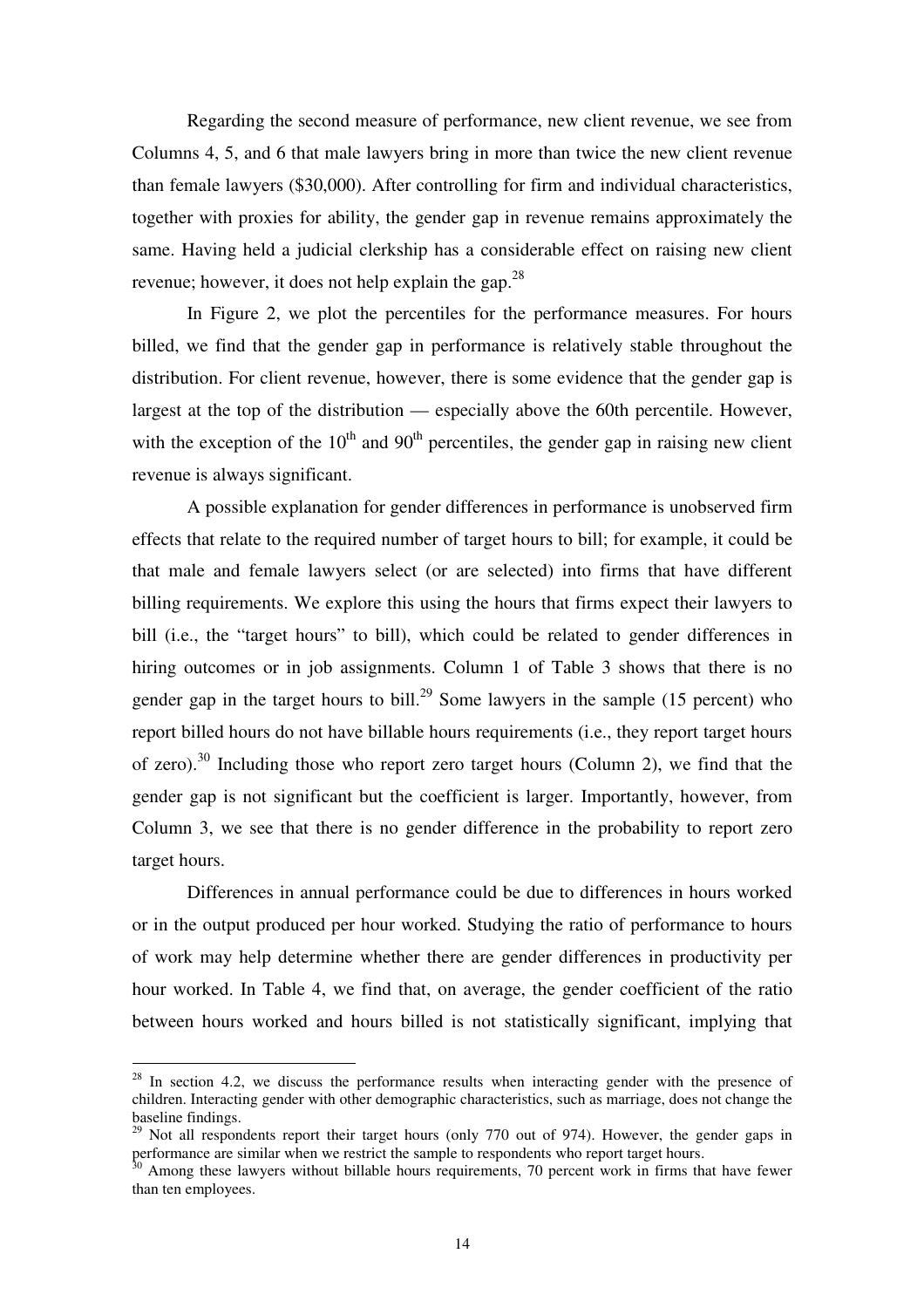female lawyers do not work more hours per hour billed than males do. However, when mapping client revenue to hours worked, the gender coefficient is negative and significant (Column 2). In Column 3, we combine both performance measures using the median hourly billing rate for associate lawyers in the US (\$200) as a conversion rate to transform client revenue into hours billed equivalent units. Overall, we find that there are gender differences in the ratio of aggregate performance to hours worked. This implies that there are gender differences in performance that are not due to differences in the total hours worked. $31$ 

We next explore whether a lawyer's specialty affects performance. Although our results are within the same profession, one may relate differences in the area of specialization to the occupational segregation literature.<sup>32</sup> Differences in non-pecuniary benefits across firms could be reflected in the size of the law firm and the number of hours it expects its lawyers to bill, as well as in the areas of law in which the firm specializes. We control for lawyers' area of specialization using the percentage of their time that respondents devote to 27 different areas of law listed in the survey. Of the 27 specialties listed, we find that, compared to the overall sample, male lawyers are more significantly represented in Intellectual Property and Criminal Law, while Family Law, Probate (Wills and Trusts), Employment Law (Management), Workers Compensation, Insurance Law, Civil Rights, and Public Utilities/Administrative Law have a significantly larger number of female lawyers.<sup>33</sup> However, Table 5 shows that areas of law only explain a small share of the gender performance gap. The gender coefficient decreases slightly for hours billed (Column 1), while it increases slightly for client revenue (Column 2). Moreover, we do not find evidence of female lawyers systematically sorting into areas with lower hours billed (see Table A.5).

 $\overline{a}$ 

 $31$  Since the output equivalence of hours billed and client revenue is likely to be heterogeneous across firms as it will depend on the cost structure of the firm and on the likelihood that new clients become regular, we perform robustness checks on a broad interval of conversion rates (from \$50 to \$500), as shown in Table A.4. The performance per hour differences is negative for the entire interval and statistically significant from \$50 up to conversion rate \$400.

<sup>&</sup>lt;sup>32</sup> While occupational segregation has declined over time, there still appears to be a tendency for women and men to choose different types of jobs and different specialized training within a given profession. See, for instance, Altonji and Blank (1999), Blau et al. (1988), Goldin (1990), Blau and Kahn (2000) and Bertrand et al. (2010).

 $\frac{33}{33}$  Lawyers in the sample report the percentage of time that they devote to each of the legal areas. We do not find either men or women to be overrepresented in the remaining areas of specialization: Antitrust, General Practice, Bankruptcy, Civil Litigation, Commercial Law, Employment Law (Unions), Environmental Law, General Corporate Law, Immigration Law, Municipal Law, Personal Injury (Plaintiff), Personal Injury (Defense), Real Estate (Commercial), Real Estate (Personal), Securities, Tax, Health, and 'Other' areas.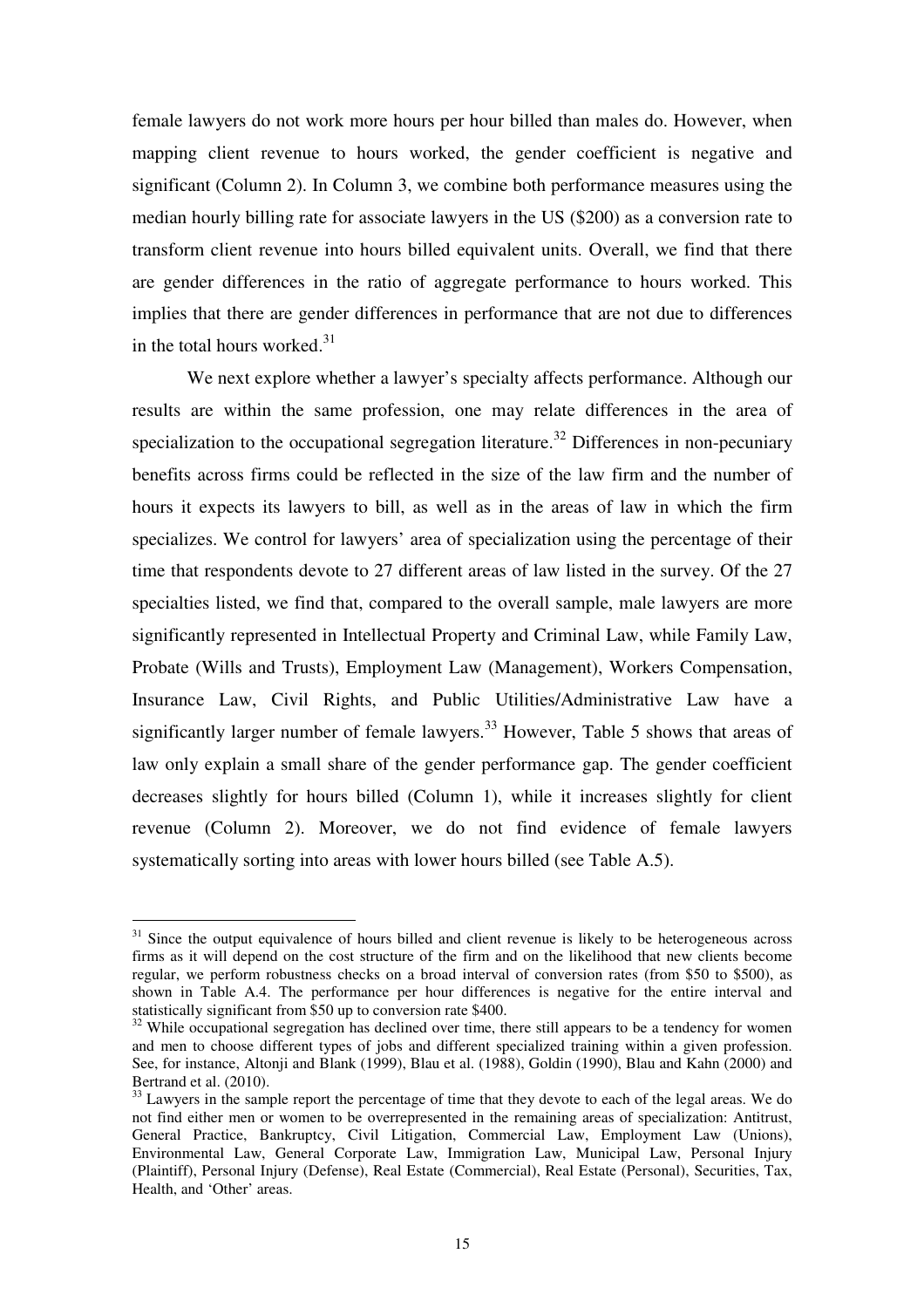Therefore, the question remains unresolved: What is causing the gender differences in performance? We explore a number of factors to understand the determinants of the performance gap. We begin by investigating the traditional explanations for gender gaps in earnings: discrimination and childrearing. We then investigate alternative hypotheses, including differences in career aspirations, to determine if they contribute to the gap.

#### **4.1. Discrimination**

If employers (partners of the firm) can "interfere" with the number of hours that associate lawyers' bill, there could be scope for discrimination. In particular, there could be some form of discrimination in the assignment of cases when more senior colleagues or firm partners assign the cases for which associates bill hours. To investigate this possibility, we first study whether receiving enough assignments from the partner explains lower performance. We also investigate whether partners interfere with the way hours billed are measured by not awarding associate lawyers full credit for the hours that they bill, i.e., by "writing-down" hours billed. We also use information on self-reported discrimination to assess whether there are gender differences and if this reporting affects performance. In addition, we investigate other potential sources of discrimination, such as whether differences in the gender and seniority of mentors or the tasks assigned to the lawyers play a role in explaining gender differences in performance.

The two main reasons that lawyers find it difficult to bill hours that could be connected with discrimination are: first, not receiving enough assignments and, second, partners discounting hours (see Table A.2). While both explanations seem to be quantitatively important —accounting for approximately 30 percent of the difficulty in meeting billable hours— male and female lawyers report them at similar frequencies. In Panel A of Table 6, we observe that not receiving sufficient assignments implies that the lawyer bills fewer hours, suggesting constraints on performance. However, the gender gap remains unchanged after including this variable, while the interaction term demonstrates that there is no significant gender difference in the hours billed for these "constrained" female and male lawyers. In other words, a female lawyer who claims that she has not received enough case assignments does not bill less than a similarly situated male lawyer. The results are similar for partner-discounted hours. Not only does this variable have no effect on the gender gap, but it also has no significant effect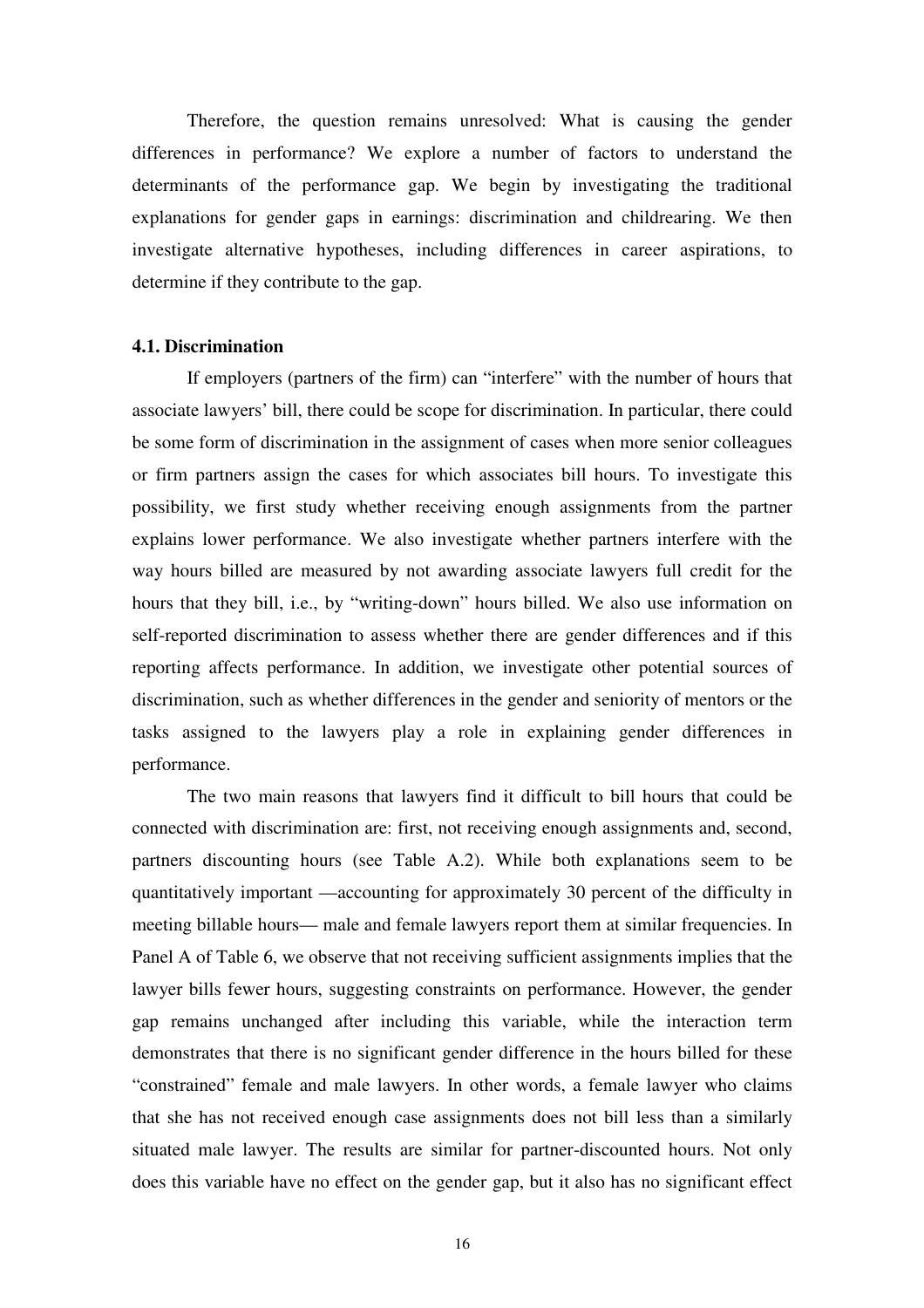on lawyers' hours billed in general. One might argue that male and female lawyers have different thresholds at which they are constrained, i.e., they feel that they do not receive enough assignments. If that is the case, then there may still be scope for discrimination in case assignment. In Table 7, we observe that lawyers billing between 1,600 and 1,800 hours, between 1,800 and 2,100 hours or more than 2,100 hours report being less constrained than those billing  $1,600$  hours or fewer.<sup>34</sup> The coefficient is only significant for the two upper intervals. In Column 2, when we interact gender with the different thresholds, we do not find any significant gender difference. This is reassuring, as it suggests that the likelihood of being constrained is the same for both men and women at different points in the hours-billed distribution.

The mentoring activities of senior partners represent a channel through which they could discriminate. Mentors are common in the legal profession. For instance, nearly 90 percent of lawyers in our sample report having had at least one mentor. There may be a tendency for lawyers to be mentored by senior lawyers of the same gender; if there were some sort of favoritism towards male lawyers in mentorship assignments, this could affect performance. In our data, we observe a tendency for senior male partners to mentor male lawyers, as 85 percent of male lawyers are mentored by male partners, compared to 69 percent of female lawyers. As shown in Table 8, Columns 1 and 2, having a senior male partner has a positive but not statistically significant effect on hours billed and does not affect raising client revenue. In addition, it does not explain away the gender difference in either performance measure.

Another potential channel for discrimination is the extent to which lawyers interact with the firm's clients. For instance, if women are less involved in tasks that involve direct contact with clients, this could jeopardize their ability to obtain future referrals or create their own reputations. We exploit the detailed information on the types of tasks lawyers perform. Using a comprehensive list of tasks, lawyers are asked to report the frequency with which they have performed each over the last three months. Overall, we do not find gender differences in most tasks, neither in more menial tasks, such as drafting transactional documents or conducting routine research, nor in more appealing tasks such as appearing in court as first or second chair on a case (see Table A.2). In Table 8, Columns 3 and 4, we focus on the four tasks related to interacting with clients, that is, the frequency with which a lawyer was involved in face-to-face meetings

 $\overline{a}$ 

 $34$  These cut-offs are in line with the quartiles of the distribution.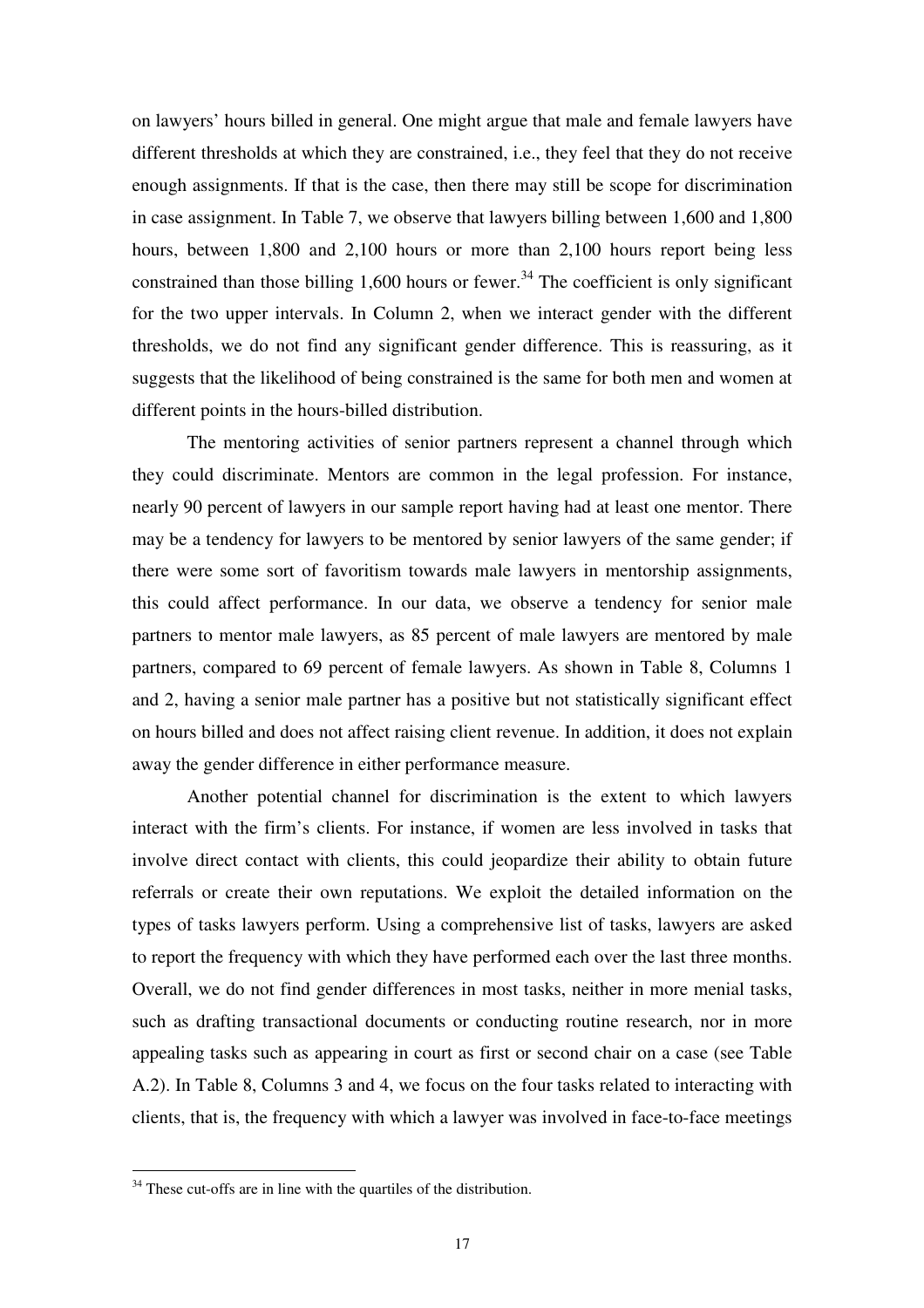with clients, was responsible for keeping the client updated on a matter, was involved in formulating strategy, and traveled to meet clients or witnesses or to make court appearances. We find that one of the tasks in particular —being responsible for keeping the client updated— has a positive effect on the ability to attract new clients. However, controlling for these variables does not help explain the gender gap in performance.

Finally, we explore direct, self-reported measures of discrimination. Lawyers are asked whether they experienced demeaning comments or other types of harassment, missed out on a desirable assignment, had a client request that someone else handle a matter, and/or had a colleague or supervisor request that someone else handle a matter over the last two years because of their race, religion, ethnicity, gender, disability, or sexual orientation. From Table A.2, we see that a fraction of respondents report some type of discriminatory experience. While there are some gender gaps in these measures of perceived discrimination, as shown in Table 8, Columns 5 and 6, controlling for these measures does not appear to affect performance or the gender gap in performance. Moreover, the interactions of these measures with gender are not statistically significant.

#### **4.2. Childrearing**

Gender differences in earnings are often attributed to women having children and gender differences in childcare responsibilities (Altonji and Blank, 1999). We now investigate whether the presence of children affects performance and whether there is a differential impact on female lawyers.

Columns 1 and 3 in Table 9 present the gender gaps in hours billed and client revenue, respectively, controlling for regional fixed effects and individual and firm characteristics. We observe that neither children nor the presence of preschool age children has any effect on hours billed or new client revenue generated, respectively. In Columns 2 and 4, when we interact the number of children with gender for each performance measure, we see that there is no differential effect of children on hours billed and client revenue, respectively. However, there is a differential effect of the presence of young children on hours billed. Having young children results in female lawyers billing fewer hours but does not affect male lawyers. In particular, we find that female lawyers with young children bill approximately 200 fewer hours per year, while male lawyers with young children do not experience a significant decline in the number of hours billed. This suggests that female lawyers may shoulder a greater share of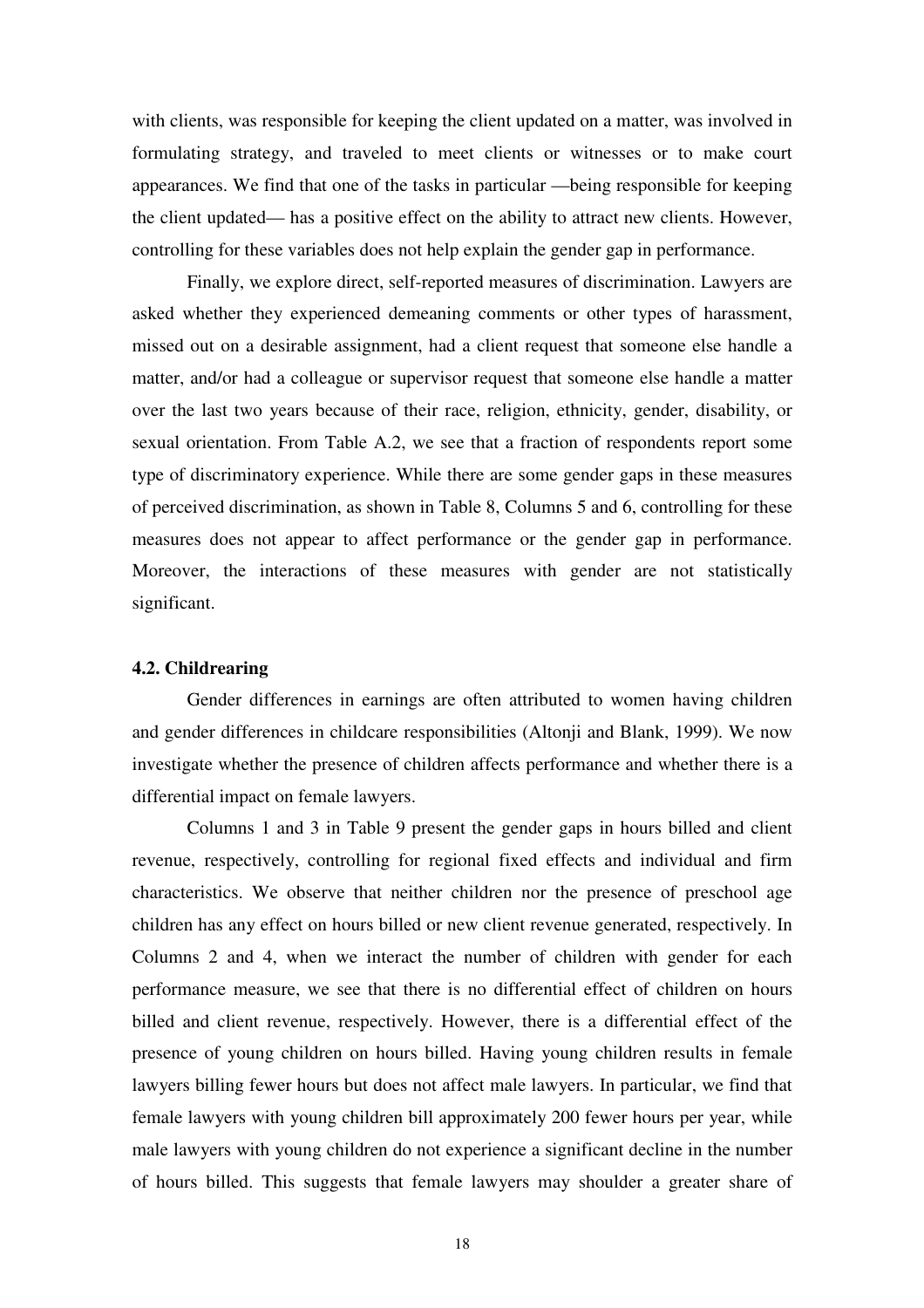household responsibilities than male lawyers with respect to raising preschool-aged children and this is reflected in their performance. Column 4, however, shows that childrearing does not help explain the gender gap in new client revenue.<sup>35</sup> 36

There are several explanations that could potentially be consistent with why the presence of young children helps to explain gender difference in hours billed but not client revenue. Billing a persistently large number of hours may be difficult for female lawyers with young children because women tend to shoulder a greater share of childrearing responsibilities. In contrast, raising new client revenue might not be as affected by young children because this performance measure appears to be related to a broader set of variables than hours billed. In particular, raising new client revenue is related to factors such as the lawyer's reputation, the quality or importance of the referrals obtained, and the ability to use networking hours effectively. These factors are less intrinsically associated with both hours billed and hours worked. For instance, we find that having held a judicial clerkship, which generally helps in building a reputation in the legal profession, has a significant positive effect on client revenue but is not significant for hours billed.

There are two selection issues regarding fertility and performance that could be a concern: first, there may be cross-sectional selection, such that there are types of women who are more or less productive, and their productivity might induce them to have children (or more children). Second, there may be timing selection, such that women may decide to have children at particularly unproductive moments of their careers.

To address the cross-sectional selection concern, we follow a strategy similar to that of Bertrand et al. (2010) and use pre-labor market information to predict the performance (and earnings) of men and women with children.<sup>37</sup> In line with the results obtained by Bertrand et al. (2010) on labor supply and earnings, we find that there is no evidence that women with children (or women with children of preschool age in 2007) are drawn from the lower part of the female performance and earnings distribution (see Table A.7). Women and men with children have slightly higher predicted earnings than

 $\overline{a}$ 

<sup>&</sup>lt;sup>35</sup> The presence of children of one year of age or below also helps explain the gap in hours billed (but not in new-client revenue); however, the effect is less substantial than the cumulative effect of children under age four.

 $\frac{36}{36}$  In appendix Table A.6, we show that the effect of children is robust to different specifications. In particular, the results are similar when we use a less disaggregated measure for children.

<sup>&</sup>lt;sup>7</sup> To address endogenous fertility, the literature has also used natural experiments (e.g., Rosenzweig and Wolpin, 1980), instrumental variable techniques (e.g., Angrist and Evans, 1998), and structural models of life-cycle fertility (e.g., Hotz et al., 1988). For a survey, see, for instance, Browning (1992) and Hotz et al. (1997).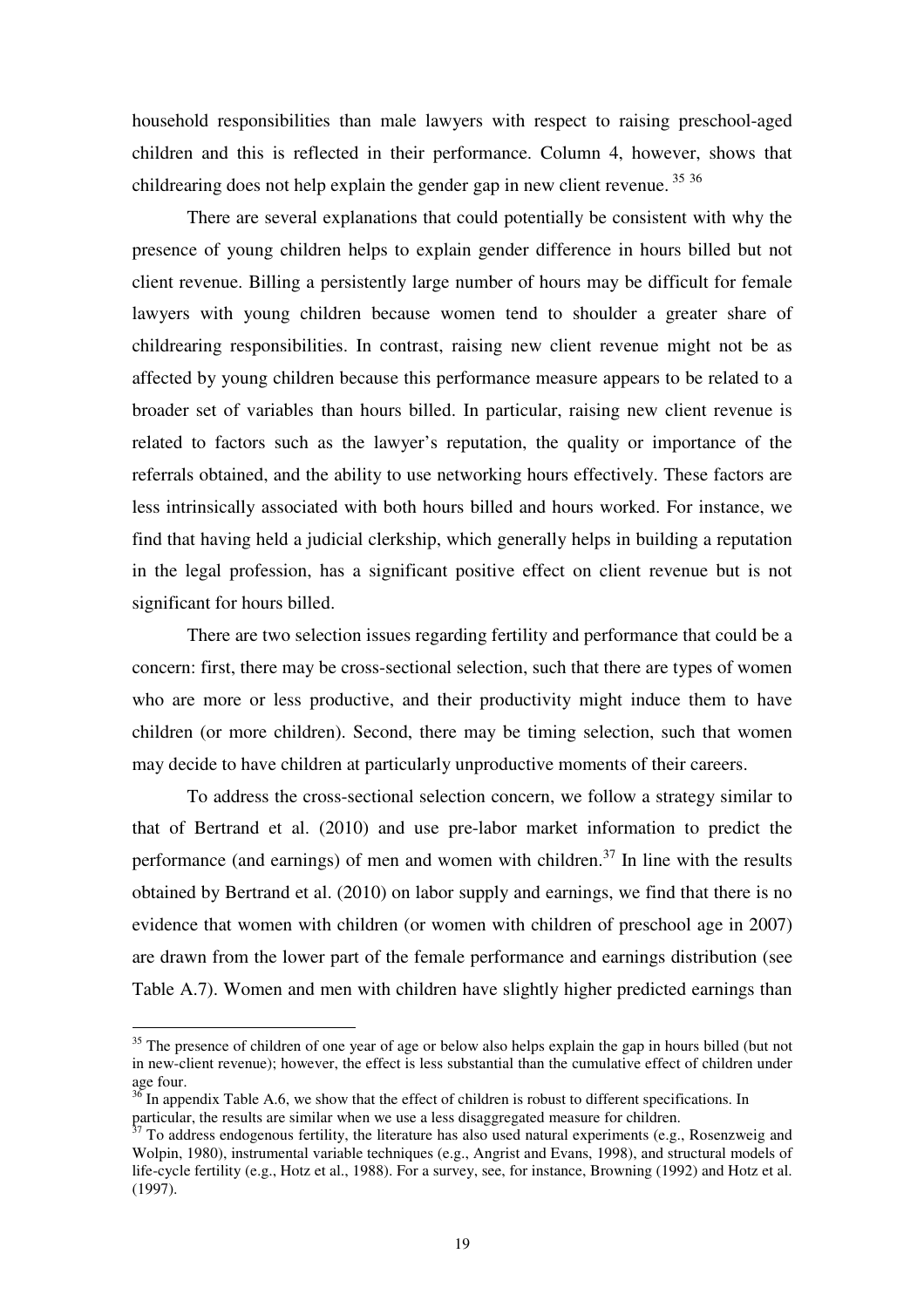women and men without children (although this difference is not significant), as well as slightly higher predicted hours billed (significant at the 10 percent level) and higher predicted client revenue (although this is not significant). With respect to client revenue, from Column 3, men with children are predicted to bring more business to the firm than all other groups (men without children and women with and without children), but the gap is smallest when comparing men with children and women with children, suggesting that they are more similar. Finally, focusing on the group of women with younger children (under pre-school age), compared with women without children and women with older children, there is no statistically significant difference in predicted performance or earnings.

To address the timing selection concern, we again follow a similar strategy to that in Bertrand et al. (2010). Using the 2007 survey, we calculate the date of the first birth of a child and use the 2002 responses to compute the client revenue, hours worked and earnings associated with the years prior to the first birth. We then compare these outcomes in the years prior to the pregnancy associated with the first birth; we are able to assess outcomes as far as six years earlier. Table A.8 shows that there is no "dip" in performance in the years prior to the first birth for either men or women, suggesting that neither men nor women seem to time first births on the basis of poor performance in previous years.

#### **4.3. Additional Hypotheses**

To complement more traditional arguments regarding gender gaps, the recent literature has focused on the effect of gender differences in other channels, such as preferences (see Croson and Gneezy, 2009) and noncognitive traits (Cunha, et al. 2006; Heckman et al., 2006). In this section, we study a number of additional hypotheses that could help to explain the gender gap in performance. As the literature does not provide results that clearly indicate the origin of gender differences in behavior or personality, which could be innate, social, or both, we abstract from this debate and focus on whether these differences determine lawyers' choices in a way that affects performance. First, we focus on factors that appear to be crucial in explaining the performance gap (i.e., differences in career aspirations), and then we address other potential factors that do not appear to play a major role (i.e., willingness to overbill, networking behavior).

#### **4.3.1. Career Aspirations**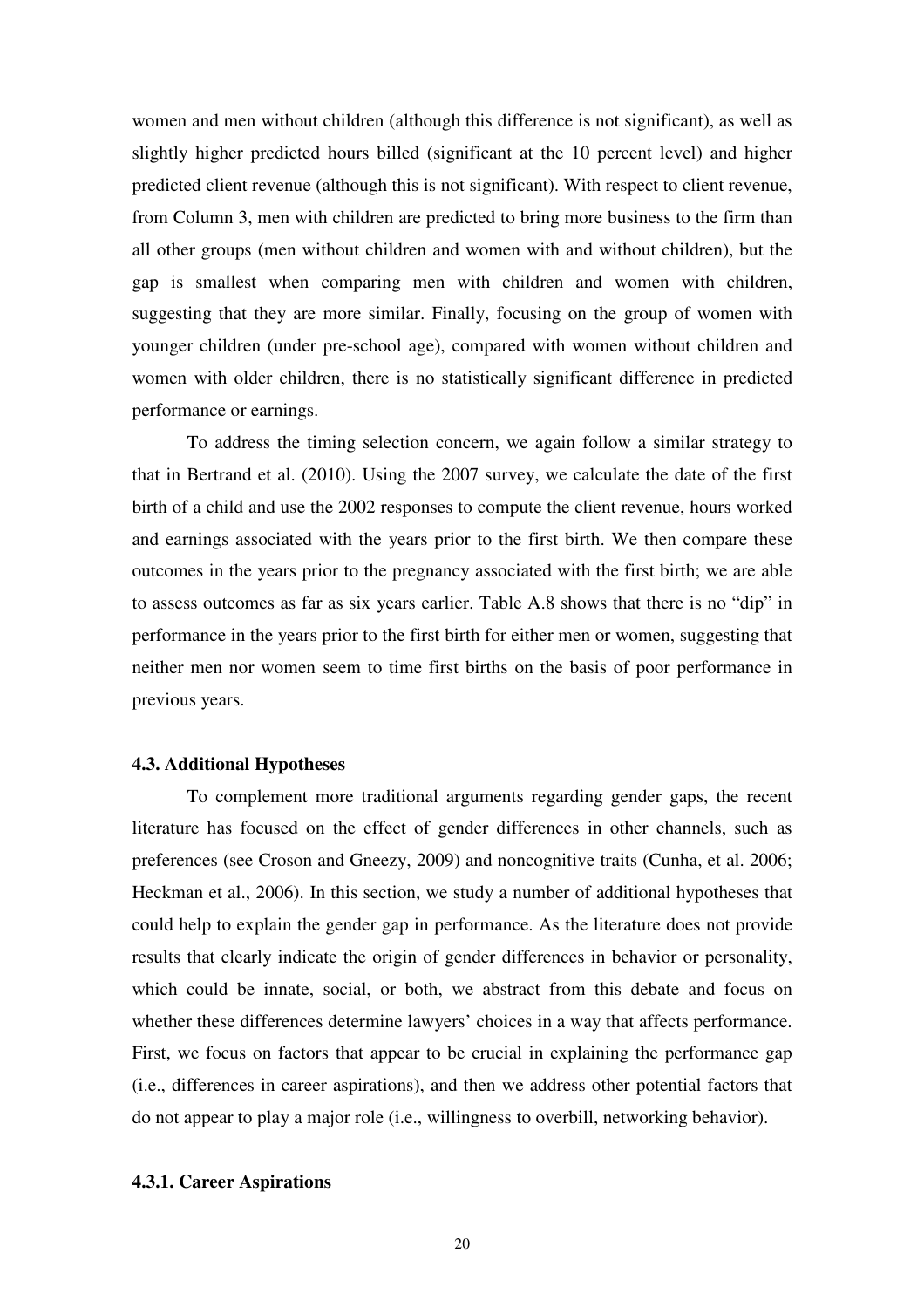Gender differences in the career aspirations of young lawyers may contribute to differences in performance. When asked to rate, on a scale from 1 to 10, their aspirations to become an equity partner in their firm, 60 percent of male lawyers answered with 8 or more, compared to only 32 percent of female lawyers (see Figure 3). Similar gender patterns hold when we look at female and male lawyers with and without children.

Being able to measure career aspirations is relevant because, following the career-concerns literature (Fama, 1980; Holmström, 1982, 1999), agents who assign greater importance to their future earnings have stronger incentives to contribute effort, which affects performance. This is particularly true for workers at an early stage of their careers, as higher uncertainty from the firm's point of view regarding workers' skills, paired with career concerns, increases workers' incentives to perform better. Even in the presence of explicit monetary rewards for performance, such as bonus compensation, career concerns may play a considerable role in workers' effort decisions (Gibbons and Murphy, 1992).

Columns 1 and 3 of Table 10 show that individual career aspirations have a strong positive effect on the hours billed and the new client revenue generated.<sup>38</sup> Interestingly, although differences in aspirations do not fully explain the gender differences in hours billed (Column 1), they do explain differences in new client revenue, as the gender coefficient is much smaller and no longer significant when we control for aspirations (Column 3). This shows that the gender differences in aspiration levels explain the remaining gender difference in the new client revenue generated by lawyers. This is intuitive, as new client revenue can be regarded as lawyers' long-term investment in their firms. Identifying and initiating relationships with new clients require time and effort, but career concerns may make it worthwhile. From Columns 2 and 4, we observe that there is no differential effect of aspirations with respect to gender on hours billed or client revenue, respectively. In other words, when male and female lawyers have the same level of aspirations, there is no difference in the hours they bill or revenue they generate.

In Figure 4, we plot the distribution for the performance measures, controlling for individual and firm characteristics (including children), discrimination indicators, and career aspirations. As shown in Figure 2, for client revenue, the gender gap is

 $\overline{a}$ 

<sup>&</sup>lt;sup>38</sup>Not all lawyers responded to the question on aspirations. There is little difference in the gender coefficient on performance for the lawyers who did and did not respond to the question.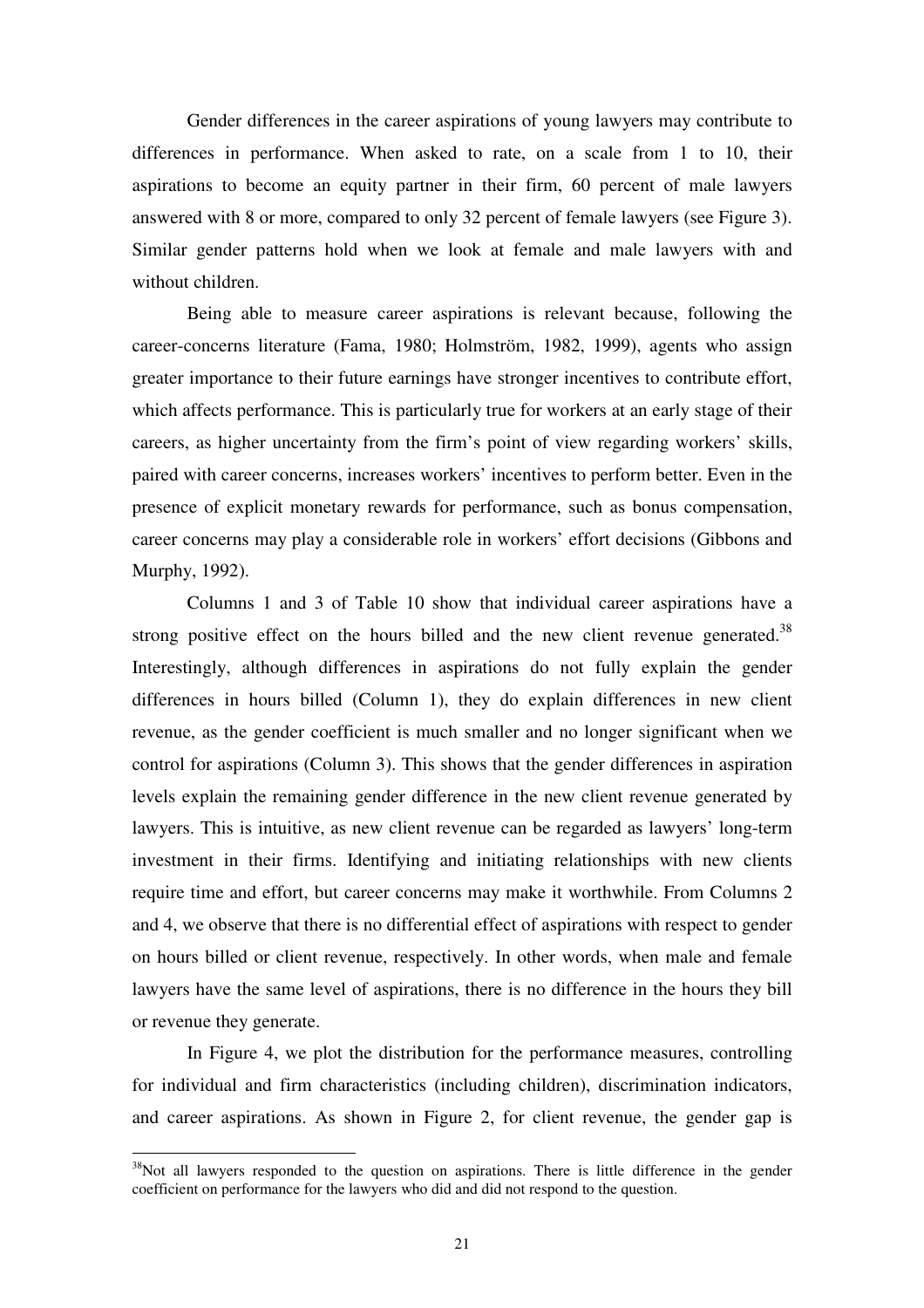largest at the top of the distribution. Interestingly, and in line with the main analysis, we find that although the gender gaps have similar distribution patterns when controlling for individual, firm and discrimination indicators, they close throughout the distribution and become statistically insignificant when we control for aspiration measures (in addition to firm and individual characteristics). This indicates that aspirations are important in explaining gender performance gaps, not just on average but throughout the distribution.

Career aspirations are likely to be influenced by both cognitive and noncognitive individual characteristics. Although it is often difficult to disentangle cognitive from non-cognitive components, the gender gap in career aspirations is likely to have a non-cognitive component and to be influenced by social values. Additionally, the gap in career aspirations may be influenced by the expectation of facing discrimination. However, as shown throughout the paper, the data permits controlling for a number of contemporaneous workplace factors potentially affecting aspirations. Moreover, our analysis below suggests that aspirations formed earlier on in life have an impact on performance gaps.

Evidence from young individuals indicates that at ages 14 to 18, there are already significant gender gaps in self-determination and the importance assigned to money and work (Heckman et al., 2006; Fortin, 2008). Fortin (2008) uses the National Education Longitudinal Study (NELS), a nationally representative sample of eighth graders in 1988, which was re-surveyed through subsequent follow-ups. Using the same dataset, we find that the gender gap in the importance of money and work also exists when we narrow the NELS sample to those male and female young individuals who later pursue a law degree. Using the NELS sample from 1979, Heckman et al. (2006) find gender gaps in traits such as self-determination among individuals who later obtain a college education.

When studying the effect of aspirations on performance, part of our analysis focuses on factors that precede lawyers' labor market experience. This helps to overcome the concern that aspirations could partly be determined by expectations formed at the workplace (Carneiro et al., 2005). In particular, we study aspirations on performance in three ways. First, we exploit the richness of our data and examine the effect of aspirations on performance conditional on variables that account for the most prominent channels that could co-determine aspirations. Second, when measuring the effect of aspirations on outcome variables measured seven years after joining the firm,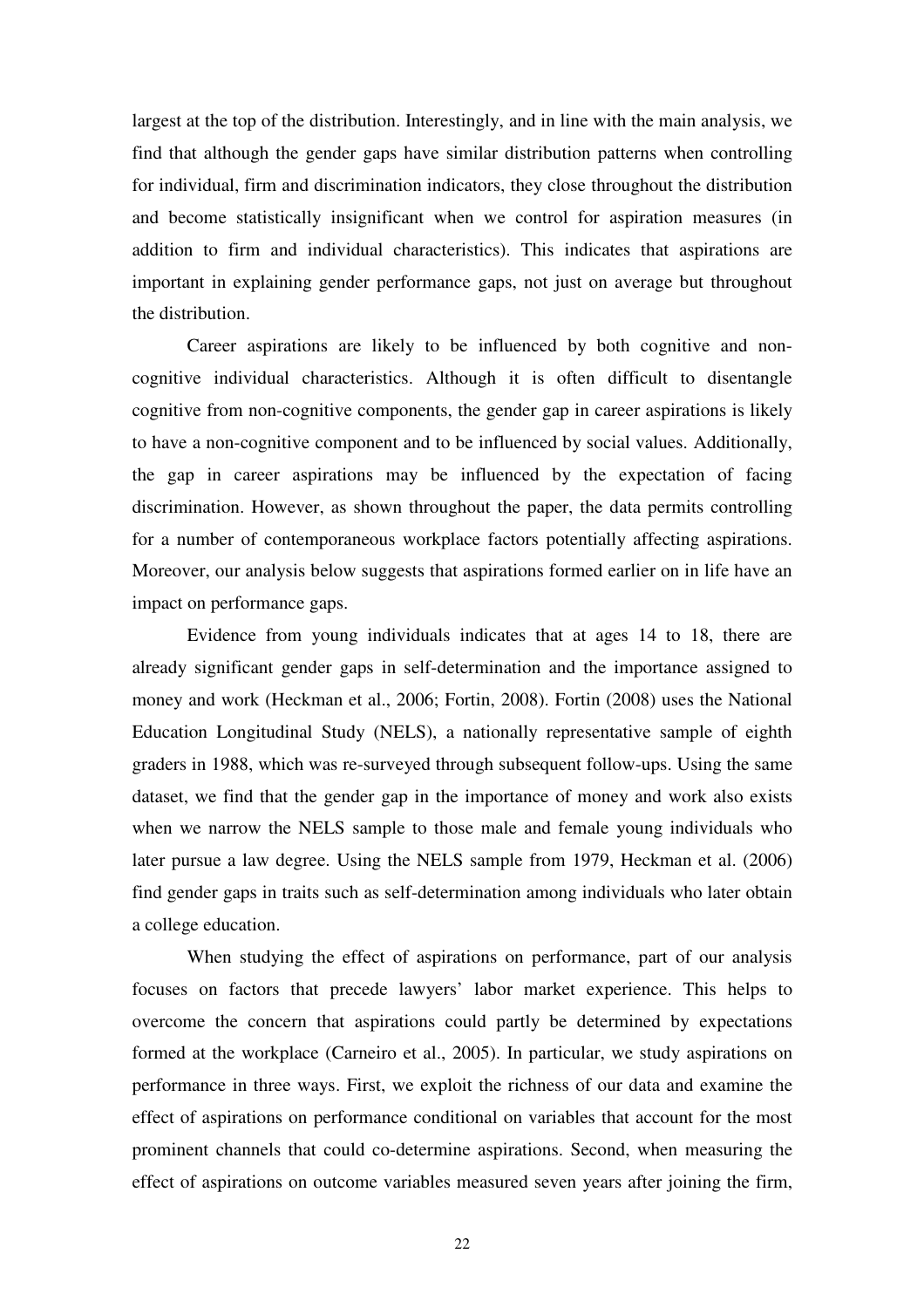part of our analysis focuses on the share of current aspirations explained by respondents' traits that pre-date most of the lawyers' time in the legal profession. Finally, we look directly at whether lawyers become partners later in their careers to see whether, conditional on performance, there are residual gender gaps in partnership decisions that lawyers might have anticipated. We find that performance measures explain a sizeable share of the unconditional gender gap in promotions. This latter point is discussed in detail in Section 6 of the paper.

While it is virtually impossible to perform a comprehensive analysis of all possible variables that co-determine aspirations and outcomes, we can explore a number of prominent alternative explanations. In addition to controlling for firm and individual characteristics, we control for case assignments, partner discounting hours, perceived discrimination, mentoring by senior and/or male partners, and tasks performed by the lawyer (in particular, those involving direct contact with clients). As described in Section 4.4, these variables should correspond to discriminatory practices and should reflect the expectation of discrimination, but they can also control for other potential unobserved factors, such as differences in skill. Table 11 shows that controlling for all variables simultaneously does not affect the significance or explanatory power of aspirations. Moreover, there remains a large and significant gender gap in new client revenue when controlling for all these variables without measures of aspirations (Column 2).

Next, we exclude the possibility that career aspirations are not driven—at least not exclusively―by lawyers' contemporaneous feedback on their performance and show that the pre-determined component of current aspirations explains a large share of the gender gap in client revenue. To do so, we predict current aspirations to become a partner using measures that are correlated with aspirations but pre-date most of the lawyer's time in the firm or in the legal profession, i.e., when the lawyer had just joined the firm. We proxy for aspirations to be a partner using the response the lawyer gave regarding how satisfied the lawyer was with his or her decision to become a lawyer and how much longer he or she would like to remain with his or her current employer. All questions were asked in the first wave of the survey, and because the responses refer to when the lawyer had only been employed in the field for two years, they should not be affected by current feedback from the employer on partner prospects. Although we would expect (and do observe) these variables to be correlated with current partner aspirations, they are not affected by the information that the lawyers learn between 2002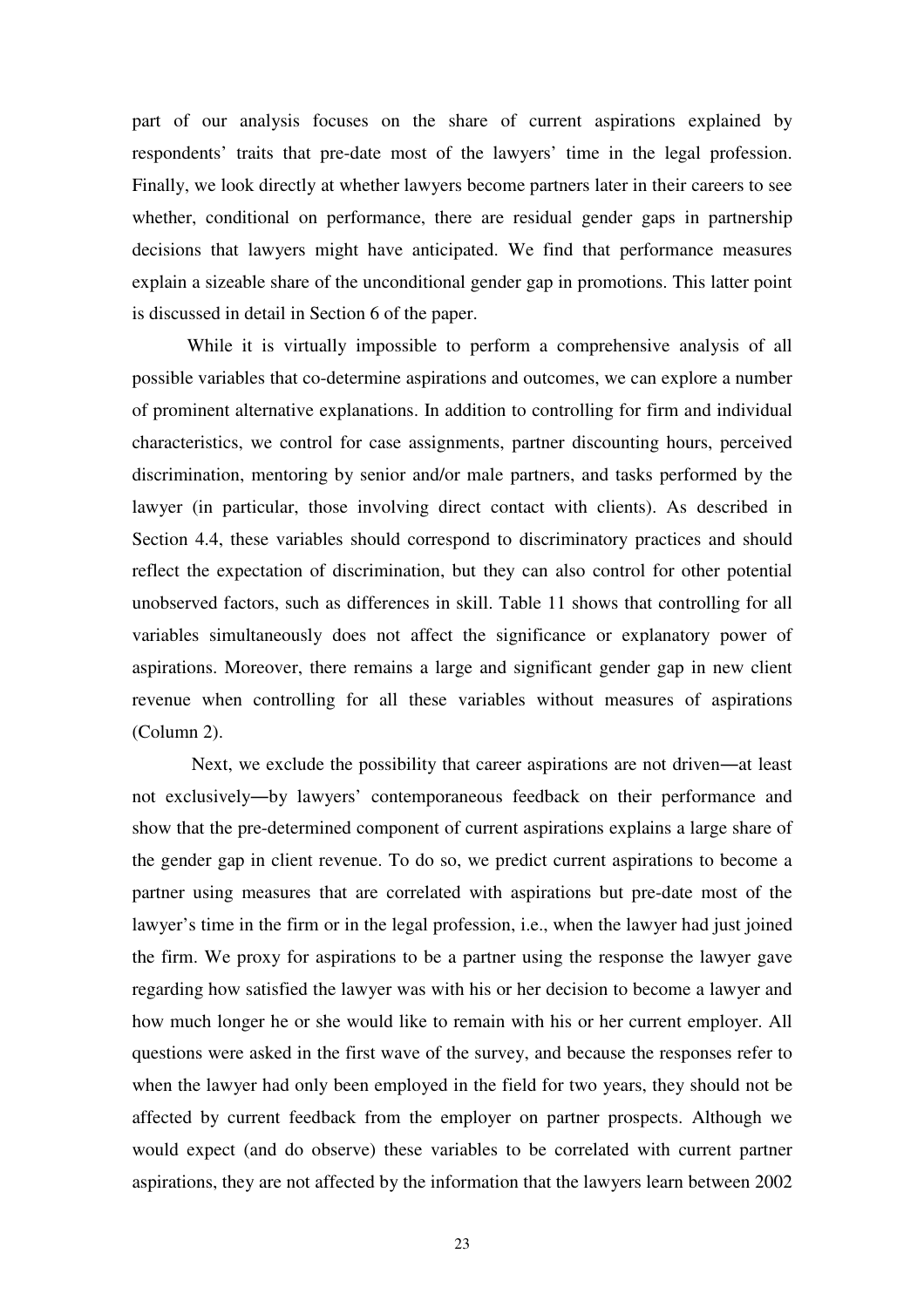and 2007. Table 12 shows that a fraction of the aspirations is explained by these proxies and that the results using these proxies for pre-determined aspirations are in line with the results using aspirations in 2007. We observe that aspirations play an important role in explaining the gender differences in client revenue. Although aspirations are important for the number of hours billed, they only explain a small share of the gender difference in this variable.

#### **4.3.2. Overbilling, Networking, and Working Weekends**

In this subsection, we examine other explanations that could affect performance. Overall, we find that while there may be important gender gaps in these factors, they contribute very little to explaining performance gaps.

First, we explore gender differences in overbilling behavior. Table A.2 shows that female lawyers are four percent more likely to select this reason as a difficulty in meeting billable-hours requirements than male lawyers. Female lawyers may be less willing than their male colleagues to overbill clients. While some overbilling is likely to exist, there are also incentives for lawyers not to overbill (Rules of Professional Conduct of the legal profession, lawyers' and law firms' reputations, law firms' internal mechanisms that monitor overbilling and "write-down" hours that are considered inadequate; see Section 2 for more discussion on overbilling). A thorough analysis of differences in billing behavior shows that, unlike career aspirations, it does not explain gender differences in performance. In particular, Table 13 shows that lawyers who report that they are less likely than their colleagues to bill for actual hours worked bill fewer hours. Nevertheless, the gender gap persists, and the interaction with gender is insignificant, suggesting that male and female lawyers who respond in the same way do not differ in the hours they bill. These results hold for the gap between expected hours and actual hours billed.

In addition, we find that the other possible explanations listed in Table A.2 do not have a significant effect on the gender gap. There is no gender difference in the hours billed for those reporting difficulties in meeting billable hours due to spending too much time on pro bono or administrative tasks. Regarding health issues, we observe in Table A.2 that female lawyers are 10 percent more likely than males to select this reason. In our analysis, however, health issues related to difficulties in billing additional hours do not appear to have an effect on either the gender gap or performance. Also,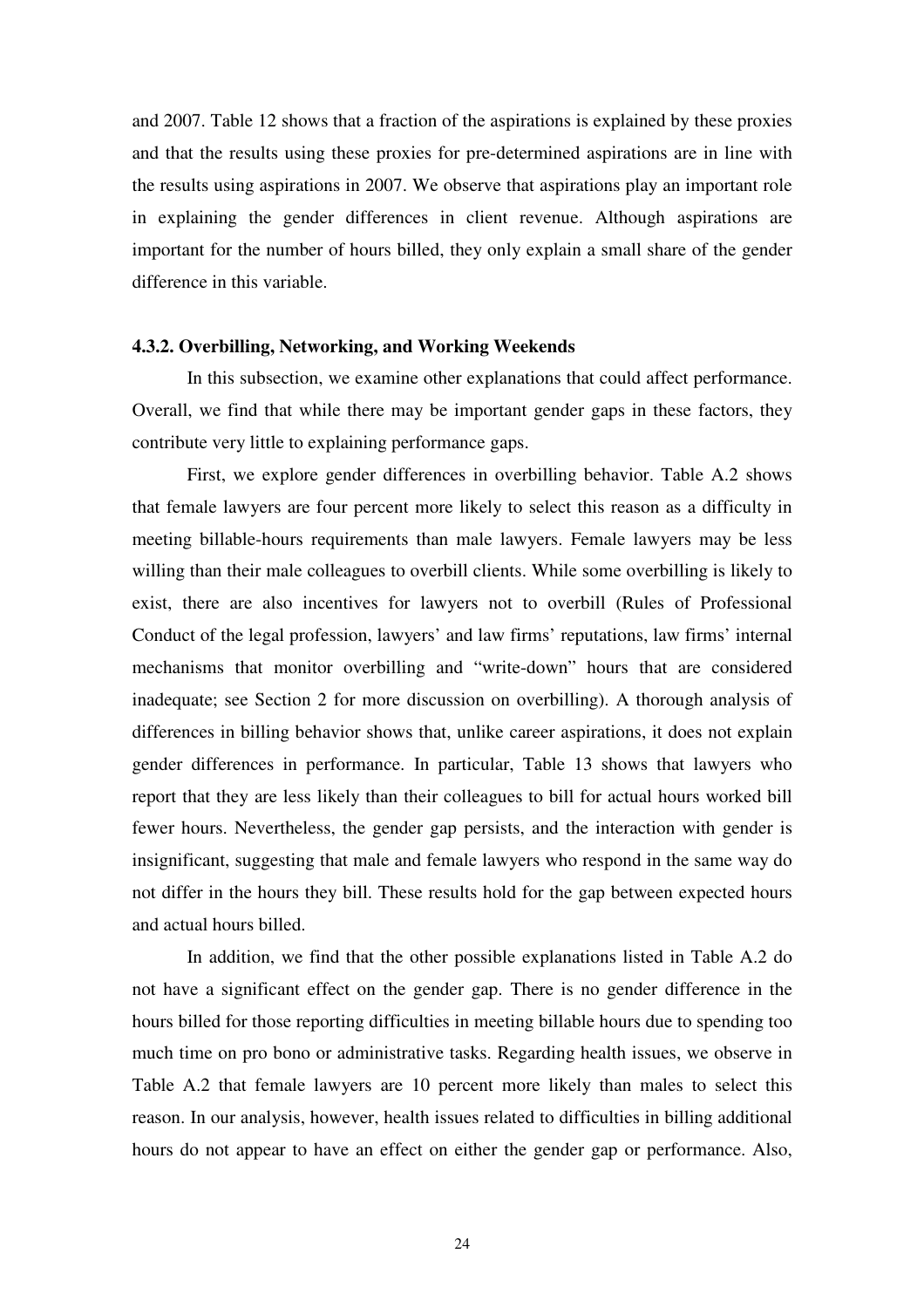female lawyers are slightly more likely to report personal choice than male lawyers but we again find no effect on the gender gap or performance.

Another potential explanation concerns gender differences in networking behavior. The willingness to spend time attending networking functions and/or participating in recreational activities with other lawyers or clients for networking purposes may differ by gender. On average, in a typical week, male lawyers attend networking events 11 percentage points more than female lawyers, and are 40 percentage points more likely to participate in recreational activities (e.g., golf) for networking purposes with other lawyers or clients (see Table A.2). Nevertheless, as shown in Table 13, we do not find that these differences are a relevant source of the gender gap in performance. Networking could affect the gender gap in performance in two ways: first, if female lawyers devote less time to networking; and second, if networking affects male and female lawyers differently. For instance, the previous literature found differences in the type of networks that male and female managers develop (Ibarra, 1997). As shown in Table 13, networking does not affect hours billed but has important consequences for raising new client revenue. An additional hour spent networking a week is associated with raising an additional \$2,800. However, Column 7 shows that controlling for networking does not reduce the gender coefficient for new client revenue. Thus, the amount of time devoted to networking does not explain the performance gap. In addition, we analyze whether networking affects male and female lawyers differently for a given number of networking hours. In columns 6 and 8, the interaction term between networking and gender is not significant for either hours billed or client revenue. Therefore, an additional hour spent networking has the same performance return for male and female lawyers.

We obtain similar results for working on weekends. In Table 13, Columns 9 and 11 show that time spent working on weekends has important consequences for both hours billed and client revenue. In particular, one additional weekend hour worked per week is associated with an increase of 14 hours billed per year and an additional \$2,800 in new client revenue. Although time worked on weekends has a substantial effect on performance, it does not seem to explain the gender gap in performance. Moreover, time worked on weekends does not affect female and male lawyers differently, as shown in columns 10 and 12.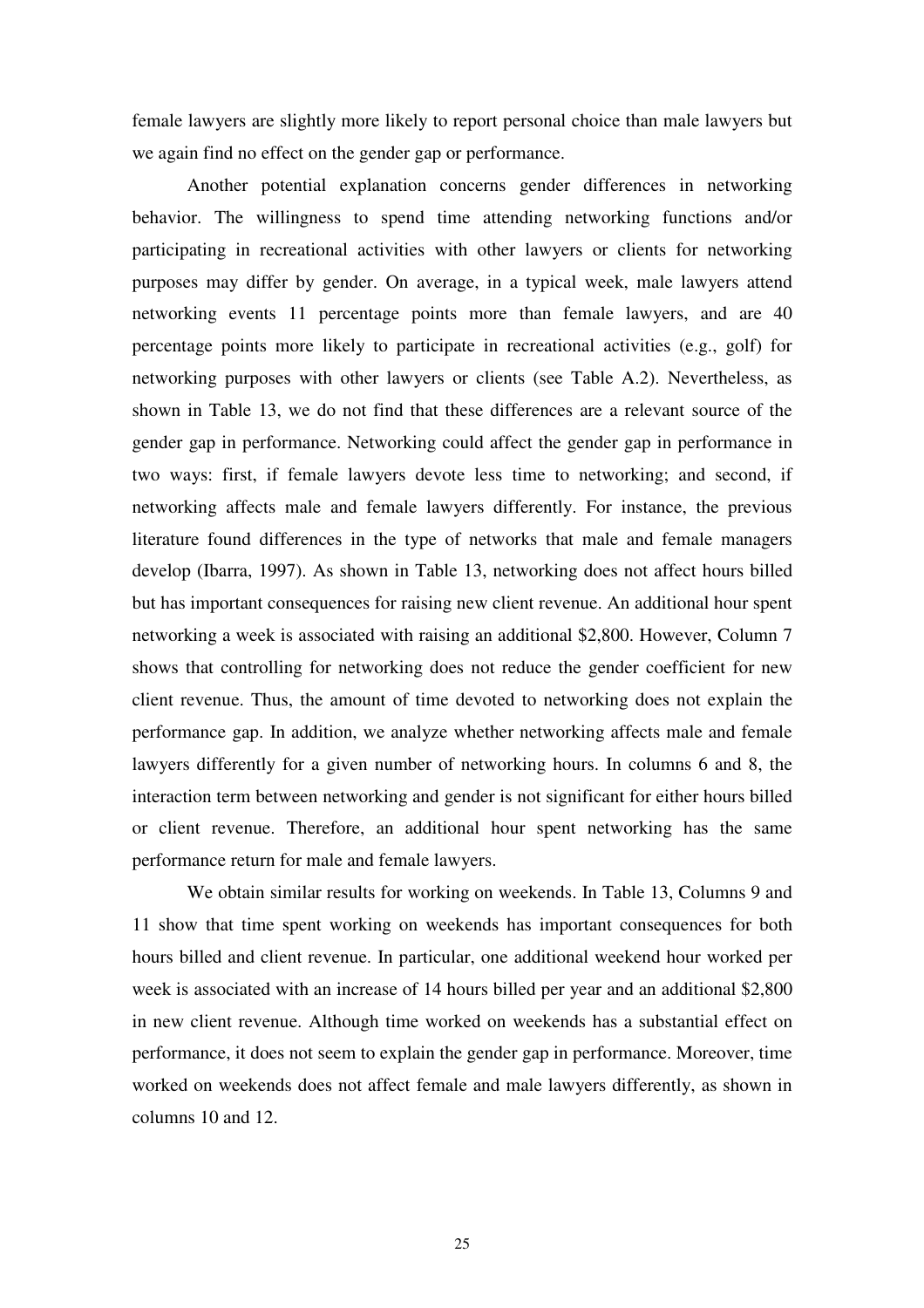#### **5. The Role of Performance in the Earnings Gender Gap**

As there are considerable differences in performance, in what follows, we analyze how these differences translate into differences in earnings. In the subsequent analysis, we demonstrate that while traditional individual and firm controls explain approximately 50 percent of earning differences by gender, performance measures explain nearly the entire remaining gap. We present results comparing the analyses with and without controlling for performance measures.

#### **5.1. Gender Gap in Earnings without Controlling for Performance**

We begin by estimating (log) annual earning equations, as shown in Table 14, with and without controlling for individual and firm characteristics.

The raw gap in mean log earnings between male and female lawyers is 18 log points (Column 1). In Column 2, we control for individual characteristics, including marital status, age, the number of children, the presence of children under age four, ethnicity, years of tenure, and working full-time. The inclusion of these characteristics explains a considerable fraction of the gender gap; however, 10 log points are still unexplained. Marriage and the presence of children do not seem to directly affect log earnings, but working full-time instead of part-time and the years of tenure affect wages. Note that if we use annual hours worked instead of full-time status, we observe a similar effect on the gender gap (Column 3). In Figure A.1, we show the distributional gender gaps in hours worked (after controlling for individual and firm characteristics) and find gender gap in hours worked persists in a linear fashion throughout the distribution. Age appears to have an effect on log earnings; however, as all workers are from the same cohort, there is little variation in age. When we add the quadratic terms, age is no longer significant.

In Column 4, we control for important firm characteristics: the size of the firm and the type of organization. While these factors play an important role in explaining earnings, they do not explain the gender earnings differential. In general, working in a larger firm, working in a private law firm, or working in the private sector in general all correspond to higher earnings.

In addition, we control for a wide range of educational variables that proxy for ability (Column 5). While some of the variables− namely, law school ranking and participation in law journal editorial activities− are significant after controlling for other individual and firm characteristics, they neither change the gender coefficient nor help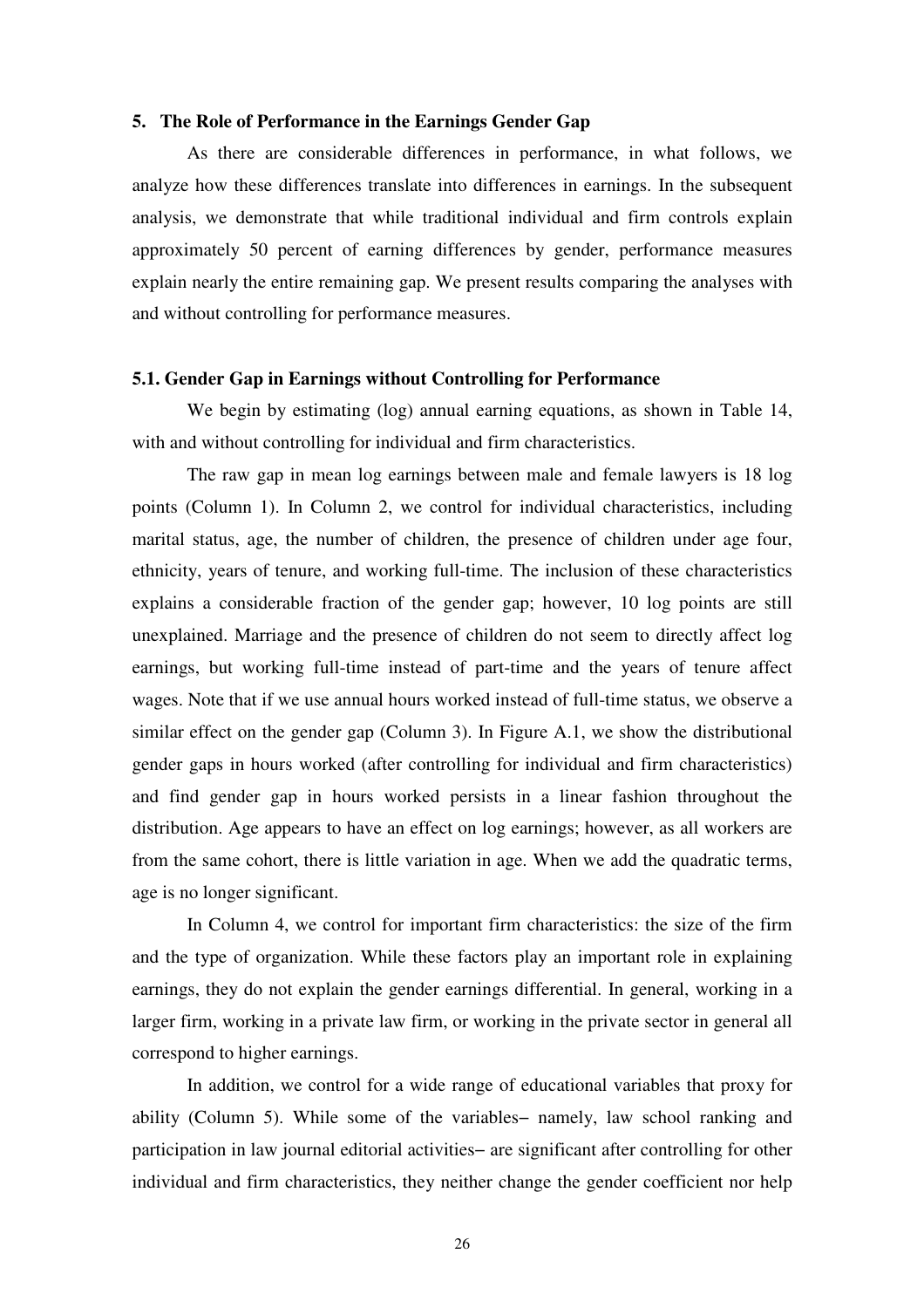to explain the gender gap. The positive and significant effect of law school ranking is consistent with Oyer and Schaefer (2010), who find that attending a prestigious school has a considerable effect on annual salary.

The individual and firm characteristics together explain 50 percent of the raw gender gap, but the other 50 percent remains unexplained. Interestingly, Wood et al. (1993), in a study of University of Michigan Law School graduates from the classes of 1972-75, find a similar gender gap in annual earnings of 12.4 log points when controlling for similar characteristics. The proportion of female lawyers in the 1970s was considerably lower; in their study, female lawyers comprise only nine percent of the sample.

In Figure 5, we plot the percentiles for earnings after controlling for individual and firm characteristics. We find that the gender gap in earnings persists throughout the distribution. There is some evidence that the gender gap is largest at the top of the distribution —especially from the 70th percentile. This seems consistent with the distributional analysis presented for performance, where gender gaps persisted throughout the distribution and were especially striking at the top of the distribution. In Figure A.1, we show the distributional gender gaps in hourly wage rate and find a consistently negative gender wage gap.

Next, we address the possibility of selection differences between men and women into jobs that require lawyers to bill hours. We find that female lawyers are, on average, three percent less likely to enter a job that requires billing hours. However, we find that the more able male and female lawyers, rather than the less able lawyers, tend to select into jobs that bill hours. Therefore, we can exclude the possibility that more able women are self-selecting out of jobs that require them to bill hours. Overall, lower hours billed by female lawyers do not seem to be due to a selection of less able women into jobs that require them to bill hours (see Table A.9).

#### **5.2. Gender Gap in Earnings when Controlling for Performance**

In this section, we analyze the effect of performance on earnings differences. In Table 15, we include the main performance variables: hours billed and the amount of new client revenue generated. To compare the results, in Column 1, we report the gender gap when only controlling for individual and firm characteristics. Controlling for performance (Column 2) explains a considerable share of the remaining gender gap. In particular, the number of hours billed has a strong and positive effect on earnings; we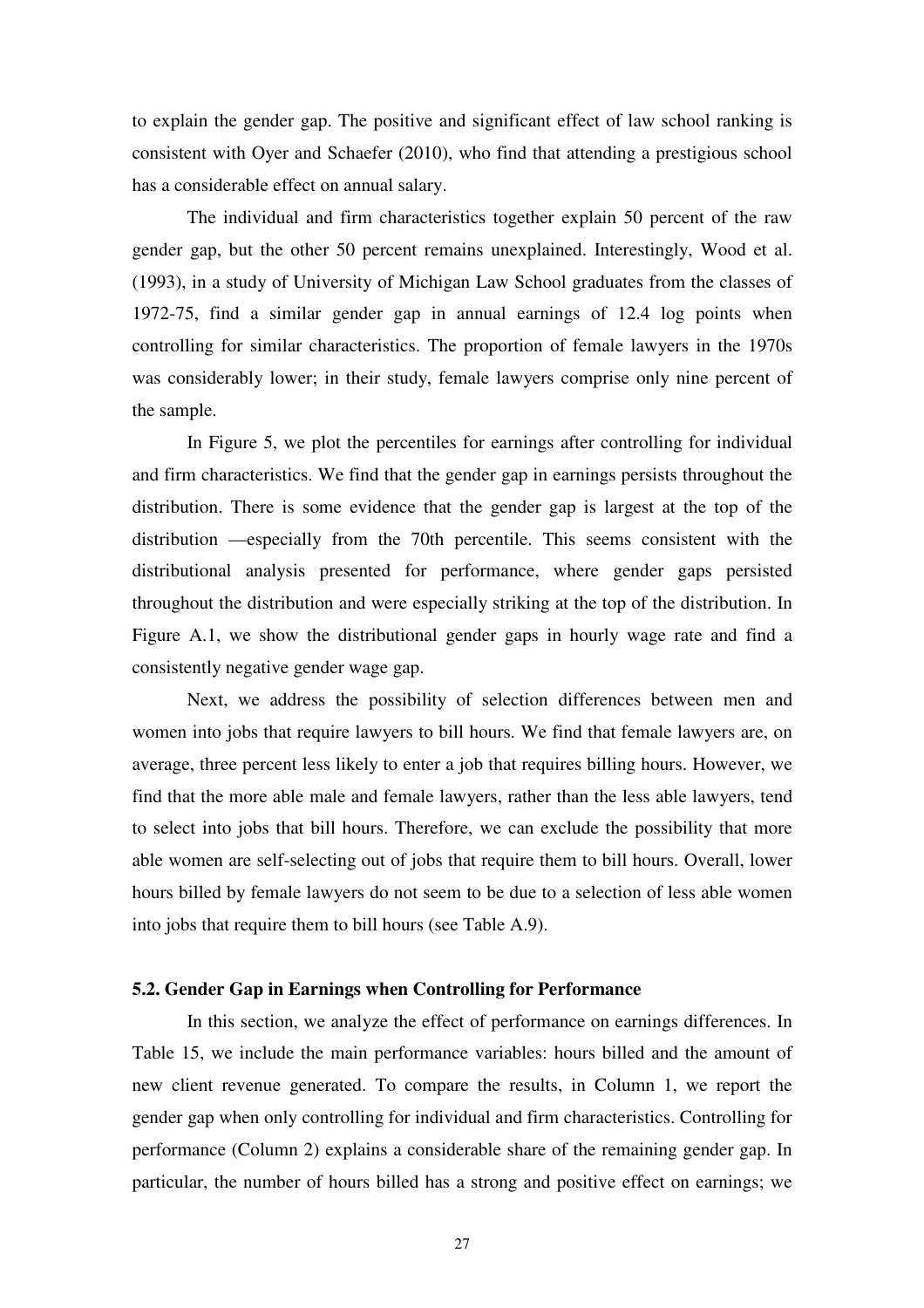find that billing 100 additional hours per year leads to a 3.2-percent increase in salary. Bringing in \$100,000 in new client revenue implies an increase of approximately 4.0 percent in earnings. Including performance measures explains a sizeable share of the gender gap in earnings, nearly half of the remaining gap (5.8 log points), and is significant only at the ten-percent level.

In Column 3, we show that there is only a small additional contribution in explaining the gender gap when controlling for hours worked in addition to the performance measures (from 5.8 log points to 4.9 log points). Similarly, controlling for hours worked instead of hours billed (Column 4) explains a smaller proportion of the gap. Overall, the performance measures explain a significant portion of the earnings gap beyond hours worked, suggesting that hours worked is a less precise measure of performance. Moreover, compared with the hours worked, the coefficient for hours billed is larger and more significant (the t-statistic is double in size).

We investigate the effect of area of specialization on earnings (Column 4). The coefficients on the areas of law are jointly statistically significant, and the areas account for a share of gender differences in earnings, such that the gender gap, together with the performance measures, falls to 3.8 log points and is no longer significant. Although sorting into areas of law does not seem to be a major explanation for performance and earning differences across lawyers, it does lend some support to the hypothesis that the gender difference in sorting into areas is part of the explanation for the gaps in performance and earnings. However, it does not seem to be as important as performance. In Columns 5 and 6, we also include the squared and cubic terms, respectively. There seems to be a nonlinear relationship among these variables, but these terms do not affect the gender coefficient.

To study the difference in earnings per unit of performance, in Table 16, we show that there is no gender difference in the rewards for each hour billed for each dollar of client revenue raised by the lawyers. This evidence is in line with the Survey of Law Firm Economics (2012), which does not observe gender differences in the billing rates of associate lawyers. The survey shows median billing rates of \$225 for male associate lawyers and \$224 for female lawyers.

Hours billed and new client revenue are good summary statistics for productivity. Our analysis reveals a strong relationship between earnings and the two performance measures. Overall, the analysis shows that it is crucial to control for differences in workers' performance.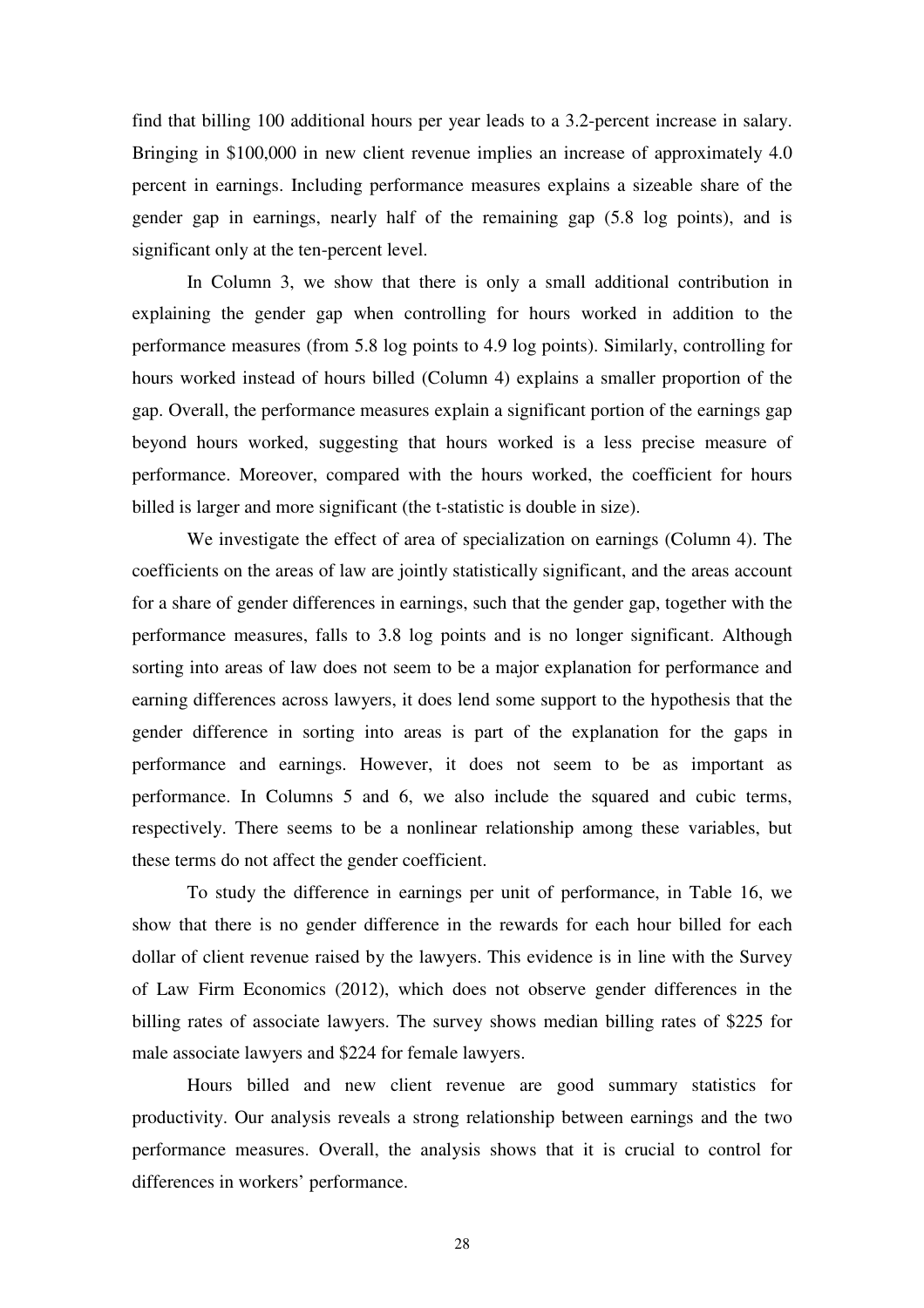#### **6. The Role of Performance in the Promotion Gender Gap**

In this section, we use a similar structure as in Section 5 to analyze the impact of performance on promotion. Performance is key not only for current earnings but also for future earnings, through the prospect of being promoted to partner status. We link the performance data from 2007 with data on partnership status by 2012. In the subsequent analysis, we show the following findings. First, there is a sizeable gender gap in promotion, and it remains unaffected by the inclusion of a comprehensive set of individual and firm characteristics. Second, there is a very strong and positive relationship between the probability of being a partner and earlier performance in the lawyer's career. Third, as with earnings, the inclusion of the performance measures can explain a large part of the gender gap in promotion that remains after controlling for individual and firm characteristics. Finally, hours worked do not seem to explain the gender gap in earnings as much as performance measures do.

In Table 17, we analyze the likelihood of becoming a partner. The unconditional gap in the partnership likelihood between male and female lawyers is nearly 10 percent (Column 1). In Column 2, after controlling for individual characteristics, educational variables and firm characteristics, the gap remains very similar. Similarly, in Column 3, we show that controlling for hours worked in 2007 explains only a small part of the gender gap (shrinking from 10.8 percent to 9.7 percent).

In Columns 4 and 5, we control for our measures of performance: hours billed and the amount of new client revenue generated. Controlling for performance explains a considerable share of the gender gap, such that the point estimate falls to 6.2 percent (Column 4). Moreover, the gender gap in promotion becomes statistically insignificant once differences in performance are accounted for. Therefore, the number of hours billed and the amount of client revenue raised both have a strong and positive effect on promotion, explaining up to 40 percent of the gap remaining after controlling for individual and firm characteristics. Furthermore, the added value of the performance measures is also brought out by the fact that performance explains a more substantial part of the gap in promotions than hours worked. As with earnings, there is only a small additional contribution in explaining the gender gap when controlling for hours worked in addition to the performance measures (from 6.2 percent in Column 4 to 6.1 percent in Column 5). Since we found that promotion aspirations explain an important part of the gender gap in performance, it is natural to also examine the link between career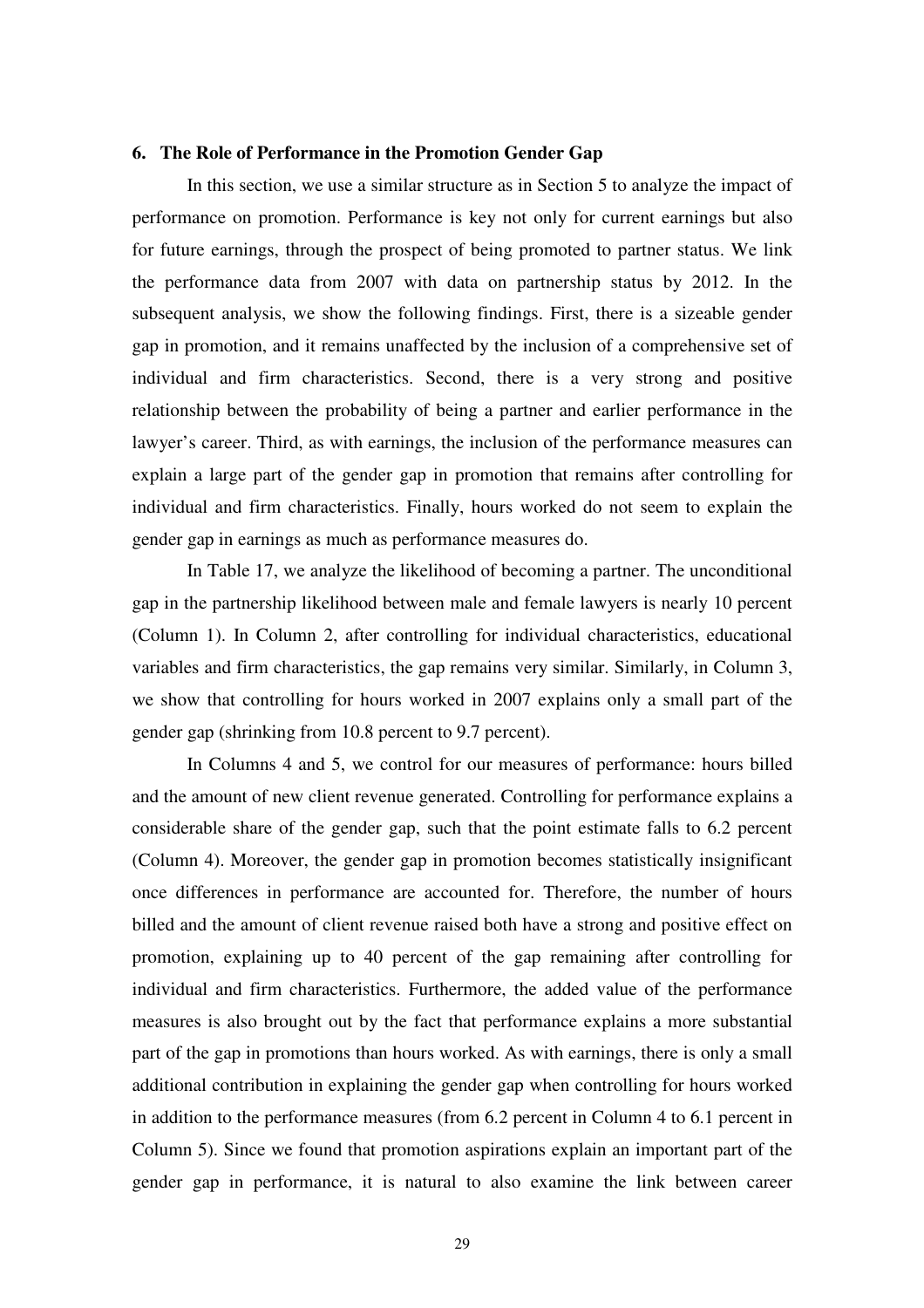aspiration and the promotion to partnership. In Column 6, we see that early career aspirations (in 2007) are positively and significantly related to becoming partner. We also find that, even after including aspirations, the performance measures remain positive and significant.

#### **7. Conclusion**

We examined gender differences in performance among high-skilled individuals. Our focus was on the legal profession, which allowed us to draw on well-defined and homogeneous measures of workplace performance. We found large gender gaps in workplace performance and that these gaps were consequential for the gender gaps in earnings and career advancement.

We also explored three main hypotheses to explain gender gaps in performance: (i) factors correlated with possible discrimination in the workplace; (ii) the presence of children in the household, particularly young children; and (iii) career-concern factors. Possible channels of discrimination in law firms —whereby, for instance, senior lawyers (i.e., law-firm partners) could interfere with performance— do not seem to explain the performance gaps. While the presence of pre-school children in the household contributes, in part, to the gaps in performance, it is not the only key determinant. Aspirations to become a partner, which are likely to capture more general career concerns, explain an important share of the gender gap. This continues to hold even after taking into account contemporaneous reverse causality concerns by predicting current aspirations to become a partner using measures that are correlated with aspirations but pre-date the lawyers' time in the firm or in the legal profession. Gender differences exist in other dimensions, such as area of specialization, time spent networking, and time spent working on weekends. While these factors influence performance, they do not appear to explain the gender gaps in performance.

The gender gaps in performance have substantial consequences for gender gaps in earnings and promotion. Traditionally, the lack of data on workplace performance, especially in skilled or non-manual jobs, would leave it to speculation whether gender gaps in career outcomes might be explained by difference in performance. We demonstrate that a considerable share of gender gaps in earnings and promotion to partnership in the legal profession can be explained by including direct measures of workplace an important omitted variable: performance. One potential implication of these results is that gender-based inequality in earnings and career outcomes might not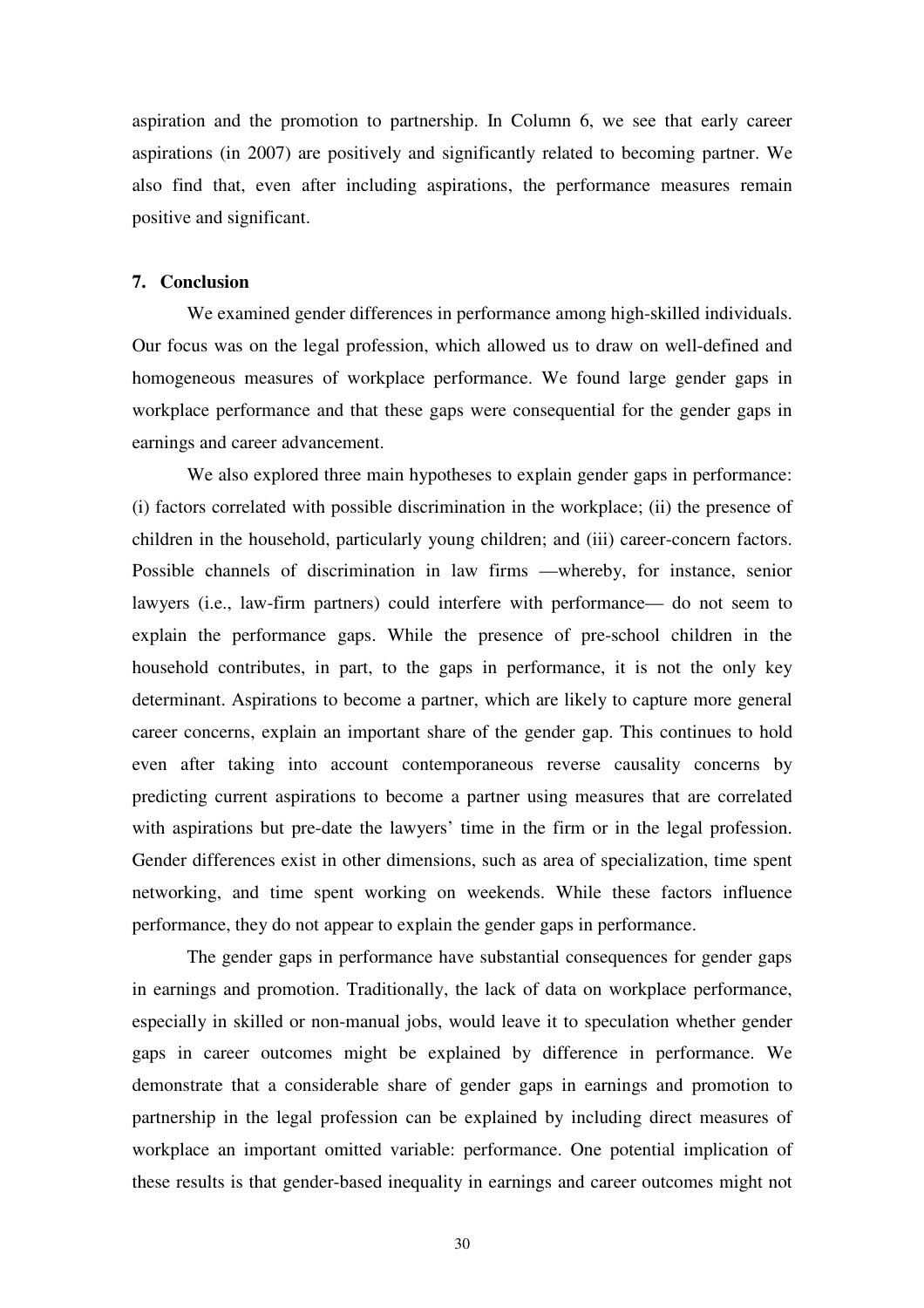decrease in the near future ―and could even increase― due to the growing number of high-skilled workers who are explicitly compensated based on performance.

We demonstrate that a number of factors potentially reflecting discrimination within the firm do not seem to be important determinants of gender gaps in performance. However, there may be effects of social norms that affect workers' aspiration early in their lives. An important next step would therefore be to examine in greater detail why career aspirations and the effects of raising children differ across gender and affect even the most elite professional men and women.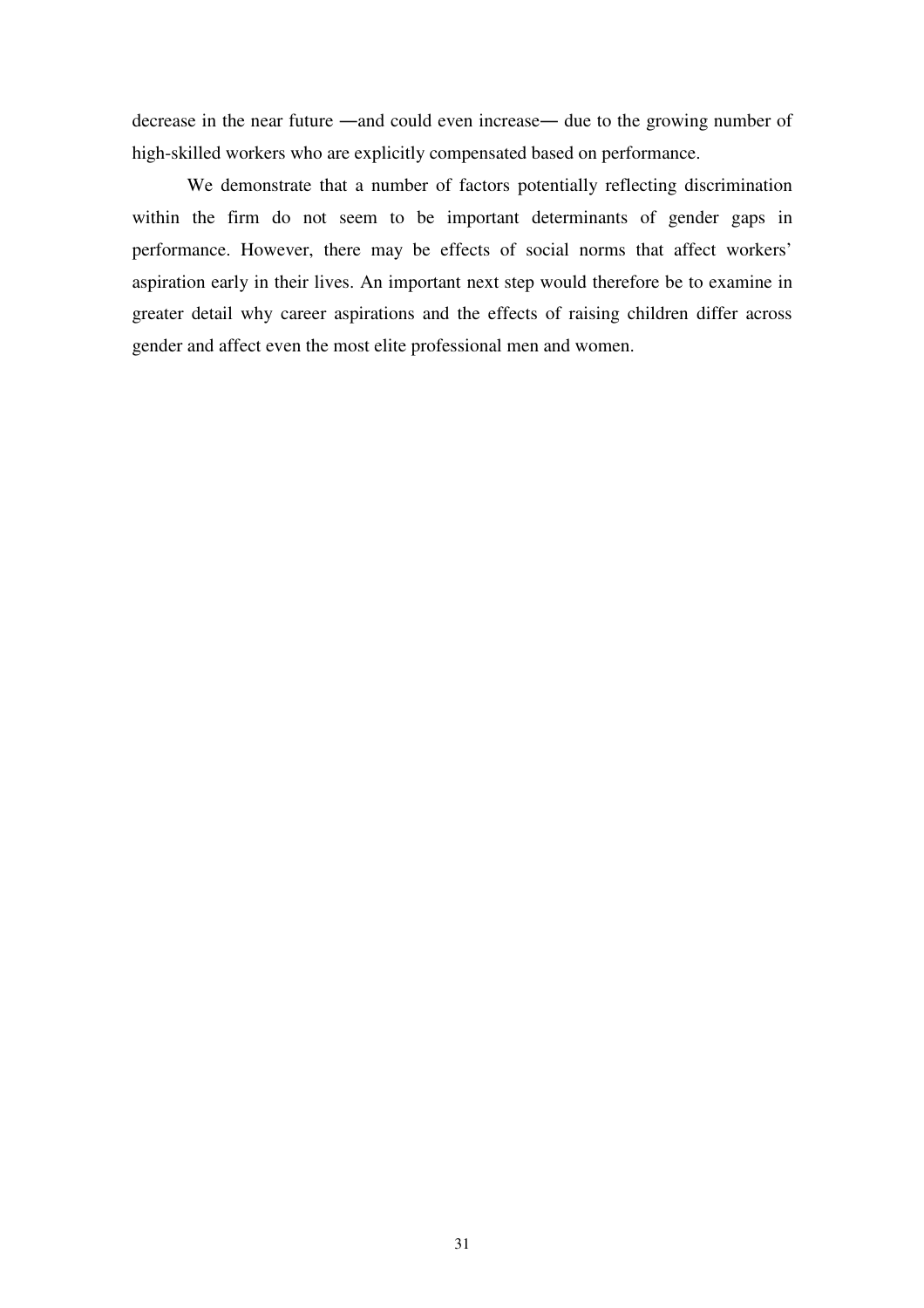### **References**

Altman Weil (2007), "Survey of Law Firm Economics," Altman Weil, Inc.

Altman Weil (2010), "Compensation Plans for Law Firms," edited by J.D. Cotterman, American Bar Association Books.

Altonji, J. G. and R. M. Blank (1999), "Race and Gender in the Labor Market", in Orley Ashenfelter and David Card (eds), *Handbook of Labor Economics*, Volume 3C. Handbooks in Economics, vol. 5, Amsterdam: North-Holland, 3143-3259.

American Bar Association (2002), "Commission on Billable Hours Report."

Angrist, J. D., and Evans, W. N. (1998),"Children and Their Parents' Labor Supply: Evidence from Exogenous Variation in Family Size," *The American Economic Review*, 88(3), 450-477.

Bertrand, M., and Hallock, K. F. (2001)."The Gender Gap in Top Corporate Jobs," *Industrial and Labor Relations Review*, 55(1), 3-21.

Bertrand, M, Goldin, C. and Katz, L. F (2010), "Dynamics of the Gender Gap for Young Professionals in the Financial and Corporate Sectors," *American Economic Journal: Applied Economics*, vol. 2, 228-55.

Bertrand, M., Black, S. E., Jensen, S., and Lleras-Muney, A. (2014). "Breaking the glass ceiling? The effect of board quotas on female labor market outcomes in Norway," National Bureau of Economic Research, w20256.

Blau, F. D., Simpson, P., and Anderson, D. (1988), "Continuing progress? Trends in the occupational segregation in the United States over the 1970s and the 1980s," *Feminist Economics* vol. 4(3), 29–71.

Blau, F.D. and Kahn, L. M. (2000), "Gender Differences in Pay," *Journal of Economic Perspectives*, vol. 14, 75-99.

Browning, M. (1992), "Children and household economic behavior," *Journal of Economic Literature*, vol. 30(3), 1434-1475.

Carneiro, P., Heckman, J.J., and Masterov, D. (2005). "Understanding the Sources of Ethnic and Racial Wage Gaps and Their Implications for Policy," in L. B. Nielsen and R. L. Nelson: Handbook of Employment Discrimination Research. Dordrecht: Springer, 2005, 99-136

Croson, R. and Gneezy, U. (2009), "Gender Differences in Preferences," *Journal of Economic Literature*, vol. 47, 1-27.

Cunha, F., Heckman, J. J., Lochner, L., & Masterov, D. V. (2006). "Interpreting the evidence on life cycle skill formation," Handbook of the Economics of Education, 1, 697-812.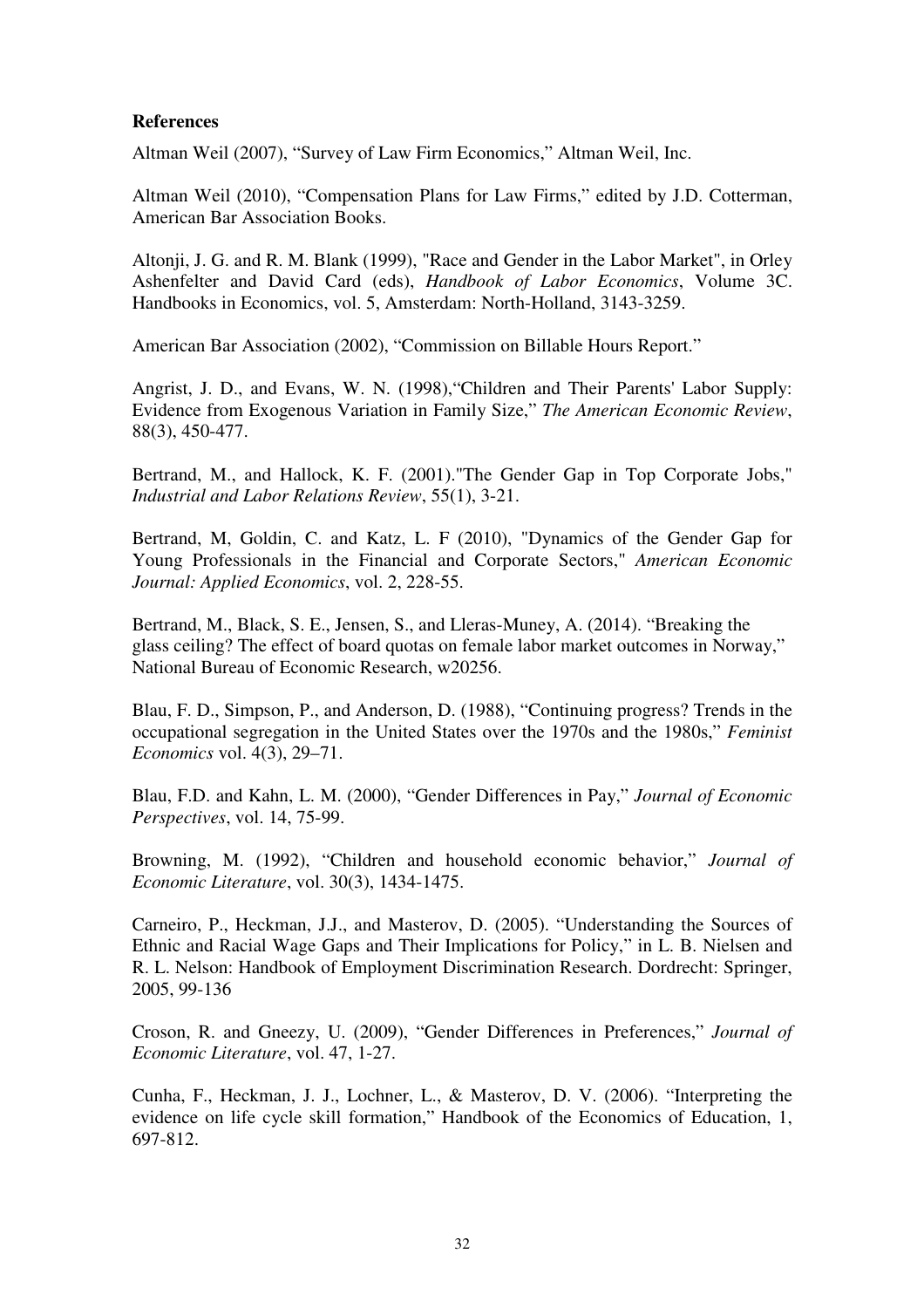Dalessandro, S. P., Stilwell, L. A., Lawlor, J.A., and Reese, L.M. (2010) "LSAT Performance with Regional, Gender, and Racial/Ethnic Breakdowns: 2003–2004 Through 2009–2010 Testing Years," *LSAT Technical Report Series*.

De la Rica, S., Dolado, J.J., and Vegas, R. (2010), "Performance Pay and the Gender Wage Gap: Evidence from Spain," *forthcoming* in the *Annals of Economics and Statistics*.

Dinovitzer, R., Reichman, N., and J. Sterling (2009). "The Differential Valuation of Women's Work: A New Look at the Gender Gap in Lawyers' Incomes," *Social Forces*, vol. 88, 819-854.

Fama, E.F. (1980), "Agency Problems and the Theory of the Firm," *Journal of Political Economy*, vol. 88, 288-307.

Flynn, P. M., Leeth, J. D., & Levy, E. S. (1996), "The evolving gender mix in accounting: implications for the future of the profession," Selections – Los Angeles-, vol. 12, 28-39.

Fortin, N. M. (2008). "The Gender Wage Gap among Young Adults in the United States. The Importance of Money versus People," *Journal of Human Resources*, vol. 43(4), 884-918.

Fortney, S. S. (2005), "In Pursuit of Attorney Work-Life Balance: Best Practices in Management," NALP Foundation.

Garicano, L. and Santos, T. (2004), "Referrals," *American Economic Review*, vol. 94, 499-525.

Gibbons, R. and Murphy, K.J. (1992), "Optimal Incentive Contracts in the Presence of Career Concerns: Theory and Evidence," *Journal of Political Economy*, vol. 100, 468- 505.

Goldin, C. (1990), "Understanding the Gender Gap: An Economic History of American Women." New York: Oxford University Press.

Goldin C, Katz L. (2012) "The Most Egalitarian of all Professions: Pharmacy and the Evolution of a Family-Friendly Occupation," NBER working paper 18410.

Heckman, J. J., Stixrud, J., and Urzua, S. (2006). "The Effects of Cognitive and Noncognitive Abilities on Labor Market Outcomes and Social Behavior," *Journal of Labor Economics*, vol. 24(3), 411-482.

Heinz, J. P. (Ed.). (2005). *Urban lawyers: The New Social Structure of the Bar*, University of Chicago Press.

Heywood, J. S. and Parent, D. (2009) "Performance Pay And The White-Black Wage Gap," Departmental Working Papers 2009-07, McGill University, Department of Economics.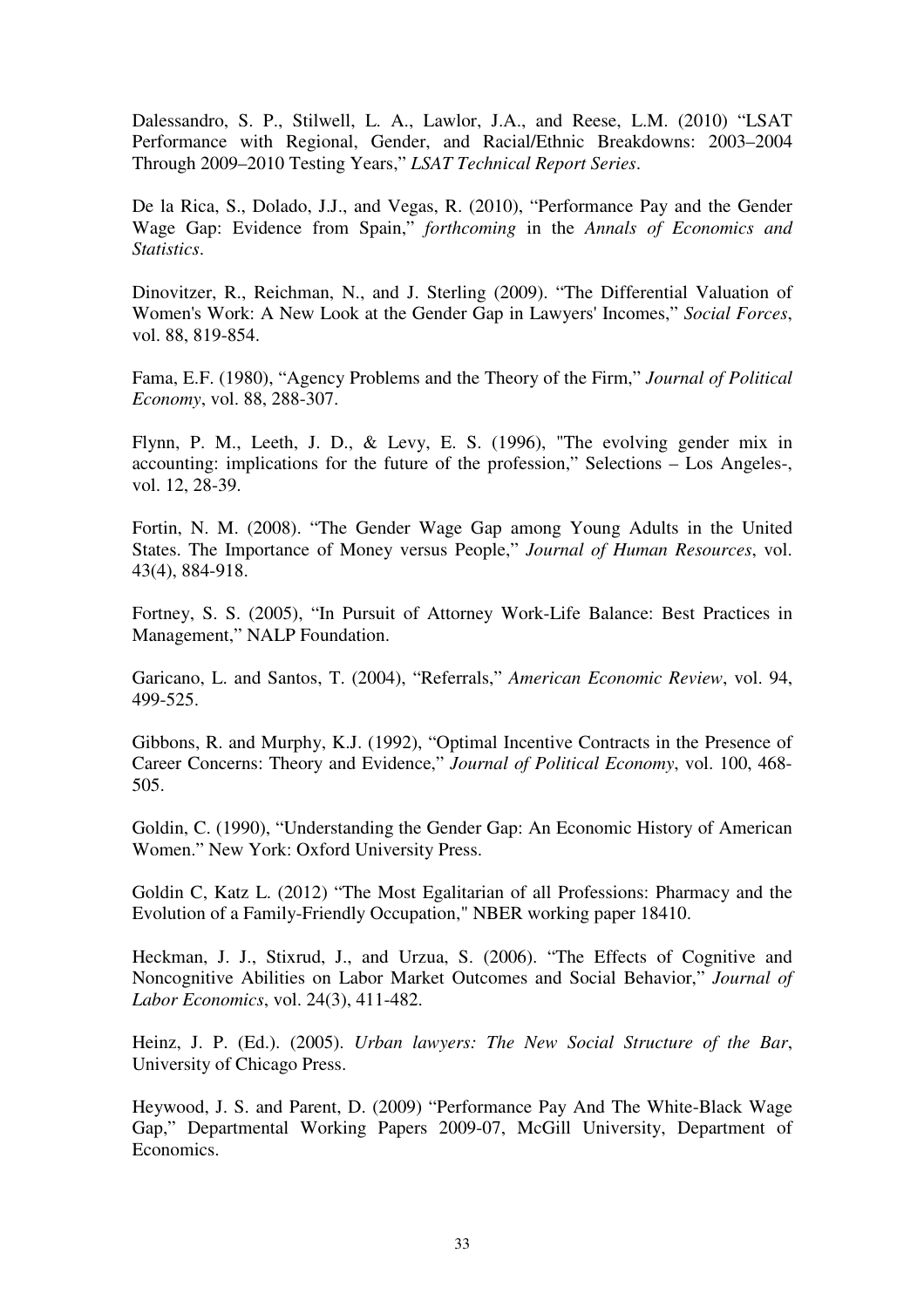Holmström, B. (1982, 1999), "Managerial Incentive Problems: a Dynamic Perspective," *Review of Economic Studies*, vol. 66, 169-183.

Hotz, V. J., & Miller, R. A. (1988). "An empirical analysis of life cycle fertility and female labor supply," *Econometrica: Journal of the Econometric Society*, 91-118.

Hotz, V. J., Klerman, J. A., & Willis, R. J. (1997). "The economics of fertility in developed countries." *Handbook of population and family economics*, vol. 1, 275-347.

Ibarra, H. (1997), "Paving an alternative route: Gender differences in managerial networks," *Social Psychology Quarterly*, vol. 60, 91–102.

Ichino, A. and Moretti, E. (2010) "Biological Gender Differences, Absenteeism and the Earnings Gap," *American Economic Journal: Applied Economics*, vol. 1, 183-218.

Jagsi, Reshma, Elizabeth A. Guancial, Cynthia Cooper Worobey, Lori E. Henault, Yuchiao Chang, Rebecca Starr, Nancy J. Tarbell, and Elaine M. Hylek (2006) "The "gender gap" in authorship of academic medical literature—a 35-year perspective." *New England Journal of Medicine*, 355, 281-287.

Lazear, E.P. and Shaw, K. (2007), "Personnel Economics: The Economist's View of Human Resources," *Journal of Economic Perspectives*, 21, 91-114.

Lemieux, T., MacLeod, W. B. and Parent, D. (2009), "Performance Pay and Wage Inequality," *Quarterly Journal of Economics*, 124, 1-49.

Manning, A., and Swaffield, J. (2008), "The Gender Gap in Early-Career Wage Growth," *Economic Journal*, 118(530), 983–1024.

Oyer, P. and Schaefer, S. (2010), "The Returns to Attending a Prestigious Law School," working paper.

The National Association for Law Placement (2013), "Representation of Women Associates Falls for Fourth Straight Year as Minority Associates Continue to Make Gains - Women and Minority Partners Continue to Make Small Gains," press release.

Rose, J. A. (2011) "Criteria for Promoting Law Firm Associates to Partner Have Changed," available at www.law.com.

Rosen, S. (1992) "The Market for Lawyers," *Journal of Law and Economics*, vol. 35, No.2., 215-246.

Rosenzweig, M. R., and Wolpin, K. I. (1980) "Life-Cycle Labor Supply and Fertility: Causal In-ferences From Household Models," *Journal of Political Economy*, vol. 88, 328-48.

Spurr, S.J. (1988) "Referral Practices Among Lawyers: A Theoretical and Empirical Analysis," *Law & Social Inquiry*, 12, 87-109.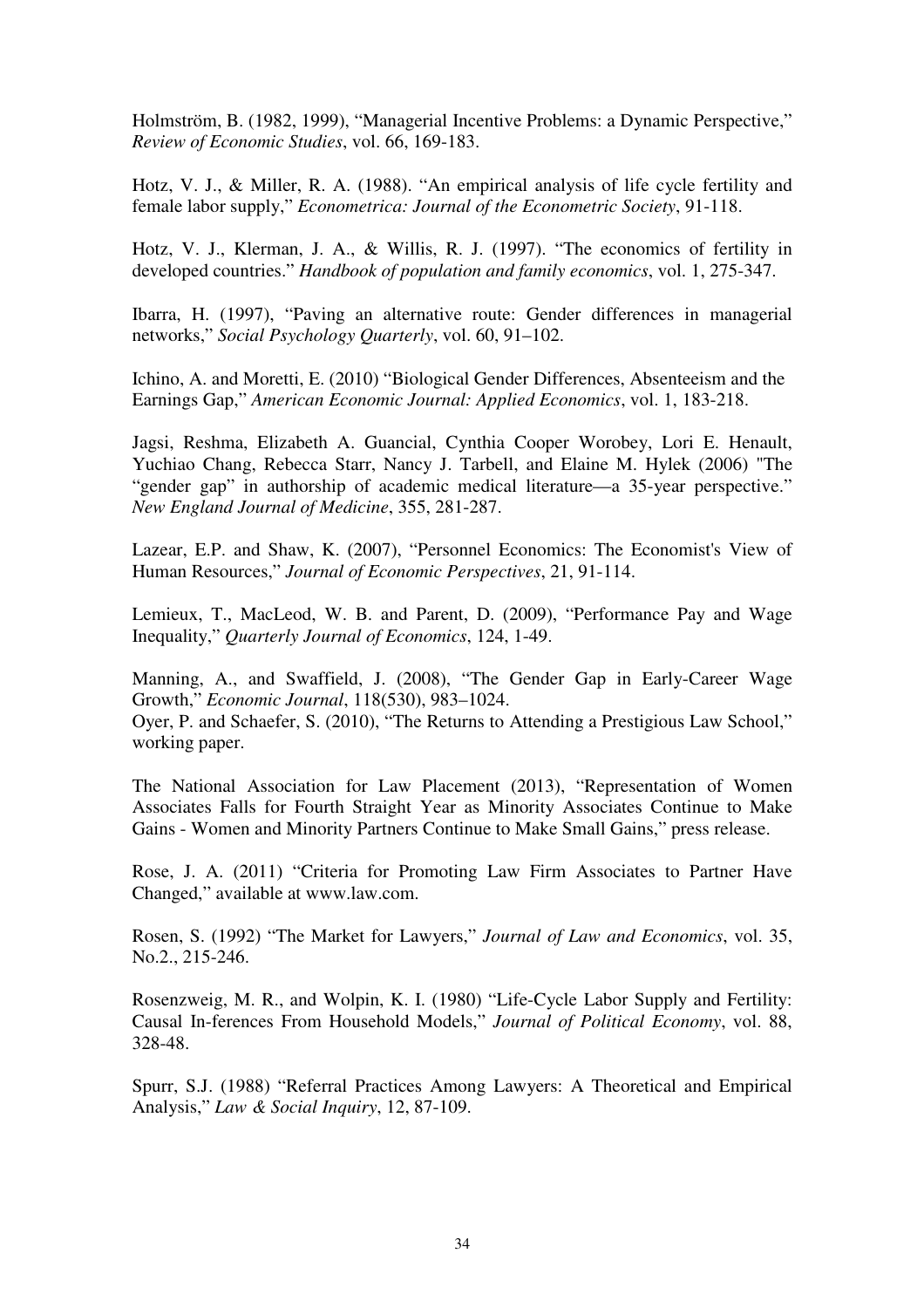Wood, R. G., Corcoran, M.E. and Courant, P.N. (1993) "Pay Differences among the Highly Paid: The Male-Female Earnings Gap in Lawyers' Salaries," *Journal of Labor Economics*, vol. 11, (3), 417-441.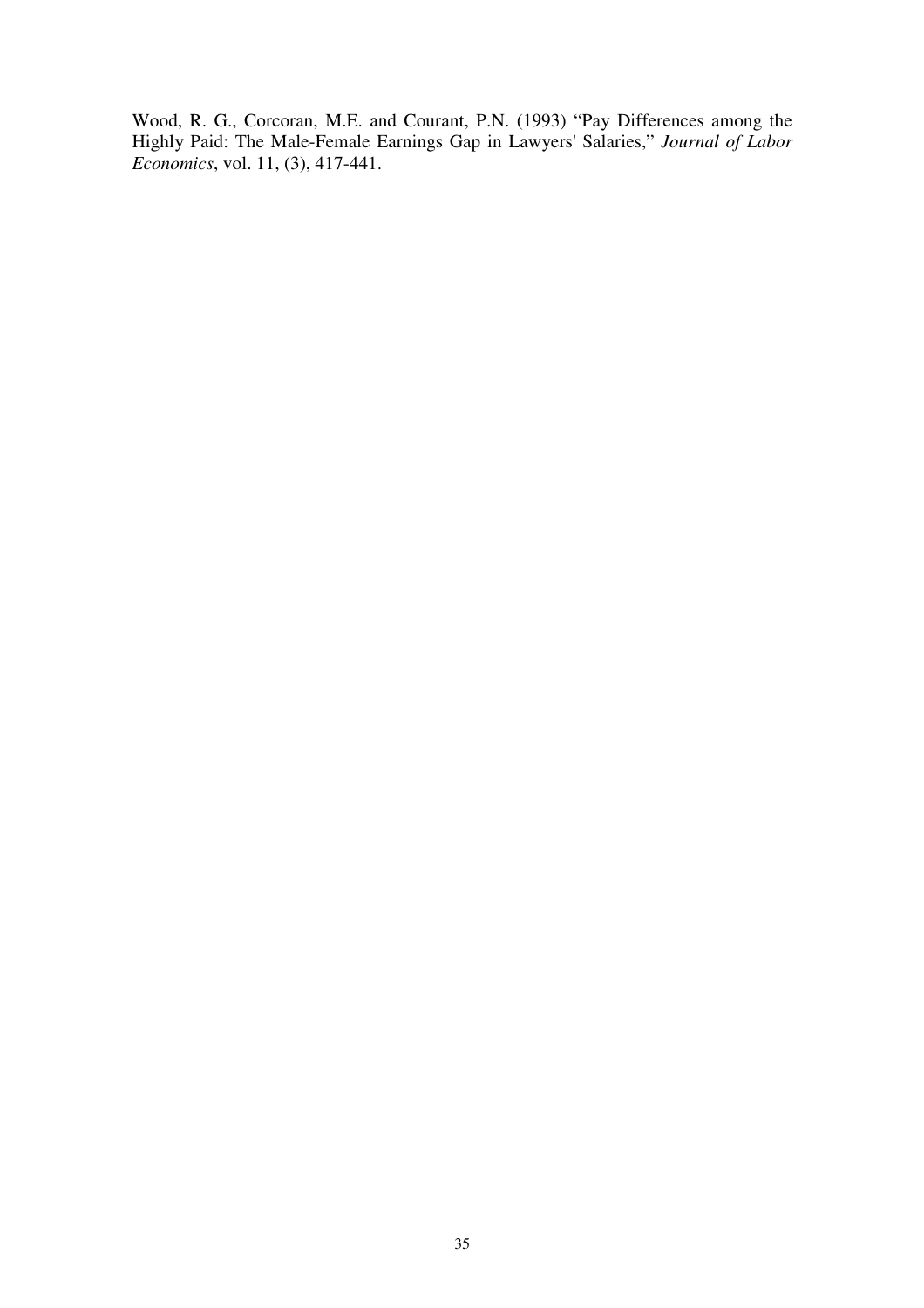|                           | <b>Male Lawyers</b> |         |           | <b>Female Lawyers</b> | <b>P-Value</b> |           |      |
|---------------------------|---------------------|---------|-----------|-----------------------|----------------|-----------|------|
|                           | Obs.                | Mean    | Std. Dev. | Obs.                  | Mean           | Std. Dev. |      |
| Total Earnings (\$)       | 684                 | 150,667 | 74,531    | 441                   | 132,685        | 70,282    | 0.00 |
| Hours Billed (annual)     | 684                 | 1,826   | 535       | 441                   | 1,677          | 520       | 0.00 |
| New Client Rev. $(\$)$    | 684                 | 53,346  | 171,965   | 441                   | 23,349         | 68,892    | 0.00 |
| Target Hours to Bill      | 458                 | 1,827   | 14.44     | 304                   | 1,759          | 20.10     | 0.01 |
| Hours Worked (per week)   | 684                 | 54.09   | 12.80     | 441                   | 48.83          | 13.84     | 0.00 |
| Age                       | 684                 | 36.12   | 4.98      | 441                   | 35.29          | 4.92      | 0.01 |
| Marriage                  | 684                 | 0.81    | 0.39      | 441                   | 0.75           | 0.43      | 0.02 |
| Children                  | 684                 | 1.22    | 1.24      | 441                   | 0.82           | 0.91      | 0.00 |
| White                     | 684                 | 0.83    | 0.38      | 441                   | 0.75           | 0.43      | 0.00 |
| Tenure (years)            | 684                 | 5.18    | 2.49      | 441                   | 5.26           | 2.44      | 0.59 |
| Private Law Firm          | 684                 | 0.92    | 0.27      | 441                   | 0.93           | 0.26      | 0.57 |
| Size of Workplace $> 100$ | 684                 | 0.48    | 0.50      | 441                   | 0.51           | 0.50      | 0.26 |
| Law School Ranking        | 597                 | 4.95    | 1.08      | 392                   | 5.05           | 1.10      | 0.17 |
| <b>UG Uni Ranking</b>     | 662                 | 12.89   | 3.50      | 435                   | 13.04          | 3.62      | 0.48 |
| <b>Judicial Clerk</b>     | 684                 | 0.02    | 0.15      | 441                   | 0.03           | 0.17      | 0.44 |
| <b>Moot Court</b>         | 684                 | 0.32    | 0.47      | 441                   | 0.35           | 0.48      | 0.31 |
| General Journal           | 684                 | 0.22    | 0.42      | 441                   | 0.20           | 0.40      | 0.39 |
| Specific Journal          | 684                 | 0.20    | 0.40      | 441                   | 0.25           | 0.44      | 0.05 |

#### **Tables and Figures** TABLE 1 – DESCRIPTIVE STATISTICS

Notes: *Total Earnings* are calculated as a sum of straight salary and bonus (expressed in U.S. dollars). *Hours Billed* (annual) is the number of hours billed last year (2006). *New Client Rev* is the approximate amount of new client revenue (expressed in U.S. dollars) generated last year (2006). *Target Hours to Bill* is the total number of hours the lawyer was expected to bill in the previous year (2006) by the law firm for which the lawyer worked, conditional on having a strictly positive number of target hours. *Marriage* takes the value one if the lawyer is married, remarried after divorce or in a domestic partnership and zero if single, divorced or separated, widowed, or other. *Children* refers to the lawyer's number of children. *White* takes the value one if the lawyer is Caucasian and zero if the lawyer is a member of a minority group (Black, Hispanic, Native American and Asian). *Tenure* is the number of years that the lawyer has been working for the current employer. *Private Law Firm* takes the value one if the lawyer works in a private law firm and zero if the lawyer works for another organization *Size of Workplace > 100* takes the value one if the number of individuals employed in the organization is greater than 100 and zero otherwise. *Hours worked* (per week) is the number of hours spent working last week (at the office or away from the office). *Undergraduate Uni Ranking* and *Law School Ranking* are bracketed rankings based on the U.S News reports of 1996 and 2003 for undergraduate and law school studies, respectively. Both variables are redefined such that the higher the value, the more prestigious the educational institution. *Judicial Clerk* takes the value one if the lawyer has held a position as a judicial clerk in state or federal courts and zero otherwise. *Moot Court* takes the value one if the lawyer participated in simulated mock trials as a student and zero otherwise. *General (Specific) Journal* takes the value one if the lawyer participated in law journal editorial activities as a student and zero otherwise.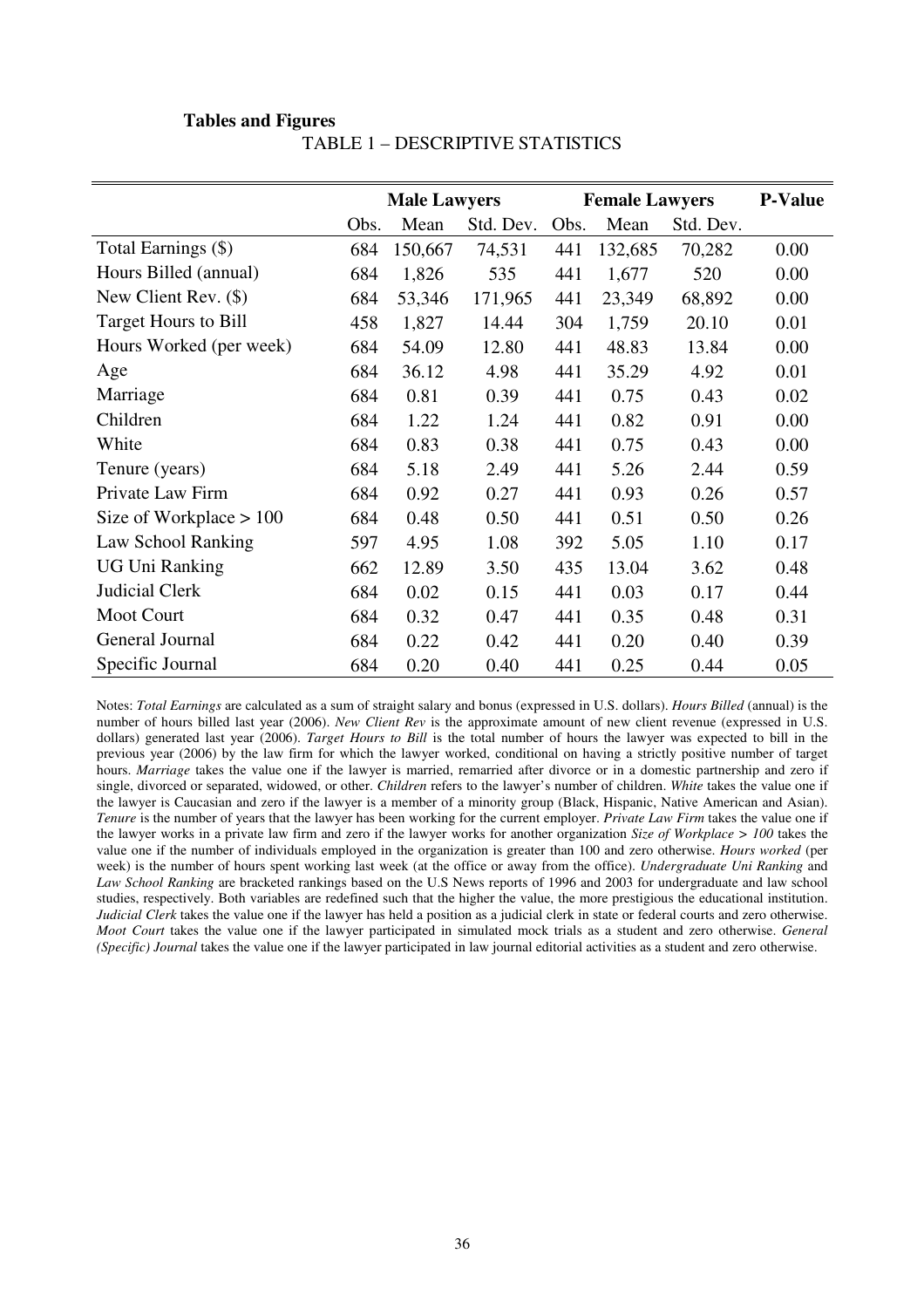|                       |             | Hours Billed |              | New Client Rev. |             |             |
|-----------------------|-------------|--------------|--------------|-----------------|-------------|-------------|
|                       | $[1]$       | $[2]$        | $[3]$        | $[4]$           | $[5]$       | [6]         |
| Female                | $-0.153***$ | $-0.103***$  | $-0.0971***$ | $-0.299***$     | $-0.293***$ | $-0.324***$ |
|                       | [0.0329]    | [0.0315]     | [0.0319]     | [0.0916]        | [0.102]     | [0.104]     |
| Age                   |             | $-0.0132***$ | $-0.0116***$ |                 | $-0.0091$   | $-0.0118$   |
|                       |             | [0.0032]     | [0.0033]     |                 | [0.0102]    | [0.0109]    |
| Married               |             | 0.0595       | 0.0645       |                 | $0.242*$    | $0.243*$    |
|                       |             | [0.0396]     | [0.0401]     |                 | [0.127]     | [0.131]     |
| 1 Child               |             | $-0.0174$    | 0.0001       |                 | 0.0531      | 0.0927      |
|                       |             | [0.0510]     | [0.0520]     |                 | [0.164]     | [0.170]     |
| 2 Children            |             | 0.0016       | $-0.0169$    |                 | $-0.0357$   | $-0.074$    |
|                       |             | [0.0501]     | [0.0512]     |                 | [0.161]     | [0.168]     |
| 3+ Children           |             | $-0.0953$    | $-0.0785$    |                 | $-0.107$    | $-0.119$    |
|                       |             | [0.0625]     | [0.0635]     |                 | [0.201]     | [0.208]     |
| Child Aged <4         |             | $-0.0159$    | $-0.0164$    |                 | $-0.147$    | $-0.188$    |
|                       |             | [0.0454]     | [0.0462]     |                 | [0.146]     | [0.151]     |
| White                 |             | $-0.0127$    | $-0.0277$    |                 | 0.0319      | 0.0153      |
|                       |             | [0.0377]     | [0.0389]     |                 | [0.122]     | [0.127]     |
| Tenure                |             | $0.0141**$   | $0.0126**$   |                 | $0.0388**$  | $0.0413**$  |
|                       |             | [0.0059]     | [0.006]      |                 | [0.0190]    | [0.0197]    |
| Full-Time             |             | $0.500***$   | 0.498***     |                 | 0.165       | 0.126       |
|                       |             | [0.0623]     | [0.0629]     |                 | [0.200]     | [0.206]     |
| <b>UG Uni Ranking</b> |             |              | $-0.00124$   |                 |             | $-0.0113$   |
|                       |             |              | [0.0042]     |                 |             | [0.0138]    |
| Law School Ranking    |             |              | 0.0097       |                 |             | 0.0461      |
|                       |             |              | [0.0156]     |                 |             | [0.0511]    |
| Judicial Clerk        |             |              | 0.114        |                 |             | $0.732**$   |
|                       |             |              | [0.0889]     |                 |             | [0.291]     |
| Moot Court            |             |              | 0.0098       |                 |             | 0.0737      |
|                       |             |              | [0.0301]     |                 |             | [0.0986]    |
| General Journal       |             |              | $0.0833**$   |                 |             | $-0.002$    |
|                       |             |              | [0.0353]     |                 |             | [0.116]     |
| Specific Journal      |             |              | $0.0761**$   |                 |             | $-0.0026$   |
|                       |             |              | [0.0352]     |                 |             | [0.115]     |
| Constant              | 1.842***    | 0.683        | 0.584        | $0.527***$      | 0.168       | 0.311       |
|                       | [0.0205]    | [0.478]      | [0.487]      | [0.0571]        | [1.540]     | [1.593]     |
| <b>Firm Controls</b>  | Yes         | Yes          | Yes          | Yes             | Yes         | Yes         |
| Region FE             | No          | Yes          | Yes          | No              | Yes         | Yes         |
| Observations          | 1,039       | 1,014        | 974          | 1,039           | 1,014       | 974         |
| R-squared             | 0.021       | 0.301        | 0.311        | 0.01            | 0.066       | 0.08        |

TABLE 2 – PERFORMANCE GAPS

Notes: \* denotes significance at the 10% level, \*\* denotes significance at the 5% level, and \*\*\* denotes significance at the 1% level. *Hours Billed* is the annual number of hours billed (expressed in 1000s of hours) last year (2006), and *New Client Rev* is the approximate amount of new client revenue (expressed in 100,000s of U.S. dollars) generated last year (2006). Firm controls include the type of organization (solo practice, private law firm, federal government, state or local government, legal services or public defender, public interest organization, educational institution, professional service firm, other Fortune 1000 industry/service, other business/industry, labor union, trade association, others) and the size of the organization, which are bracketed (0-5, 6-10, 11-25,25- 50,51-100,101-150,151-200,201-250,251-500,501-1000,1000+). For definitions of other variables, see Table 1.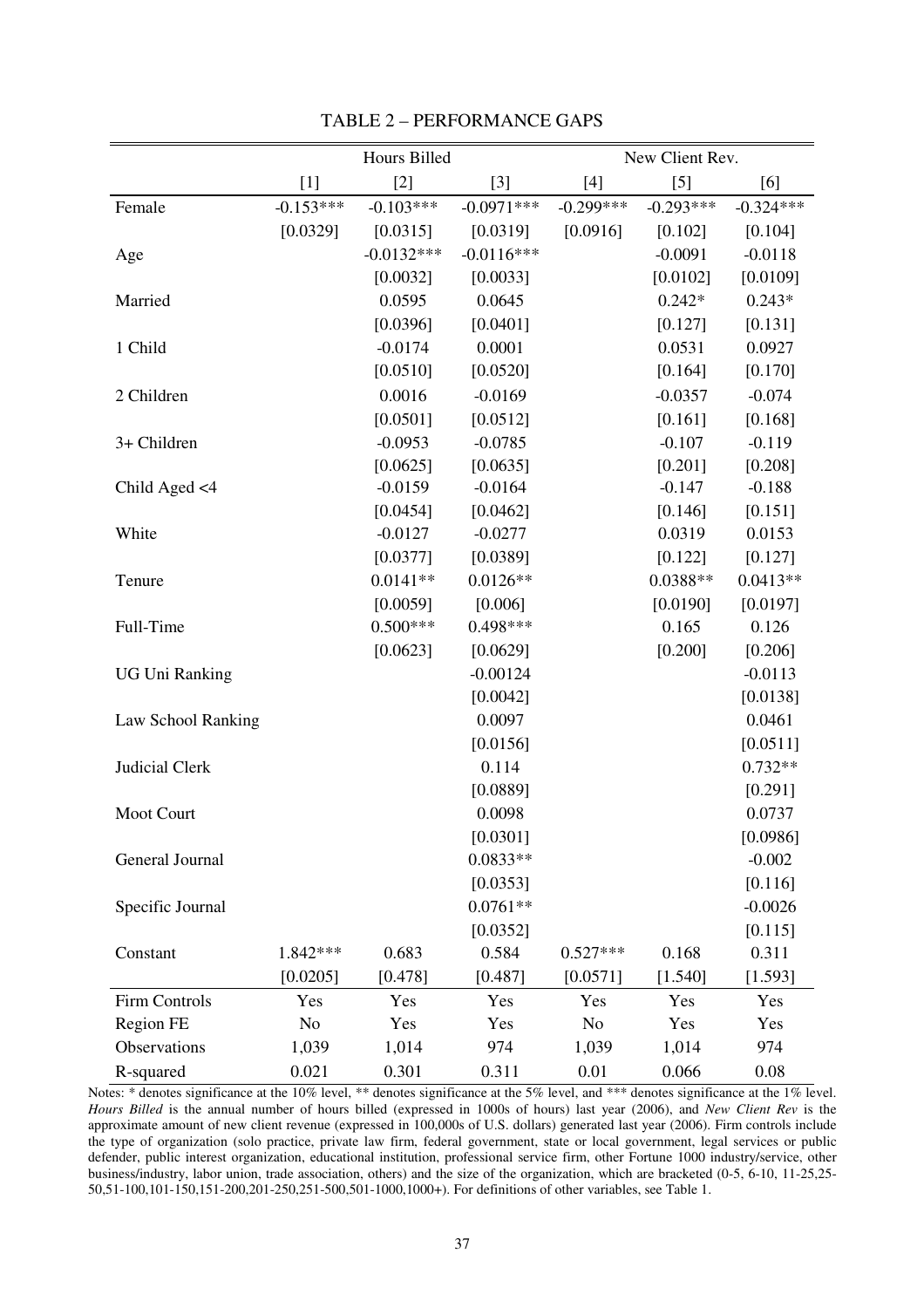|                           | <b>Target Hours</b> | <b>Target Hours</b><br>Inc. Zero Target Hours | Prob.(Zero Target<br>Hours) |
|---------------------------|---------------------|-----------------------------------------------|-----------------------------|
|                           | $[1]$               | $[2]$                                         | $[3]$                       |
|                           |                     |                                               |                             |
| Female                    | $-0.0277$           | $-0.050$                                      | 0.0191                      |
|                           | [0.0245]            | [0.0473]                                      | [0.0258]                    |
| Age                       | $-0.0057*$          | $-0.0137***$                                  | $0.0057**$                  |
|                           | [0.0031]            | [0.0051]                                      | [0.0027]                    |
| Married                   | $-0.0041$           | 0.0232                                        | $-0.0062$                   |
|                           | [0.0313]            | [0.0596]                                      | [0.0325]                    |
| 1 Child                   | 0.0594              | $0.188**$                                     | $-0.0896**$                 |
|                           | [0.0409]            | [0.0779]                                      | [0.0425]                    |
| 2 Children                | 0.0111              | 0.118                                         | $-0.0692*$                  |
|                           | [0.0403]            | [0.0765]                                      | [0.0418]                    |
| 3+ Children               | 0.0014              | $0.192**$                                     | $-0.127**$                  |
|                           | [0.0487]            | [0.0931]                                      | [0.0508]                    |
| Child Aged <4             | 0.0005              | $-0.139**$                                    | $0.0811**$                  |
|                           | [0.0357]            | [0.0692]                                      | [0.0378]                    |
| White                     | $-0.0062$           | $-0.0062$                                     | 0.0001                      |
|                           | [0.0309]            | [0.0597]                                      | [0.0326]                    |
| Tenure                    | 0.0032              | $-0.0088$                                     | 0.0068                      |
|                           | [0.0047]            | [0.0091]                                      | [0.0049]                    |
| Full-Time                 | $0.400***$          | $0.307***$                                    | 0.0157                      |
|                           | [0.0495]            | [0.0940]                                      | [0.0513]                    |
| Constant                  | 1.021***            | 1.799**                                       | $-0.455$                    |
|                           | [0.355]             | [0.717]                                       | [0.391]                     |
|                           |                     |                                               |                             |
| Firm Controls             | Yes                 | Yes                                           | Yes                         |
| Region FE                 | Yes                 | Yes                                           | Yes                         |
| <b>Education Controls</b> | Yes                 | Yes                                           | Yes                         |
| Observations              | 652                 | 770                                           | 770                         |
| R-squared                 | 0.308               | 0.343                                         | 0.244                       |

## TABLE 3 – TARGET HOURS

Notes: \* denotes significance at the 10% level, \*\* denotes significance at the 5% level, and \*\*\* denotes significance at the 1% level. *Target Hours* are the annual hours (expressed in 1000 hours) the lawyer was expected to bill last year (2006). *Zero Target Hours* refers to when the lawyer reports zero for the number of hours expected to bill last year. For definitions of other variables, see Table 1.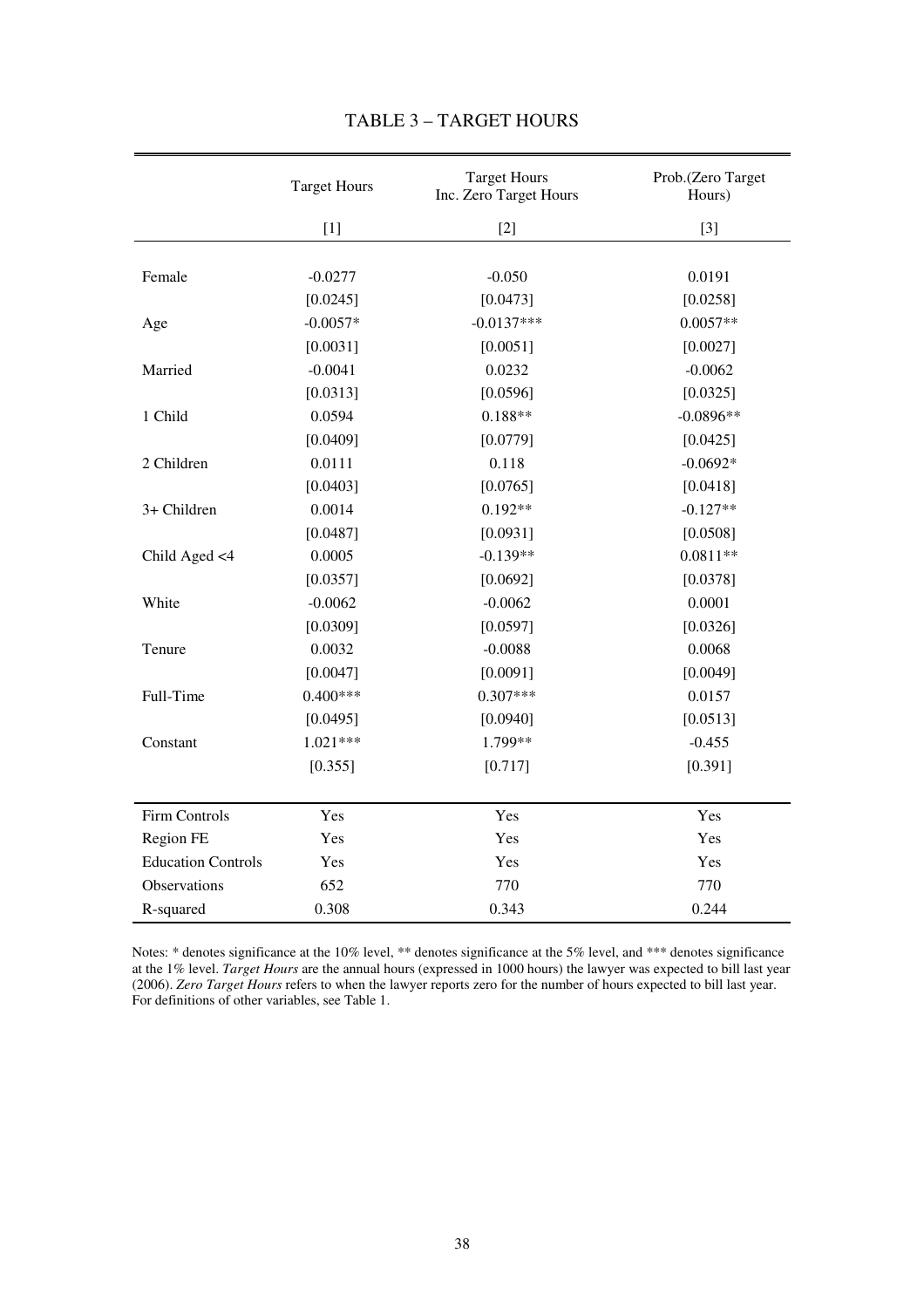|                             | Hours<br><b>Billed/Hours</b><br>Worked | Client<br>Revenue/Hours<br>Worked | Aggregate<br>Performance/Hours<br>Worked |
|-----------------------------|----------------------------------------|-----------------------------------|------------------------------------------|
| Female                      | 0.0016                                 | $-12.5947***$                     | $-0.0612**$                              |
|                             | [0.0158]                               | [4.0387]                          | [0.0247]                                 |
| Age                         | $-0.0029*$                             | $-0.5521$                         | $-0.0054**$                              |
|                             | [0.0016]                               | [0.4344]                          | [0.0026]                                 |
| Married                     | 0.0192                                 | 9.2746*                           | $0.0679**$                               |
|                             | [0.0187]                               | [5.1298]                          | [0.0315]                                 |
| 1 Child                     | $-0.018$                               | 6.8479                            | 0.0104                                   |
|                             | [0.0247]                               | [6.7485]                          | [0.0413]                                 |
| 2 Children                  | $-0.0181$                              | 0.3968                            | $-0.0148$                                |
|                             | [0.0241]                               | [6.6041]                          | [0.0405]                                 |
| 3+ Children                 | $-0.0244$                              | $-0.6496$                         | $-0.0315$                                |
|                             | [0.0297]                               | [8.1268]                          | [0.0497]                                 |
| Child Aged <4               | 0.0286                                 | $-10.5522*$                       | $-0.0283$                                |
|                             | [0.0219]                               | [5.9870]                          | [0.0367]                                 |
| White                       | 0.0111                                 | 1.6376                            | 0.0114                                   |
|                             | [0.0183]                               | [5.0147]                          | [0.0310]                                 |
| Tenure                      | $0.0080***$                            | 1.0518                            | $0.0139***$                              |
|                             | [0.0028]                               | [0.7761]                          | [0.0048]                                 |
| Constant                    | $0.5060***$                            | 25.8856                           | $-0.0884$                                |
|                             | [0.1020]                               | [27.8949]                         | [0.3690]                                 |
|                             |                                        |                                   |                                          |
| <b>Firm Controls</b>        | Yes                                    | Yes                               | Yes                                      |
| <b>Region Fixed Effects</b> | Yes                                    | Yes                               | Yes                                      |
| <b>Education Controls</b>   | Yes                                    | Yes                               | Yes                                      |
| <b>Observations</b>         | 903                                    | 903                               | 903                                      |
| R-squared                   | 0.138                                  | 0.048                             | 0.08                                     |

### TABLE 4 – RATIO OF HOURS WORKED TO PERFORMANCE

Notes: \* denotes significance at the 10% level, \*\* denotes significance at the 5% level, and \*\*\* denotes significance at the 1% level. For definitions of variables, see Table 1. Ratios are computed for full-time workers. We calculate the annual hours of work, assuming a 50-week work year. *New Client Revenue* is expressed in 100,000s of U.S. dollars. *Aggregate Performance* is calculated using a conversion rate of \$200 to transform client revenue dollars into an hours billed equivalent. We then sum lawyers' hours billed and (hours billed equivalent) client revenue. Appendix Table A.4 presents to results for the range of conversion rate between \$50 and \$500.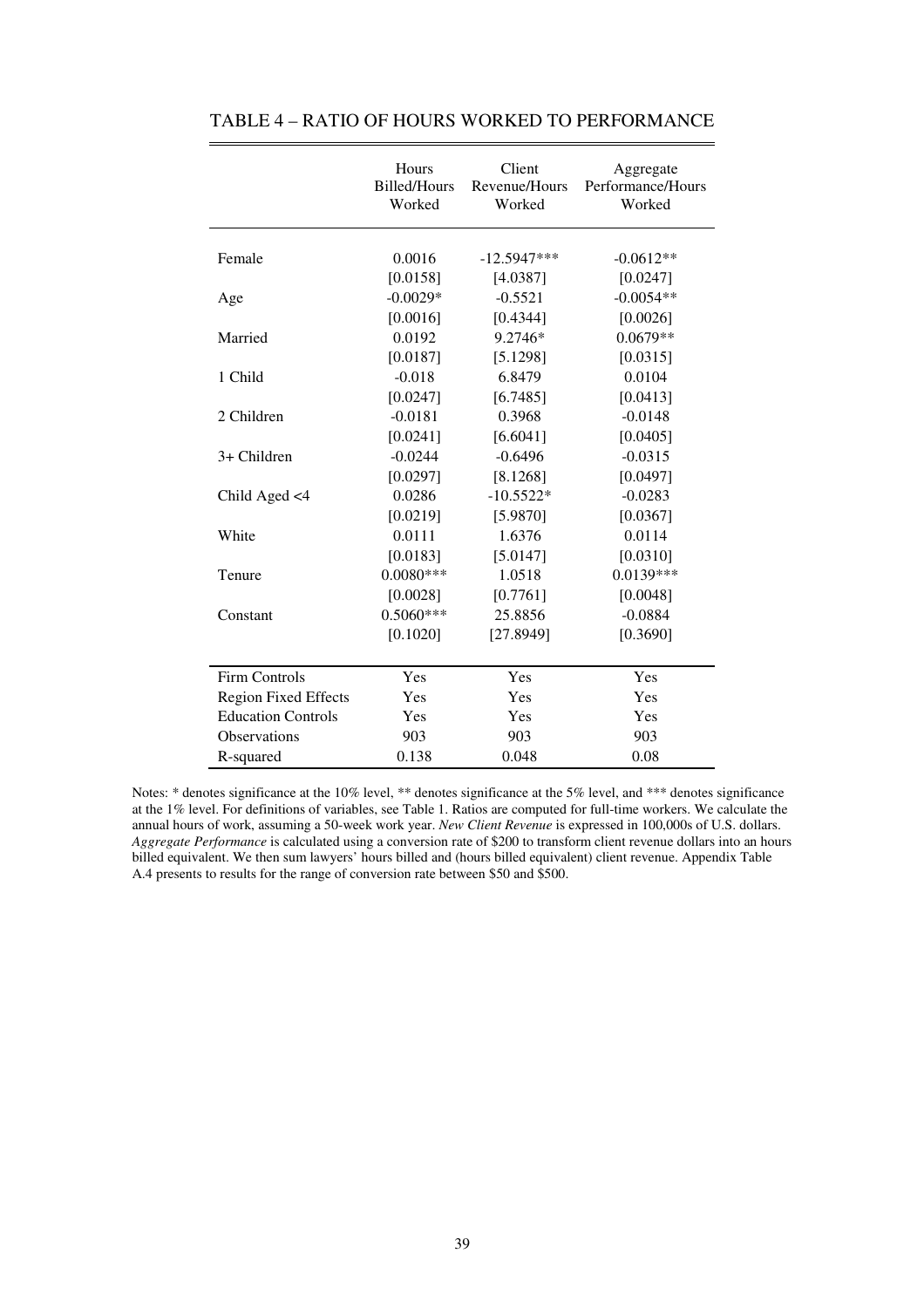|                             | Hours Billed | <b>New Client Revenue</b> |
|-----------------------------|--------------|---------------------------|
|                             | [1]          | $[2]$                     |
|                             |              |                           |
| Female                      | $-0.0815**$  | $-0.330***$               |
|                             | [0.0321]     | [0.108]                   |
| Age                         | $-0.0094***$ | $-0.015$                  |
|                             | [0.0033]     | [0.0111]                  |
| Married                     | 0.0641       | $0.288**$                 |
|                             | [0.0394]     | [0.132]                   |
| 1 Child                     | 0.0045       | 0.0821                    |
|                             | [0.0511]     | [0.172]                   |
| 2 Children                  | 0.0018       | $-0.117$                  |
|                             | [0.0507]     | [0.170]                   |
| 3+ Children                 | $-0.054$     | $-0.162$                  |
|                             | [0.0625]     | [0.210]                   |
| Child Aged <4               | $-0.0212$    | $-0.17$                   |
|                             | [0.0455]     | [0.153]                   |
| White                       | $-0.0306$    | 0.0127                    |
|                             | [0.0381]     | [0.128]                   |
| Tenure                      | $0.0134**$   | $0.0409**$                |
|                             | [0.0059]     | [0.0199]                  |
| Full-Time                   | $0.481***$   | 0.131                     |
|                             | [0.0622]     | [0.209]                   |
| Constant                    | 0.436        | 0.533                     |
|                             | [0.472]      | [1.586]                   |
| <b>Firm Controls</b>        | Yes          | Yes                       |
| <b>Region Fixed Effects</b> | Yes          | Yes                       |
| <b>Education Controls</b>   | Yes          | Yes                       |
| Areas of Law                | Yes          | Yes                       |
| <b>Observations</b>         | 974          | 974                       |
| R-squared                   | 0.373        | 0.116                     |

TABLE 5 – AREAS OF LAW

Notes: \* denotes significance at the 10% level, \*\* denotes significance at the 5% level, and \*\*\* denotes significance at the 1% level. For definitions of variables, see Table 1. Table A.5 presents all 27 areas of law separately. *Areas of Law* refers to the proportion of time devoted to each the following legal disciplines: General Practice, Antitrust, Bankruptcy, Civil Litigation, Civil Rights, Commercial Law, Criminal Law, Employment Law (Management), Employment Law (Unions), Environmental Law, Family Law, General Corporate Law, Immigration Law, Insurance, Intellectual Property, Municipal Law, Personal Injury (Plaintiff), Personal Injury (Defense), Probate (Wills and Trusts), Public utilities and Administrative Law, Real Estate (Commercial), Real Estate (Personal), Securities, Tax Law, Health Law, Workers' Compensation and 'Other' areas.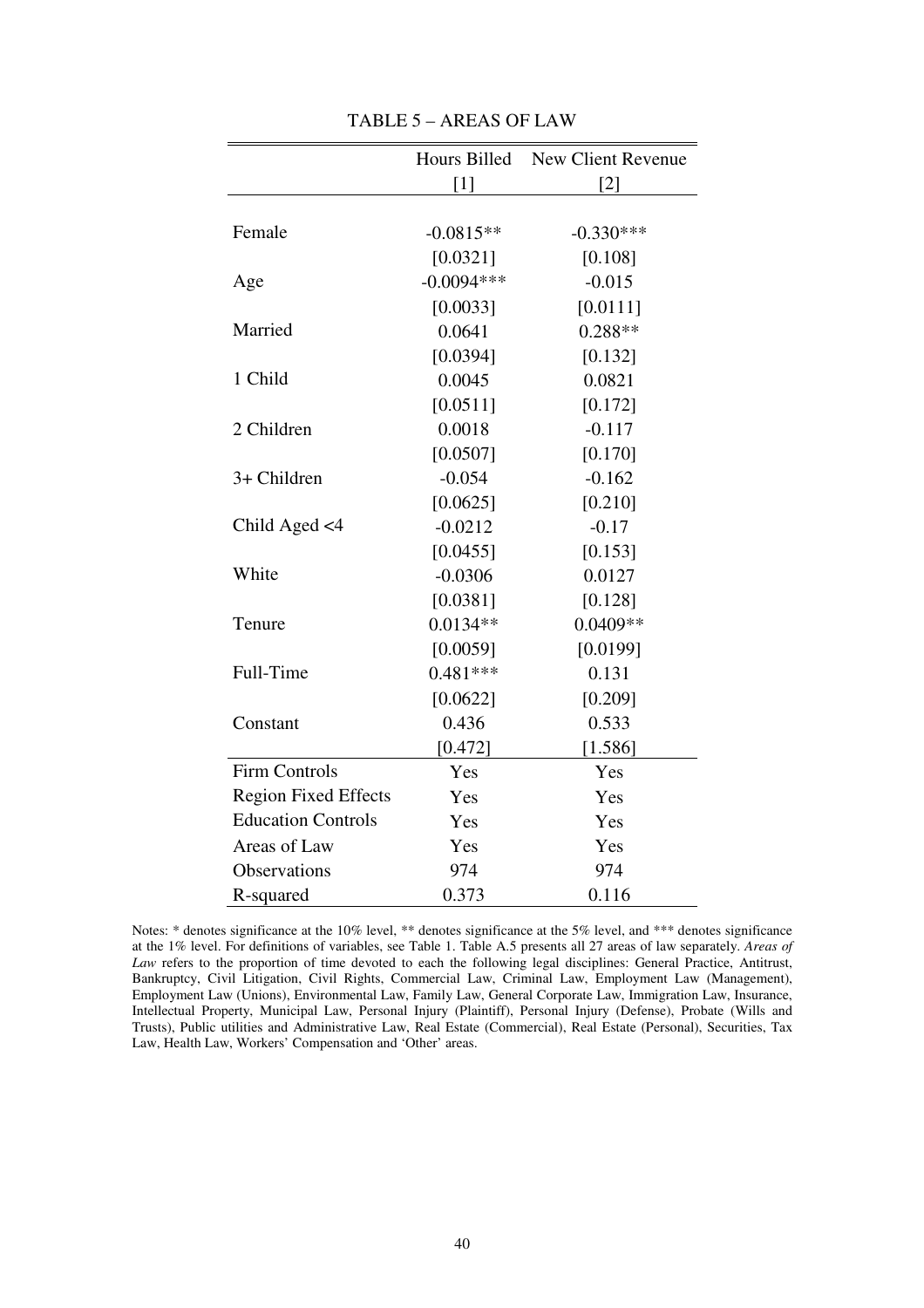|                               |              | Hours Billed<br>New Client Rev.<br>Hours Billed |             |             | New Client Rev. |             |             |             |
|-------------------------------|--------------|-------------------------------------------------|-------------|-------------|-----------------|-------------|-------------|-------------|
|                               |              |                                                 |             |             |                 |             |             |             |
|                               | $[1]$        | $[2]$                                           | $[3]$       | $[4]$       | $[5]$           | [6]         | $[7]$       | [8]         |
| Female                        | $-0.0929***$ | $-0.0808**$                                     | $-0.321***$ | $-0.340***$ | $-0.0969***$    | $-0.0824**$ | $-0.322***$ | $-0.326***$ |
|                               | [0.0317]     | [0.0347]                                        | [0.105]     | [0.114]     | [0.0320]        | [0.0335]    | [0.104]     | [0.110]     |
| Not Enough Assignments        | $-0.146***$  | $-0.120**$                                      | $-0.117$    | $-0.159$    |                 |             |             |             |
|                               | [0.0375]     | [0.0483]                                        | [0.123]     | [0.159]     |                 |             |             |             |
| Female*Not Enough Assig.      |              | $-0.0645$                                       |             | 0.103       |                 |             |             |             |
|                               |              | [0.0744]                                        |             | [0.245]     |                 |             |             |             |
| <b>Partner Discount Hours</b> |              |                                                 |             |             | $-0.0253$       | 0.035       | $-0.153$    | $-0.167$    |
|                               |              |                                                 |             |             | [0.0495]        | [0.0653]    | [0.162]     | [0.214]     |
| Female*Partner Discount Hours |              |                                                 |             |             |                 | $-0.139$    |             | 0.0314      |
|                               |              |                                                 |             |             |                 | [0.0981]    |             | [0.321]     |
| Constant                      | 0.616        | 0.622                                           | 0.337       | 0.327       | 0.588           | 0.588       | 0.338       | 0.338       |
|                               | [0.484]      | [0.484]                                         | [1.594]     | [1.595]     | [0.488]         | [0.487]     | [1.594]     | [1.595]     |
|                               |              |                                                 |             |             |                 |             |             |             |
| <b>Individual Controls</b>    | Yes          | Yes                                             | Yes         | Yes         | Yes             | Yes         | Yes         | Yes         |
| Firm Controls                 | Yes          | Yes                                             | Yes         | Yes         | Yes             | Yes         | Yes         | Yes         |
| <b>Region Fixed Effects</b>   | Yes          | Yes                                             | Yes         | Yes         | Yes             | Yes         | Yes         | Yes         |
| <b>Education Controls</b>     | Yes          | Yes                                             | Yes         | Yes         | Yes             | Yes         | Yes         | Yes         |
| Observations                  | 974          | 974                                             | 974         | 974         | 974             | 974         | 974         | 974         |
| R-squared                     | 0.323        | 0.323                                           | 0.08        | 0.081       | 0.311           | 0.313       | 0.08        | 0.08        |

## TABLE 6 – PERFORMANCE: DISCRIMINATION

Notes: \* denotes significance at the 10% level, \*\* denotes significance at the 5% level, and \*\*\* denotes significance at the 1% level. *Hours Billed* is expressed in 1000s of hours. *New Client Revenue* is expressed in 100,000s of U.S. dollars. *Not Enough Assignments* takes the value one if the lawyer reports that not enough assignments are the reason for why he or she had difficulty meeting billables and zero otherwise. *Partner Discounted Hours* takes the value one if the lawyer reports that partner-discounted hours (or lack of full credit) is the reason why he or she had difficulty meeting billables and zero otherwise. The summary statistics for these variables can be found in Table A.2. For definitions of other variables, see Table 1.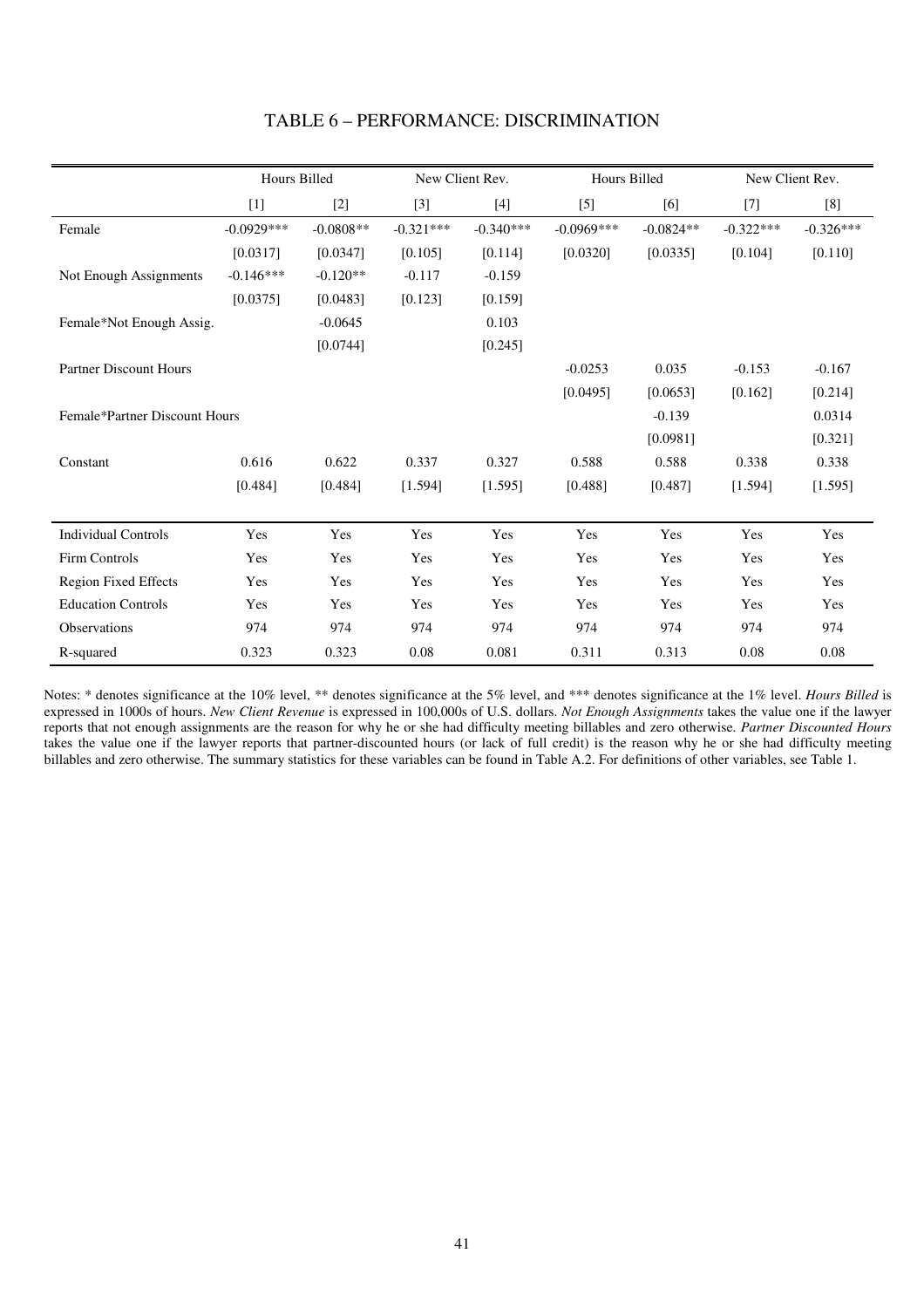|                                                                                                          |             | Constrained       |
|----------------------------------------------------------------------------------------------------------|-------------|-------------------|
|                                                                                                          | [1]         | $\lceil 2 \rceil$ |
| Female                                                                                                   | 0.0001      | 0.0011            |
|                                                                                                          | [0.0276]    | [0.0569]          |
| 1600 <hours billed<1800<="" td=""><td>0.0483</td><td>0.0523</td></hours>                                 | 0.0483      | 0.0523            |
|                                                                                                          | [0.0402]    | [0.0551]          |
| 1800 <hours billed<2100<="" td=""><td><math>-0.122***</math></td><td><math>-0.120**</math></td></hours>  | $-0.122***$ | $-0.120**$        |
|                                                                                                          | [0.0388]    | [0.0509]          |
| 2100 <hours billed<3000<="" td=""><td><math>-0.245***</math></td><td><math>-0.250***</math></td></hours> | $-0.245***$ | $-0.250***$       |
|                                                                                                          | [0.0442]    | [0.0562]          |
| Female*(1600 <hours billed<1800)<="" td=""><td></td><td><math>-0.0093</math></td></hours>                |             | $-0.0093$         |
|                                                                                                          |             | [0.0778]          |
| Female*(1800 <hours billed<2100)<="" td=""><td></td><td><math>-0.0068</math></td></hours>                |             | $-0.0068$         |
|                                                                                                          |             | [0.0699]          |
| Female*(2100 <hours billed<3000)<="" td=""><td></td><td>0.0182</td></hours>                              |             | 0.0182            |
|                                                                                                          |             | [0.0827]          |
| Constant                                                                                                 | 0.269       | 0.267             |
|                                                                                                          | [0.415]     | [0.416]           |
|                                                                                                          |             |                   |
| <b>Individual Controls</b>                                                                               | Yes         | Yes               |
| <b>Firm Controls</b>                                                                                     | Yes         | Yes               |
| <b>Region Fixed Effects</b>                                                                              | Yes         | Yes               |
| <b>Education Controls</b>                                                                                | Yes         | Yes               |
| Observations                                                                                             | 974         | 974               |
| R-squared                                                                                                | 0.122       | 0.122             |

## TABLE 7 – PERFORMANCE: DISCRIMINATION (GENDER DIFFERENCES IN CONSTRAINT THRESHOLD)

Notes: \* denotes significance at the 10% level, \*\* denotes significance at the 5% level, and \*\*\* denotes significance at the 1% level. The dependent variable, *Constrained*, takes the value 1 if the individual responds that she does not have enough assignments. *Hours Billed* is expressed in 1000s of hours. The omitted category of 800 <= *Hours Billed* <= 1600, where 800 is the lowest number of hours billed in our sample. Each category represents quartiles in the hours-billed distribution. For definitions of other variables, see Table 1.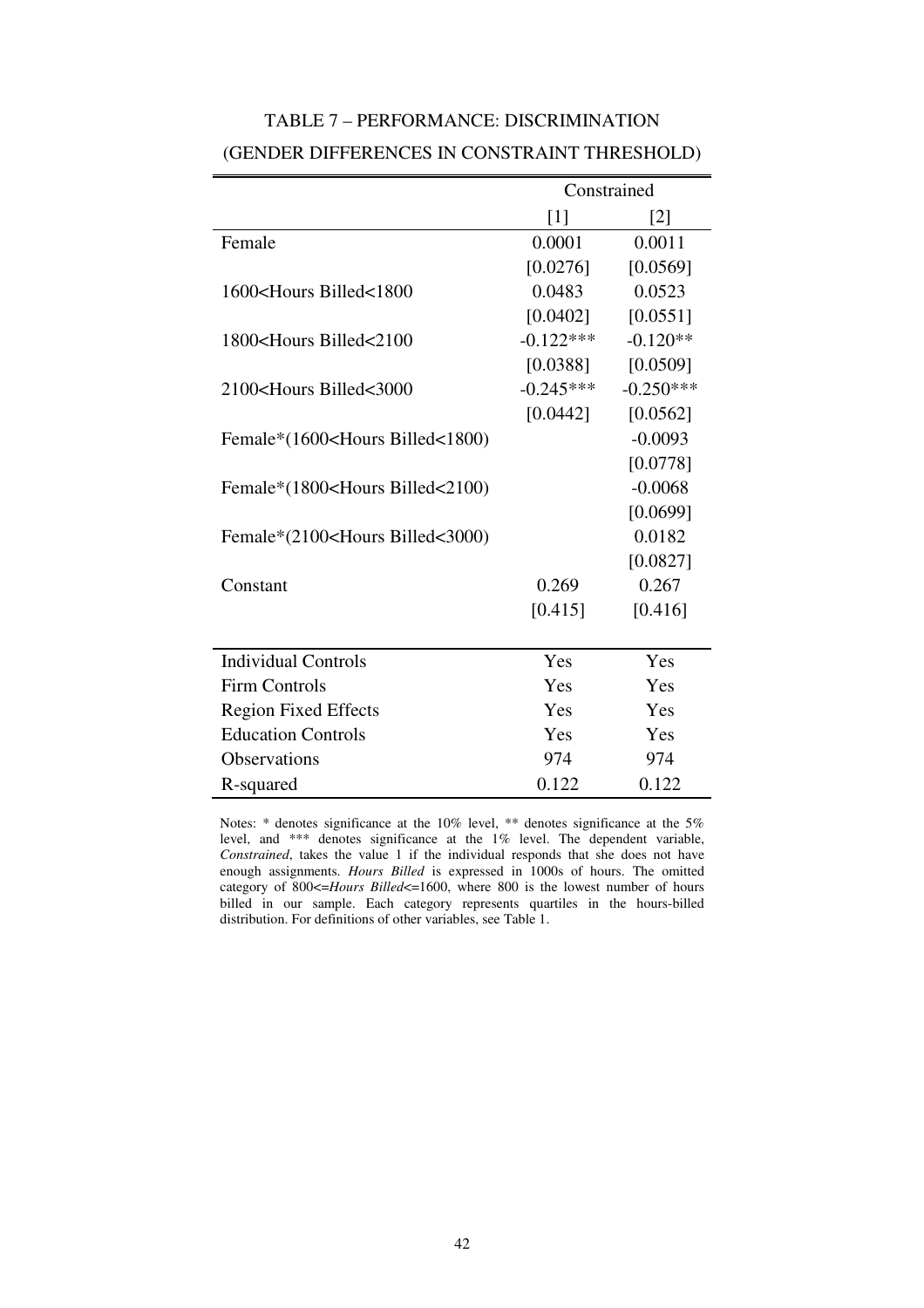| TABLE 8 - PERFORMANCE: OTHER DISCRIMINATION CHANNELS |                        |                    |                        |                    |                 |                    |  |
|------------------------------------------------------|------------------------|--------------------|------------------------|--------------------|-----------------|--------------------|--|
|                                                      | Hours<br><b>Billed</b> | New Client<br>Rev. | Hours<br><b>Billed</b> | New Client<br>Rev. | Hours<br>Billed | New Client<br>Rev. |  |
|                                                      | $[1]$                  | $[2]$              | $[3]$                  | $[4]$              | $[5]$           | [6]                |  |
|                                                      |                        |                    |                        |                    |                 |                    |  |
| Female                                               | $-0.0992***$           | $-0.329***$        | $-0.105***$            | $-0.368***$        | $-0.0980***$    | $-0.326***$        |  |
|                                                      | [0.0323]               | [0.106]            | [0.0322]               | [0.105]            | [0.0330]        | [0.110]            |  |
| Senior Mentor                                        | 0.0066                 | 0.0141             |                        |                    |                 |                    |  |
|                                                      | [0.0529]               | [0.173]            |                        |                    |                 |                    |  |
| Male Mentor                                          | $-0.119**$             | $-0.0486$          |                        |                    |                 |                    |  |
|                                                      | [0.0589]               | [0.193]            |                        |                    |                 |                    |  |
| Senior M*Male M                                      | 0.122                  | 0.0065             |                        |                    |                 |                    |  |
|                                                      | [0.0748]               | [0.245]            |                        |                    |                 |                    |  |
| Task (Keep Client Updated)                           |                        |                    | 0.012                  | $0.0617*$          |                 |                    |  |
|                                                      |                        |                    | [0.0105]               | [0.0342]           |                 |                    |  |
| Task (Formulate Strategy)                            |                        |                    | 0.0098                 | 0.021              |                 |                    |  |
|                                                      |                        |                    | [0.0101]               | [0.0327]           |                 |                    |  |
| Task (Traveling to Court/Clients)                    |                        |                    | 0.0164                 | $-0.0291$          |                 |                    |  |
|                                                      |                        |                    | [0.0112]               | [0.0364]           |                 |                    |  |
| Task (Client Meeting)                                |                        |                    | 0.0004                 | $0.108***$         |                 |                    |  |
|                                                      |                        |                    | [0.0120]               | [0.0391]           |                 |                    |  |
| PD (Demeaning Comments)                              |                        |                    |                        |                    | $-0.038$        | $-0.0407$          |  |
|                                                      |                        |                    |                        |                    | [0.0537]        | [0.178]            |  |
| PD (Missed Desirable Assignment)                     |                        |                    |                        |                    | 0.0324          | 0.0604             |  |
|                                                      |                        |                    |                        |                    | [0.0636]        | [0.211]            |  |
| PD (Client Request Another)                          |                        |                    |                        |                    | $-0.0774$       | 0.209              |  |
|                                                      |                        |                    |                        |                    | [0.0555]        | [0.184]            |  |
| PD (Supervisor Request Another)                      |                        |                    |                        |                    | 0.0095          | $-0.194$           |  |
|                                                      |                        |                    |                        |                    | [0.0766]        | [0.254]            |  |
| PD (Other)                                           |                        |                    |                        |                    | 0.0055          | $-0.0877$          |  |
|                                                      |                        |                    |                        |                    | [0.0691]        | [0.229]            |  |
| Constant                                             | 0.719                  | 0.356              | 0.555                  | 0.181              | 0.554           | 0.31               |  |
|                                                      | [0.491]                | [1.609]            | [0.486]                | [1.581]            | [0.485]         | [1.610]            |  |
|                                                      |                        |                    |                        |                    |                 |                    |  |
| <b>Individual Controls</b>                           | Yes                    | Yes                | Yes                    | Yes                | Yes             | Yes                |  |
| <b>Firm Controls</b>                                 | Yes                    | Yes                | Yes                    | Yes                | Yes             | Yes                |  |
| <b>Education Controls</b>                            | Yes                    | Yes                | Yes                    | Yes                | Yes             | Yes                |  |
| <b>Region Fixed Effects</b>                          | Yes                    | Yes                | Yes                    | Yes                | Yes             | Yes                |  |
| Observations                                         | 974                    | 974                | 974                    | 974                | 974             | 974                |  |
| R-squared                                            | 0.315                  | $0.08\,$           | 0.318                  | 0.099              | 0.321           | 0.083              |  |

Notes: \* denotes significance at the 10% level, \*\* denotes significance at the 5% level, and \*\*\* denotes significance at the 1% level. *Senior Mentor* refers to whether the lawyer's mentor is a law firm partner. *Male Mentor* refers to whether the lawyer's mentor is male. *PD (..)* refers to the perceived discrimination question regarding experiencing demeaning comments, missing out on a desirable assignment, client requests that someone else handle a matter, having a colleague or supervisor requesting someone else to handle a matter, or other form of discrimination. *Task (..)* refer to tasks carried out by the lawyer responsible for keeping the client updated, being involved in formulating strategy, traveling to make court appearances or to meet clients, or holding face-to-face meetings with clients. The summary statistics for these variables can be found in Table A.2. For definitions of other variables, see Table 1.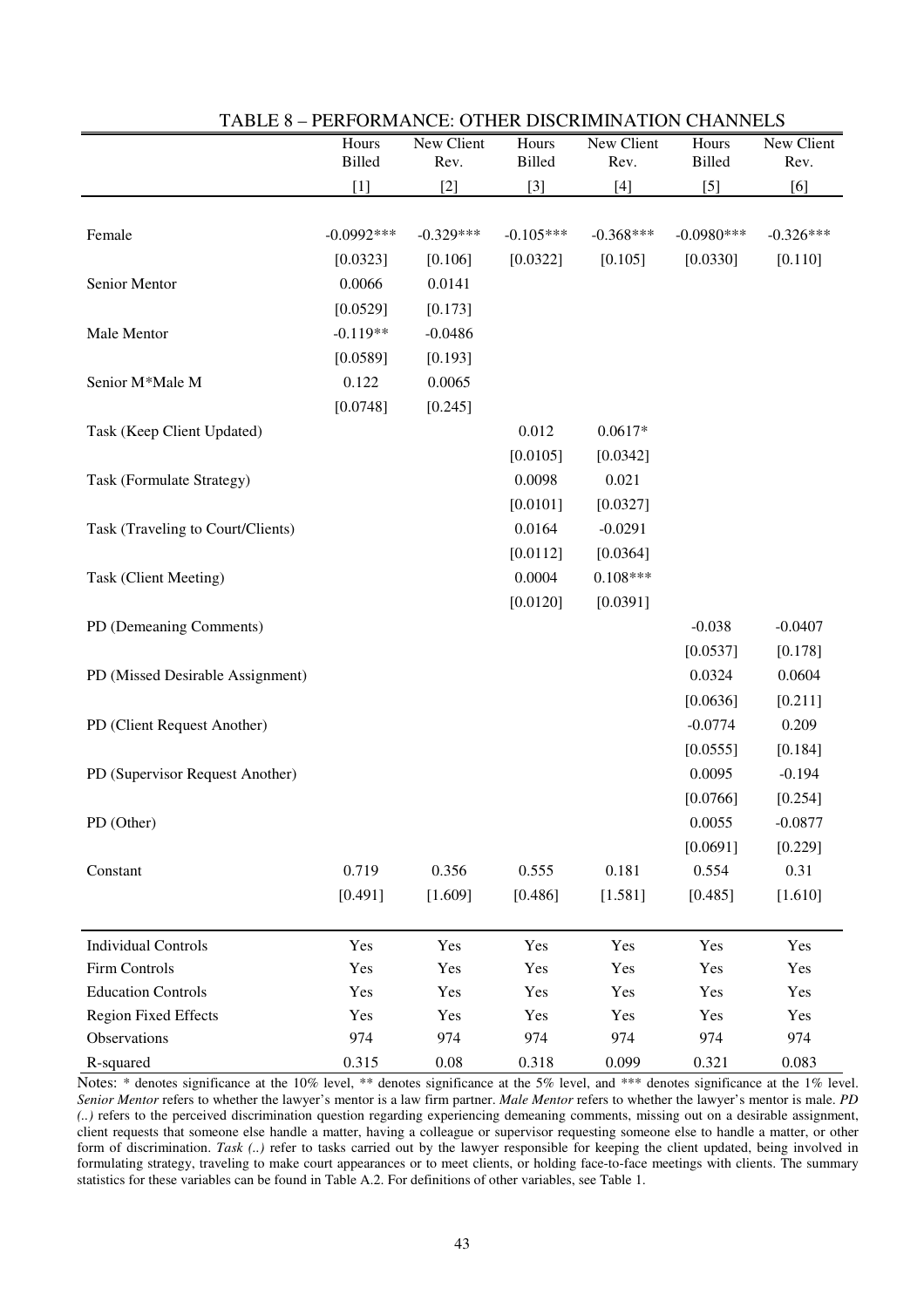|                             | Hours Billed |             | New Client Rev. |            |
|-----------------------------|--------------|-------------|-----------------|------------|
|                             | [1]          | $[2]$       | [3]             | [4]        |
| Female                      | $-0.0971***$ | $-0.0569$   | $-0.324***$     | $-0.342**$ |
|                             | [0.0319]     | [0.0449]    | [0.104]         | [0.148]    |
| 1 Child                     | 0.0001       | $-0.0305$   | 0.0927          | 0.184      |
|                             | [0.0520]     | [0.0681]    | [0.170]         | [0.224]    |
| 2 Children                  | $-0.0169$    | $-0.0643$   | $-0.074$        | $-0.0436$  |
|                             | [0.0512]     | [0.0625]    | [0.168]         | [0.205]    |
| 3+ Children                 | $-0.0785$    | $-0.0996$   | $-0.119$        | $-0.141$   |
|                             | [0.0635]     | [0.0731]    | [0.208]         | [0.240]    |
| Children aged $<$ 4         | $-0.0164$    | 0.069       | $-0.188$        | $-0.255$   |
|                             | [0.0462]     | [0.0558]    | [0.151]         | [0.183]    |
| Female*1 Child              |              | 0.0945      |                 | $-0.221$   |
|                             |              | [0.101]     |                 | [0.331]    |
| Female*2 Children           |              | 0.142       |                 | $-0.088$   |
|                             |              | [0.0995]    |                 | [0.327]    |
| Female*3+ Children          |              | 0.0022      |                 | 0.249      |
|                             |              | [0.140]     |                 | [0.459]    |
| Female*Children aged $<$ 4  |              | $-0.256***$ |                 | 0.197      |
|                             |              | [0.0896]    |                 | [0.294]    |
| Constant                    | 0.584        | 0.635       | 0.311           | 0.318      |
|                             | [0.487]      | [0.487]     | [1.593]         | [1.600]    |
|                             |              |             |                 |            |
| <b>Individual Controls</b>  | Yes          | Yes         | Yes             | Yes        |
| <b>Firm Controls</b>        | Yes          | Yes         | Yes             | Yes        |
| <b>Region Fixed Effects</b> | Yes          | Yes         | Yes             | Yes        |
| <b>Education Controls</b>   | Yes          | Yes         | Yes             | Yes        |
| Observations                | 974          | 974         | 974             | 974        |
| R-squared                   | 0.311        | 0.32        | 0.08            | 0.081      |

TABLE 9 – PERFORMANCE: CHILDREARING

Notes: \* denotes significance at the 10% level, \*\* denotes significance at the 5% level, and \*\*\* denotes significance at the 1% level. *Children aged < 4* takes the value 1 if the lawyer has a child of 3 years of age or younger. For definitions of the variables, see Table 1.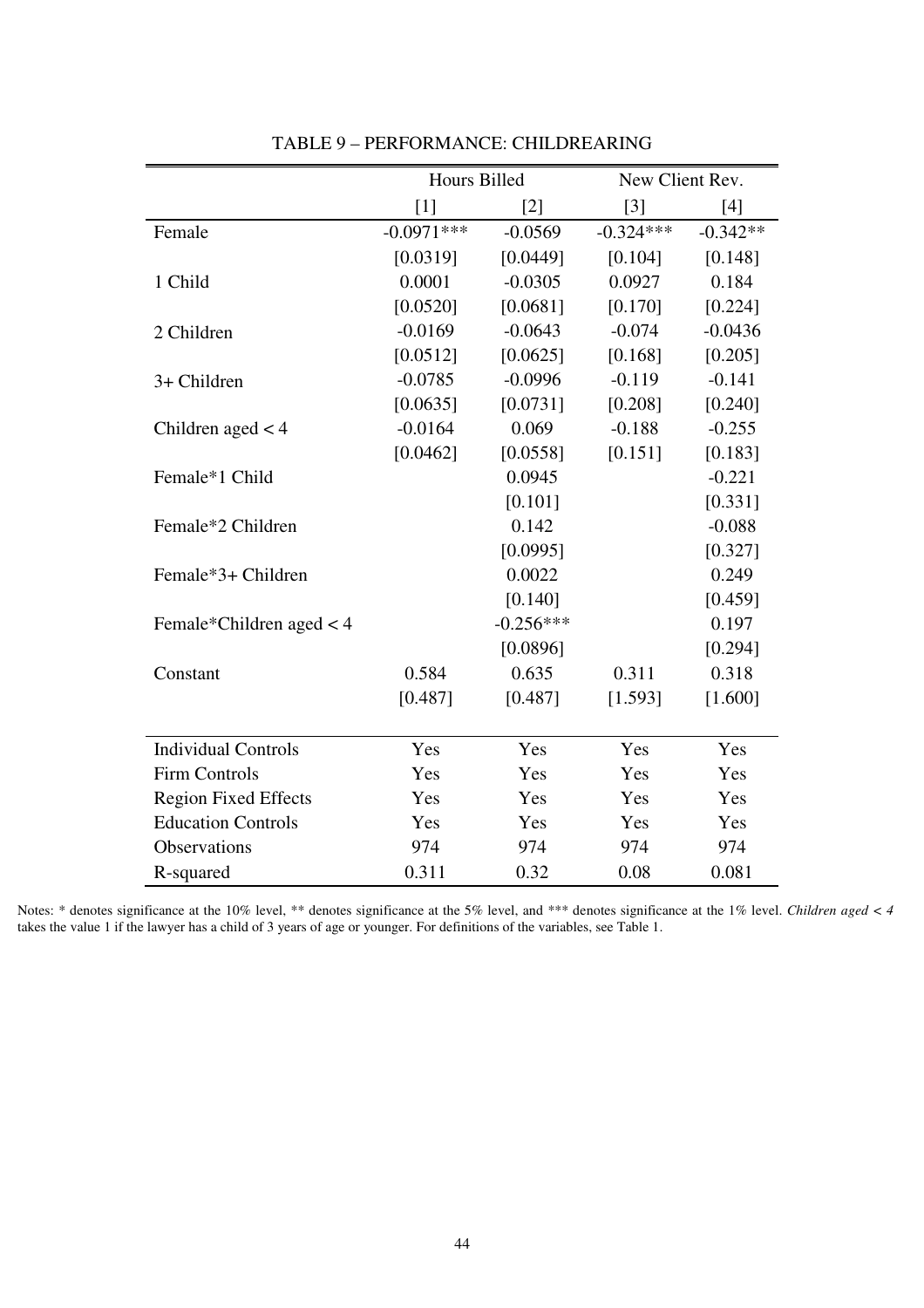|                             |             | Hours Billed      |                   | New Client Revenue |
|-----------------------------|-------------|-------------------|-------------------|--------------------|
|                             | [1]         | $\lceil 2 \rceil$ | $\lceil 3 \rceil$ | $[4]$              |
| Female                      | $-0.0848**$ | $-0.133*$         | $-0.146$          | $-0.0803$          |
|                             | [0.0344]    | [0.0722]          | [0.129]           | [0.272]            |
| Aspirations                 | $0.0224***$ | $0.0188***$       | $0.0662***$       | $0.0711***$        |
|                             | [0.0050]    | [0.0069]          | [0.0190]          | [0.0260]           |
| Female*Aspirations          |             | 0.0075            |                   | $-0.0103$          |
|                             |             | [0.0098]          |                   | [0.0371]           |
| Constant                    | 0.509       | 0.539             | $-0.927$          | $-0.968$           |
|                             | [0.500]     | [0.501]           | [1.883]           | [1.891]            |
| <b>Individual Controls</b>  | Yes         | Yes               | Yes               | Yes                |
| <b>Firm Controls</b>        | Yes         | Yes               | <b>Yes</b>        | Yes                |
| <b>Education Controls</b>   | Yes         | <b>Yes</b>        | <b>Yes</b>        | <b>Yes</b>         |
| <b>Region Fixed Effects</b> | Yes         | Yes               | Yes               | Yes                |
| <b>Observations</b>         | 617         | 617               | 617               | 617                |
| R-squared                   | 0.31        | 0.311             | 0.075             | 0.075              |

## TABLE 10 – PERFORMANCE: CAREER ASPIRATIONS

Notes: \* denotes significance at the 10% level, \*\* denotes significance at the 5% level, and \*\*\* denotes significance at the 1% level. *Hours Billed* is expressed in 1000s of hours. *New Client Revenue* is expressed in 100,000s of U.S. dollars. *Aspirations* refer to how strongly the lawyer aspires to obtain an equity partnership. The variable takes values from 1 to 10, where 1 represents not at all and 10 represents very high. For definitions of the variables, see Table 1.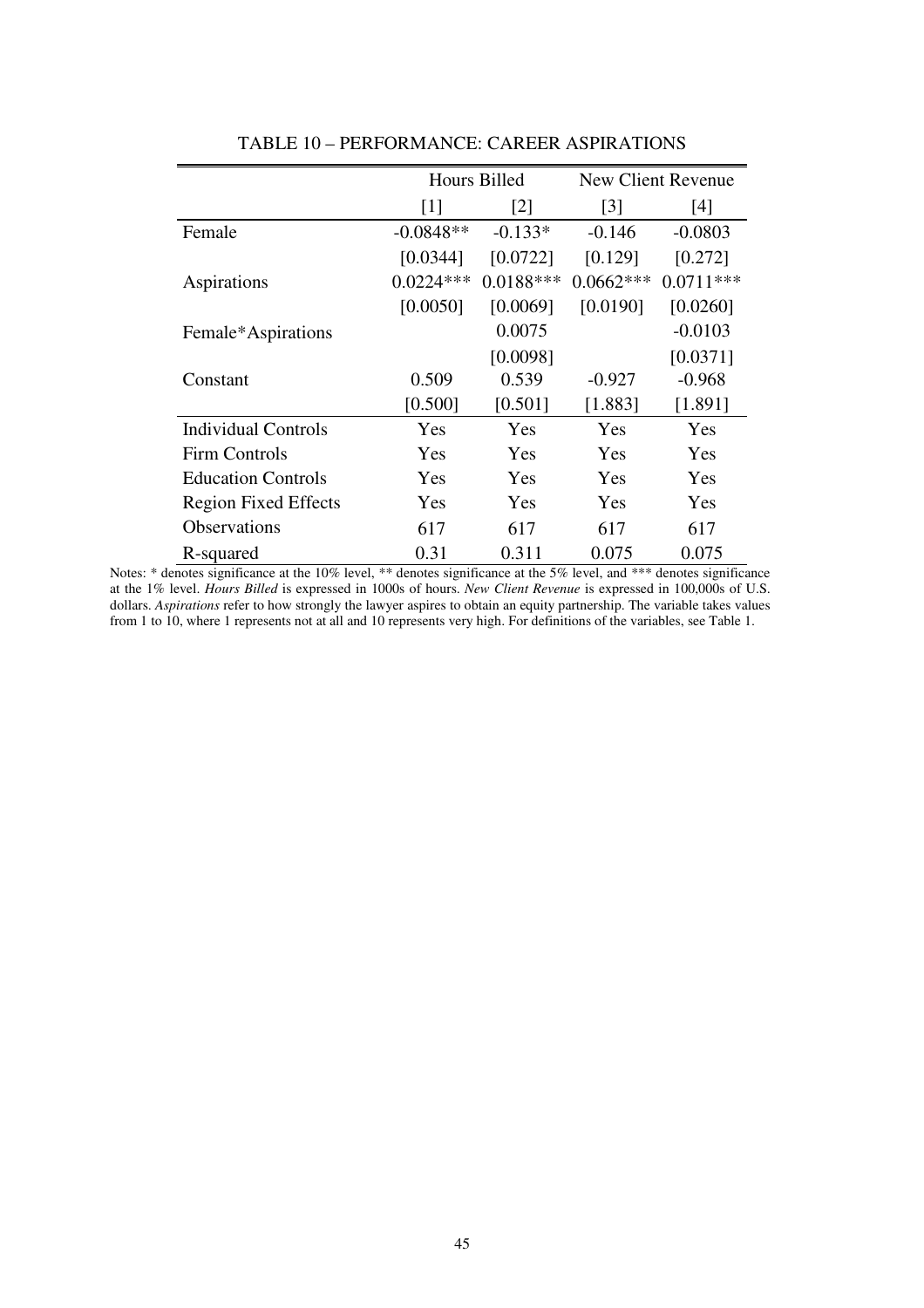|                                 | Hours Billed<br>$[1]$ | New Client Rev.<br>$[2]$ | $[3]$       | Hours Billed New Client Rev.<br>$[4]$ | Hours Billed<br>$[5]$ | New Client Rev.<br>[6] |
|---------------------------------|-----------------------|--------------------------|-------------|---------------------------------------|-----------------------|------------------------|
| Female                          | $-0.122***$           | $-0.288**$               | $-0.0848**$ | $-0.146$                              | $-0.0847**$           | $-0.199$               |
|                                 | [0.0345]              | [0.135]                  | [0.0344]    | [0.129]                               | [0.0352]              | [0.139]                |
| Aspirations                     |                       |                          | $0.0224***$ | $0.0662***$                           | $0.0218***$           | $0.0520**$             |
|                                 |                       |                          | [0.0050]    | [0.0190]                              | [0.00537]             | [0.0212]               |
| Not Enough Assignments          | $-0.154***$           | $-0.0691$                |             |                                       | $-0.133***$           | $-0.0186$              |
|                                 | [0.0363]              | [0.142]                  |             |                                       | [0.0362]              | [0.143]                |
| <b>Partner Discount Hours</b>   | $-0.0053$             | 0.0172                   |             |                                       | 0.0125                | 0.0598                 |
|                                 | [0.0481]              | [0.188]                  |             |                                       | [0.0476]              | [0.188]                |
| Senior Mentor                   | $-0.0132$             | 0.187                    |             |                                       | $-0.0443$             | 0.113                  |
|                                 | [0.0554]              | [0.216]                  |             |                                       | [0.0552]              | [0.218]                |
| Male Mentor                     | $-0.069$              | $-0.0147$                |             |                                       | $-0.0694$             | $-0.0156$              |
|                                 | [0.0684]              | [0.267]                  |             |                                       | [0.0674]              | [0.266]                |
| Senior M*Male M                 | 0.0936                | $-0.106$                 |             |                                       | 0.0999                | $-0.0913$              |
|                                 | [0.0835]              | [0.326]                  |             |                                       | [0.0823]              | [0.324]                |
| PD (Demeaning Comments)         | $-0.0838$             | $-0.0178$                |             |                                       | $-0.0846$             | $-0.0199$              |
|                                 | [0.0545]              | [0.213]                  |             |                                       | [0.0538]              | [0.212]                |
| PD (Missed Desirable Assig.)    | 0.0352                | $-0.0584$                |             |                                       | 0.0351                | $-0.0587$              |
|                                 | [0.0631]              | [0.246]                  |             |                                       | [0.0622]              | [0.245]                |
| PD (Client Request Another)     | $-0.0551$             | 0.331                    |             |                                       | $-0.0663$             | 0.304                  |
|                                 | [0.0567]              | [0.221]                  |             |                                       | [0.0559]              | [0.221]                |
| PD (Supervisor Request Another) | 0.0355                | $-0.116$                 |             |                                       | 0.0437                | $-0.0965$              |
|                                 | [0.0767]              | [0.299]                  |             |                                       | [0.0756]              | [0.298]                |
| PD (Other)                      | 0.0767                | $-0.0813$                |             |                                       | 0.106                 | $-0.0116$              |
|                                 | [0.0882]              | [0.345]                  |             |                                       | [0.0873]              | [0.344]                |
| Task (Keep Client Updated)      | 0.0133                | $0.145**$                |             |                                       | 0.0108                | $0.139**$              |
|                                 | [0.0161]              | [0.0628]                 |             |                                       | [0.0159]              | [0.0626]               |
| Task (Formulate Strategy)       | 0.0169                | 0.0028                   |             |                                       | 0.0145                | $-0.0030$              |
|                                 | [0.0155]              | [0.0604]                 |             |                                       | [0.0153]              | [0.0602]               |
| Task (Travel Court/Clients)     | 0.0112                | $-0.0839$                |             |                                       | 0.00987               | $-0.0871$              |
|                                 | [0.0146]              | [0.0570]                 |             |                                       | [0.0144]              | [0.0567]               |
| Task (Client Meeting)           | 0.0042                | $0.113*$                 |             |                                       | $-0.0048$             | 0.0915                 |
|                                 | [0.0169]              | [0.0661]                 |             |                                       | [0.0168]              | [0.0664]               |
| Constant                        | $0.944*$              | $-0.913$                 | 0.509       | $-0.927$                              | 1.713***              | $-1.114$               |
|                                 | [0.507]               | [1.981]                  | [0.500]     | [1.883]                               | [0.427]               | [1.684]                |
| <b>Individual Controls</b>      | Yes                   | Yes                      | Yes         | Yes                                   | Yes                   | Yes                    |
| Firm Controls                   | Yes                   | Yes                      | Yes         | Yes                                   | Yes                   | Yes                    |
| <b>Education Controls</b>       | Yes                   | Yes                      | Yes         | Yes                                   | Yes                   | Yes                    |
| Region Fixed Effects            | Yes                   | Yes                      | Yes         | Yes                                   | Yes                   | Yes                    |
| Observations                    | 617                   | 617                      | 617         | 617                                   | 617                   | 617                    |

## TABLE 11 – PERFORMANCE: MULTIVARIATE ANALYSIS

Notes: \* denotes significance at the 10% level, \*\* denotes significance at the 5% level, and \*\*\* denotes significance at the 1% level. *Hours Billed* is expressed in 1000s of hours. *New Client Revenue* is expressed in 100,000s of U.S. dollars. See Tables 1, 6, 8 and 10 for definitions of all variables.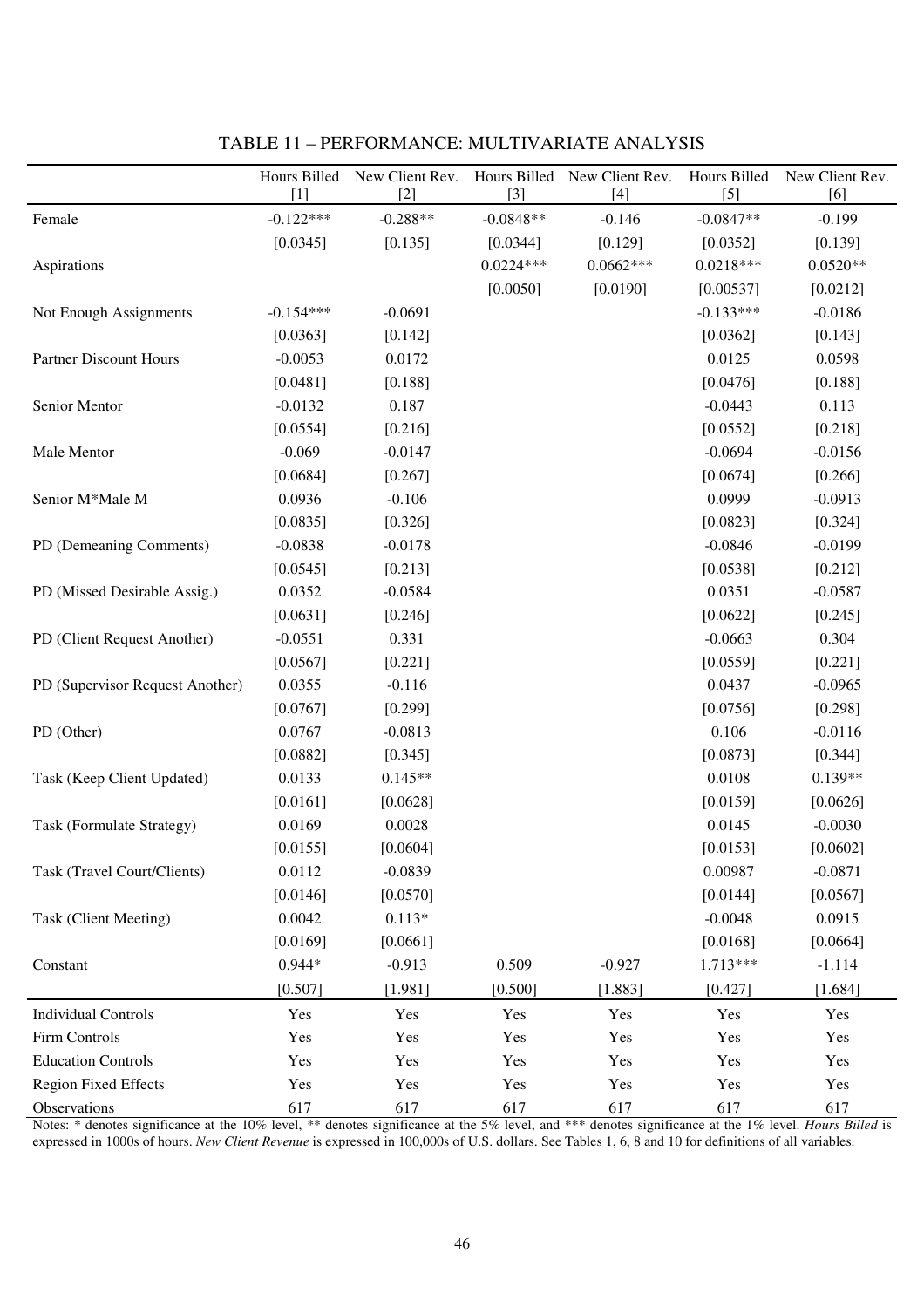|                             |                | Hours Billed |             | New Client Revenue |            | Hours Billed |                                                                                                                                                                                                                   | New Client Revenue |
|-----------------------------|----------------|--------------|-------------|--------------------|------------|--------------|-------------------------------------------------------------------------------------------------------------------------------------------------------------------------------------------------------------------|--------------------|
|                             | $[1]$          | $[2]$        | $[3]$       | [4]                | $[5]$      | [6]          | $[7] \centering% \includegraphics[width=1\textwidth]{images/TransY.pdf} \caption{The 3D maps of the estimators in the estimators. The three different states are shown in the left and right.} \label{fig:class}$ | [8]                |
| Female                      | $-0.0848**$    | $-0.0847**$  | $-0.146$    | $-0.199$           | $-0.0574$  | $-0.0541$    | $-0.0188$                                                                                                                                                                                                         | $-0.0457$          |
|                             | [0.0344]       | [0.0352]     | [0.129]     | [0.139]            | [0.0438]   | [0.0454]     | [0.163]                                                                                                                                                                                                           | [0.178]            |
| Aspirations                 | $0.0224***$    | $0.0218***$  | $0.0662***$ | $0.0520**$         |            |              |                                                                                                                                                                                                                   |                    |
|                             | [0.00504]      | [0.00537]    | [0.0190]    | [0.0212]           |            |              |                                                                                                                                                                                                                   |                    |
| Predicted Aspirations       |                |              |             |                    | $0.0359**$ | $0.0396**$   | $0.149**$                                                                                                                                                                                                         | $0.161**$          |
|                             |                |              |             |                    | [0.0162]   | [0.0182]     | [0.0603]                                                                                                                                                                                                          | [0.0713]           |
| Constant                    | 0.509          | $1.713***$   | $-0.927$    | $-1.114$           | 0.382      | 0.539        | $-1.819$                                                                                                                                                                                                          | $-2.247$           |
|                             | [0.500]        | [0.427]      | [1.883]     | [1.684]            | [0.507]    | [0.511]      | [1.940]                                                                                                                                                                                                           | [2.047]            |
| <b>Individual Controls</b>  | Yes            | Yes          | Yes         | Yes                | Yes        | Yes          | Yes                                                                                                                                                                                                               | Yes                |
| Firm Controls               | Yes            | Yes          | Yes         | Yes                | Yes        | Yes          | Yes                                                                                                                                                                                                               | <b>Yes</b>         |
| <b>Education Controls</b>   | Yes            | Yes          | Yes         | <b>Yes</b>         | Yes        | <b>Yes</b>   | Yes                                                                                                                                                                                                               | <b>Yes</b>         |
| <b>Region Fixed Effects</b> | <b>Yes</b>     | Yes          | Yes         | Yes                | Yes        | Yes          | Yes                                                                                                                                                                                                               | Yes                |
| Controls from Table 11      | N <sub>0</sub> | <b>Yes</b>   | No.         | <b>Yes</b>         | No.        | <b>Yes</b>   | N <sub>0</sub>                                                                                                                                                                                                    | <b>Yes</b>         |
| <b>Observations</b>         | 617            | 617          | 617         | 617                | 587        | 587          | 587                                                                                                                                                                                                               | 587                |

## TABLE 12 – PERFORMANCE: PREDICTED CAREER ASPIRATIONS

Notes: \* denotes significance at the 10% level, \*\* denotes significance at the 5% level, and \*\*\* denotes significance at the 1% level. *Hours Billed* is expressed in 1000s of hours. *New Client Revenue* is expressed in 100,000s of U.S. dollars. *Aspirations* refer to how strongly the lawyer aspires to obtain an equity partnership. The variable takes values from 1 to 10, where 1 represents not at all and 10 represents very high. *Predicted Aspirations* refers to aspirations as predicted by: (1) How satisfied are you with your decision to become a lawyer? (2) How much longer would you like to stay with your current employer? Both questions were asked in the first wave (2002). See Tables 1, 6, 8 and 10 for definitions of all variables.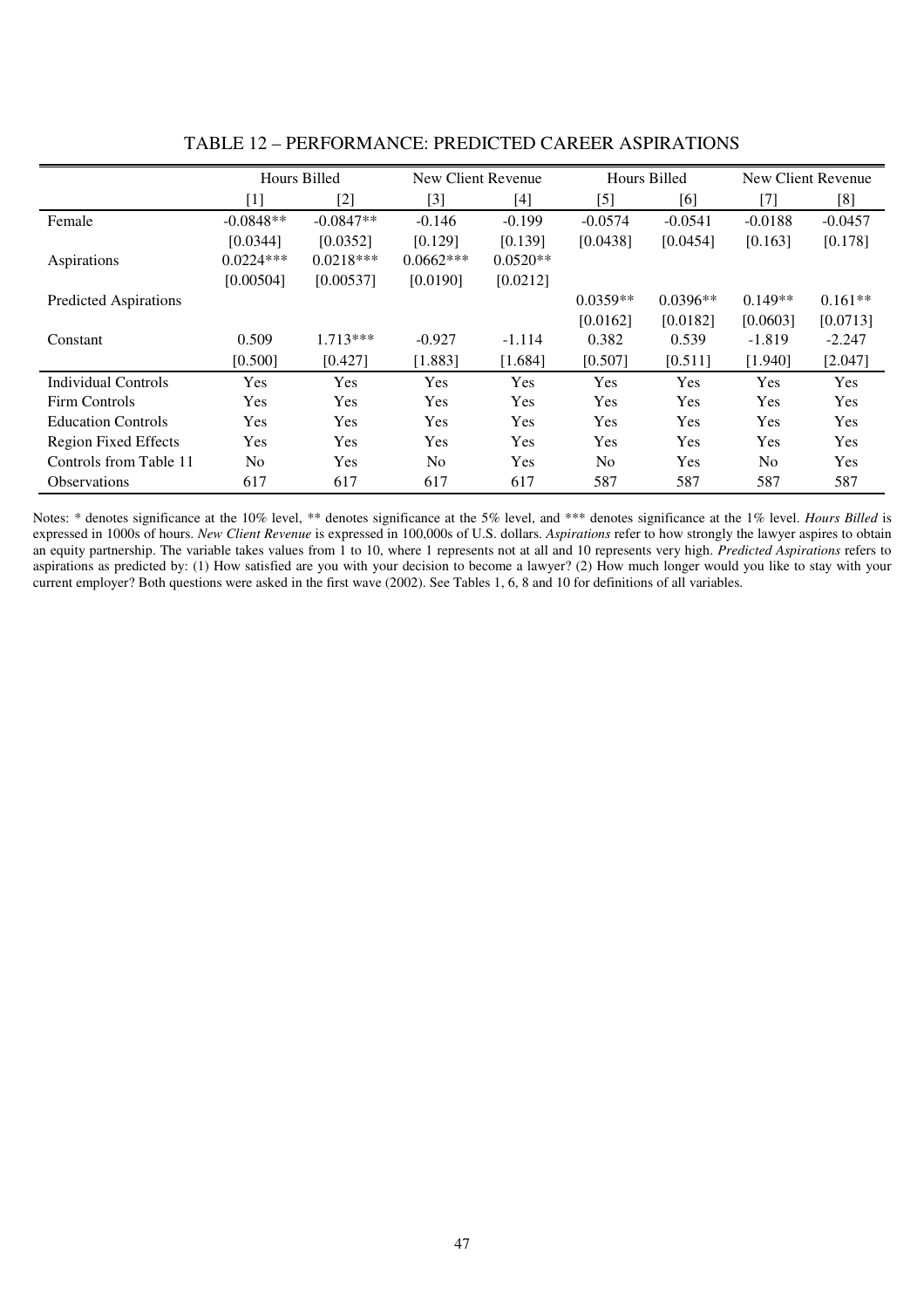|                            | Hours Billed |              |             | New Client Rev. | Hours Billed |             | New Client Rev. |            | Hours Billed |             | New Client Rev. |            |
|----------------------------|--------------|--------------|-------------|-----------------|--------------|-------------|-----------------|------------|--------------|-------------|-----------------|------------|
|                            | $[1]$        | $[2]$        | $[3]$       | $[4]$           | $[5]$        | $[6]$       | $[7]$           | [8]        | $[9]$        | $[10]$      | $[11]$          | $[12]$     |
| Female                     | $-0.0898***$ | $-0.0990***$ | $-0.315***$ | $-0.337***$     | $-0.0905***$ | $-0.127***$ | $-0.370***$     | $-0.326**$ | $-0.0930***$ | $-0.130***$ | $-0.312***$     | $-0.270**$ |
|                            | [0.0320]     | [0.0348]     | [0.105]     | [0.114]         | [0.0342]     | [0.0392]    | [0.110]         | [0.126]    | [0.0326]     | [0.0400]    | [0.109]         | [0.133]    |
| Less than Others           | $-0.103**$   | $-0.128**$   | $-0.128$    | $-0.189$        |              |             |                 |            |              |             |                 |            |
|                            | [0.0405]     | [0.0552]     | [0.133]     | [0.181]         |              |             |                 |            |              |             |                 |            |
| Female*Less Other          |              | 0.0543       |             | 0.131           |              |             |                 |            |              |             |                 |            |
|                            |              | [0.0806]     |             | [0.264]         |              |             |                 |            |              |             |                 |            |
| Network Time               |              |              |             |                 | 0.0017       | $-0.0025$   | $0.0319**$      | $0.0370**$ |              |             |                 |            |
|                            |              |              |             |                 | [0.0039]     | [0.0045]    | [0.0126]        | [0.0145]   |              |             |                 |            |
| Female*Network             |              |              |             |                 |              | $0.0169*$   |                 | $-0.0205$  |              |             |                 |            |
|                            |              |              |             |                 |              | [0.0089]    |                 | [0.0286]   |              |             |                 |            |
| Weekend Time               |              |              |             |                 |              |             |                 |            | $0.0143***$  | $0.0108**$  | $0.0260**$      | $0.0300**$ |
|                            |              |              |             |                 |              |             |                 |            | [0.00370]    | [0.0043]    | [0.0123]        | [0.0144]   |
| Female*Weekend             |              |              |             |                 |              |             |                 |            |              | 0.0132      |                 | $-0.0149$  |
|                            |              |              |             |                 |              |             |                 |            |              | [0.0083]    |                 | [0.0276]   |
|                            | 0.587        | 0.59         | 0.316       | 0.322           | $1.350***$   | $1.369***$  | 0.611           | 0.589      | 0.573        | 0.575       | 0.412           | 0.411      |
| Constant                   | [0.486]      | [0.486]      | [1.594]     | [1.594]         | [0.495]      | [0.494]     | [1.591]         | [1.592]    | [0.490]      | [0.490]     | [1.633]         | [1.634]    |
| <b>Individual Controls</b> | Yes          | Yes          | Yes         | Yes             | Yes          | Yes         | Yes             | Yes        | Yes          | Yes         | Yes             | Yes        |
| Firm Controls              | Yes          | Yes          | Yes         | Yes             | Yes          | Yes         | Yes             | Yes        | Yes          | Yes         | Yes             | Yes        |
| <b>Education Controls</b>  | Yes          | Yes          | Yes         | Yes             | Yes          | Yes         | Yes             | Yes        | Yes          | Yes         | Yes             | Yes        |
| Region FE                  | Yes          | Yes          | Yes         | Yes             | Yes          | Yes         | Yes             | Yes        | Yes          | Yes         | Yes             | Yes        |
| Observations               | 974          | 974          | 974         | 974             | 903          | 903         | 903             | 903        | 930          | 930         | 930             | 930        |

#### TABLE 13 – PERFORMANCE: OVERBILLING, NETWORKING, WEEKENDS

Notes: \* denotes significance at the 10% level, \*\* denotes significance at the 5% level, and \*\*\* denotes significance at the 1% level. *Hours Billed* is expressed in 1000s of hours. *New Client Revenue* is expressed in 100,000s of U.S. dollars. *Less than Others* takes the value one if the lawyer responds that he or she is less likely to bill for actual hours worked compared to colleagues as a reason for the difficulty in meeting billables and zero otherwise. Network Time is the amount of time a lawyer spends attending networking functions and/or participating in recreational activities (e.g., golf) for networking purposes with other lawyers or clients. *Weekend Time* is the amount of time a lawyer spends working away from the office or firm on weekends.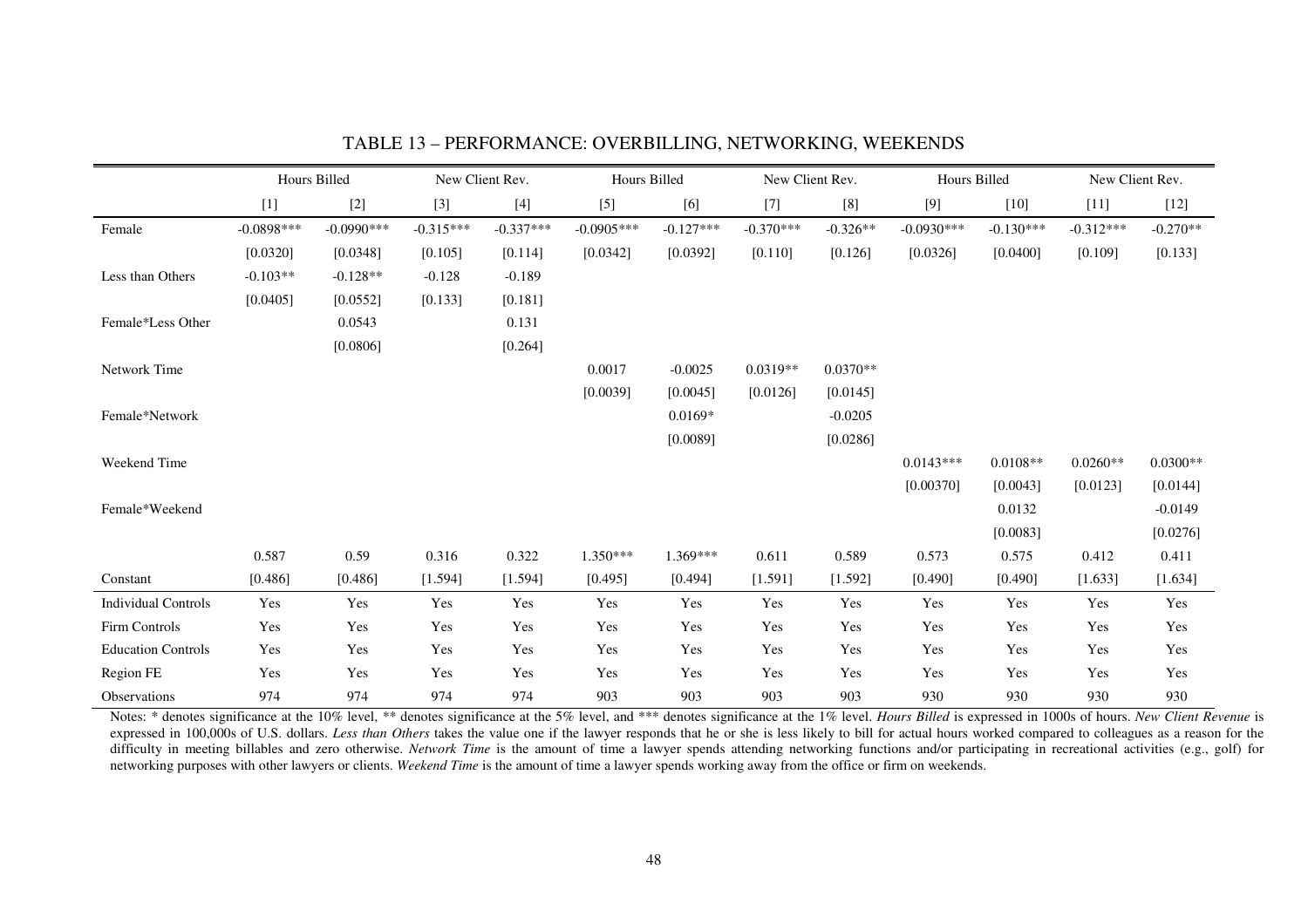|                           | Log(annual earnings) |                   |                |                |             |  |
|---------------------------|----------------------|-------------------|----------------|----------------|-------------|--|
|                           | [1]                  | $\lceil 2 \rceil$ | $[3]$          | $[4]$          | [5]         |  |
| Female                    | $-0.181***$          | $-0.0997***$      | $-0.119***$    | $-0.100***$    | $-0.100***$ |  |
|                           | [0.0343]             | [0.0359]          | [0.0342]       | [0.0307]       | [0.0313]    |  |
| Age                       |                      | $-0.0151***$      | $-0.0136***$   | $-0.0041$      | $-0.0023$   |  |
|                           |                      | [0.00351]         | [0.0035]       | [0.0031]       | [0.0033]    |  |
| Married                   |                      | 0.0262            | 0.0189         | $-0.0076$      | 0.0042      |  |
|                           |                      | [0.0452]          | [0.0445]       | [0.0386]       | [0.0393]    |  |
| 1 Child                   |                      | $-0.0047$         | $-0.0281$      | 0.0067         | 0.0251      |  |
|                           |                      | [0.0583]          | [0.0574]       | [0.0497]       | [0.0509]    |  |
| 2 Children                |                      | 0.0034            | $-0.0197$      | 0.039          | 0.0302      |  |
|                           |                      | [0.0570]          | [0.0559]       | [0.0488]       | [0.0502]    |  |
| 3+ Children               |                      | 0.107             | $0.129*$       | 0.0825         | 0.0961      |  |
|                           |                      | [0.0712]          | [0.0701]       | [0.0609]       | [0.0622]    |  |
| Child Aged <4             |                      | 0.0121            | 7.88E-03       | 0.0019         | $-0.017$    |  |
|                           |                      | [0.0517]          | [0.0508]       | [0.0443]       | [0.0453]    |  |
| White                     |                      | 0.0597            | $0.0808*$      | 0.0297         | 0.0313      |  |
|                           |                      | [0.0427]          | [0.0421]       | [0.0368]       | [0.0381]    |  |
| Tenure                    |                      | $0.0414***$       | $0.0385***$    | $0.0195***$    | $0.0175***$ |  |
|                           |                      | [0.0066]          | [0.0065]       | [0.0057]       | [0.0059]    |  |
| Full-Time                 |                      | $0.519***$        |                | $0.488***$     | $0.504***$  |  |
|                           |                      | [0.0697]          |                | [0.0607]       | [0.0616]    |  |
| Hours Worked              |                      |                   | $0.228***$     |                |             |  |
|                           |                      |                   | [0.0244]       |                |             |  |
| Constant                  | 11.81***             | $11.53***$        | 11.39***       | $11.59***$     | 11.31***    |  |
|                           | [0.0214]             | [0.156]           | [0.154]        | [0.466]        | [0.477]     |  |
| Region FE                 | Yes                  | Yes               | Yes            | Yes            | Yes         |  |
| Firm Controls             | N <sub>o</sub>       | N <sub>o</sub>    | N <sub>o</sub> | Yes            | Yes         |  |
| <b>Education Controls</b> | No                   | N <sub>o</sub>    | N <sub>o</sub> | N <sub>o</sub> | Yes         |  |
| Observations              | 1,039                | 1,014             | 1,014          | 1,014          | 974         |  |
| R-squared                 | 0.027                | 0.131             | 0.158          | 0.388          | 0.403       |  |

TABLE 14 – EARNINGS: OVERALL

Notes: \* denotes significance at the 10% level, \*\* denotes significance at the 5% level, and \*\*\* denotes significance at the 1% level. *Hours worked* is expressed in 1000s of annual hours worked. For definitions of the variables, see Table 1.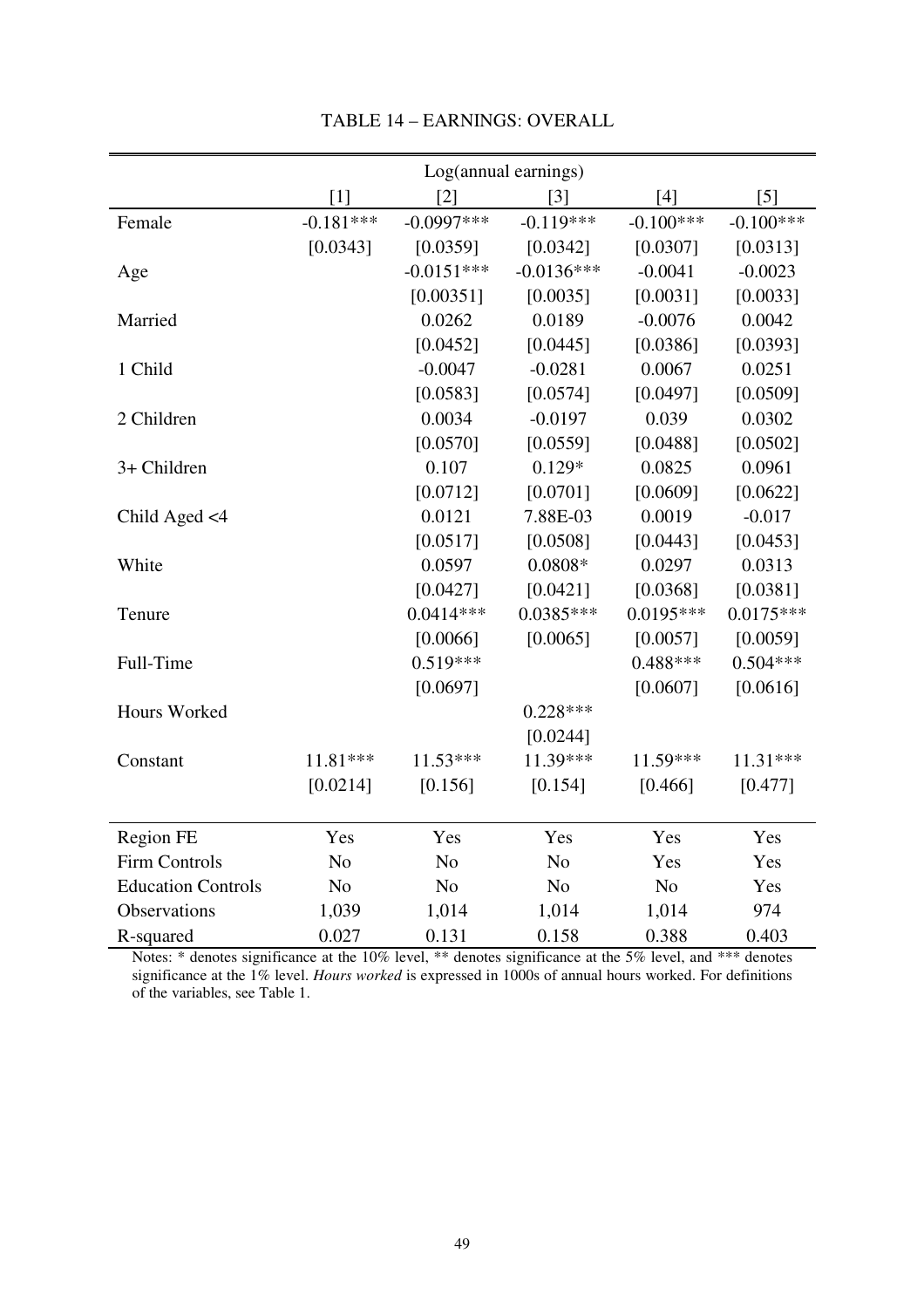|                             | Ln (annual earnings) |             |             |             |             |              |              |
|-----------------------------|----------------------|-------------|-------------|-------------|-------------|--------------|--------------|
|                             | $[1]$                | $[2]$       | $[3]$       | $[4]$       | $[5]$       | [6]          | $[7]$        |
| Female                      | $-0.100***$          | $-0.0581*$  | $-0.0492*$  | $-0.0728**$ | $-0.0305$   | $-0.0293$    | $-0.0326$    |
|                             | [0.0313]             | [0.0297]    | [0.0296]    | [0.0309]    | [0.0291]    | [0.0291]     | [0.0292]     |
| Hours Worked                |                      |             | $0.0932***$ | $0.141***$  | $0.0858***$ | $0.0854***$  | $0.0856***$  |
|                             |                      |             | [0.0228]    | [0.0231]    | [0.0221]    | [0.0220]     | [0.0220]     |
| Hours Billed                |                      | $0.303***$  | $0.271***$  |             | $0.286***$  | $0.473***$   | $0.637***$   |
|                             |                      | [0.0305]    | [0.0313]    |             | [0.0314]    | [0.0932]     | [0.208]      |
| New Client Rev              |                      | $0.0400***$ | $0.0380***$ | $0.0385***$ | $0.0338***$ | $0.0751***$  | $0.0626**$   |
|                             |                      | [0.00934]   | [0.00928]   | [0.00974]   | [0.00902]   | [0.0186]     | [0.0284]     |
| Hours Billed (sq.)          |                      |             |             |             |             | $-0.0629**$  | $-0.19$      |
|                             |                      |             |             |             |             | [0.0292]     | [0.147]      |
| New Client Rev. (sq.)       |                      |             |             |             |             | $-0.00272**$ | $-0.000137$  |
|                             |                      |             |             |             |             | [0.00109]    | [0.00452]    |
| Hours Billed (cubic)        |                      |             |             |             |             |              | 0.0273       |
|                             |                      |             |             |             |             |              | [0.0307]     |
| New Client Rev.             |                      |             |             |             |             |              |              |
| (cubic)                     |                      |             |             |             |             |              | $-0.0000924$ |
|                             |                      |             |             |             |             |              | [0.000153]   |
| Constant                    | $11.31***$           | $11.12***$  | 10.96***    | $10.21***$  | 9.179***    | 8.952 ***    | 11.13***     |
|                             | [0.477]              | [0.449]     | [0.447]     | [0.193]     | [0.437]     | [0.442]      | [0.427]      |
| <b>Individual Controls</b>  | Yes                  | Yes         | Yes         | Yes         | Yes         | Yes          | Yes          |
| Full-time Control           | Yes                  | Yes         | Yes         | Yes         | Yes         | Yes          | Yes          |
| <b>Firm Controls</b>        | Yes                  | Yes         | Yes         | Yes         | Yes         | Yes          | Yes          |
| <b>Region Fixed Effects</b> | Yes                  | Yes         | Yes         | Yes         | Yes         | Yes          | Yes          |
| <b>Education Controls</b>   | Yes                  | Yes         | Yes         | Yes         | Yes         | Yes          | Yes          |
| Areas of Law                | No                   | No          | No          | No          | Yes         | Yes          | Yes          |
| Observations                | 974                  | 974         | 974         | 974         | 974         | 974          | 974          |
| R-squared                   | 0.403                | 0.472       | 0.482       | 0.424       | 0.541       | 0.547        | 0.548        |

## TABLE 15 – EARNINGS: INCLUDING PERFORMANCE MEASURES

Notes: \* denotes significance at the 10% level, \*\* denotes significance at the 5% level, and \*\*\* denotes significance at the 1% level. *Hours Billed* is expressed in 1000s of hours. *New Client Revenue* is expressed in 100,000s of U.S. dollars. *Hours worked* is expressed in 1000s of annual hours worked. For definitions of the variables, see Table 1.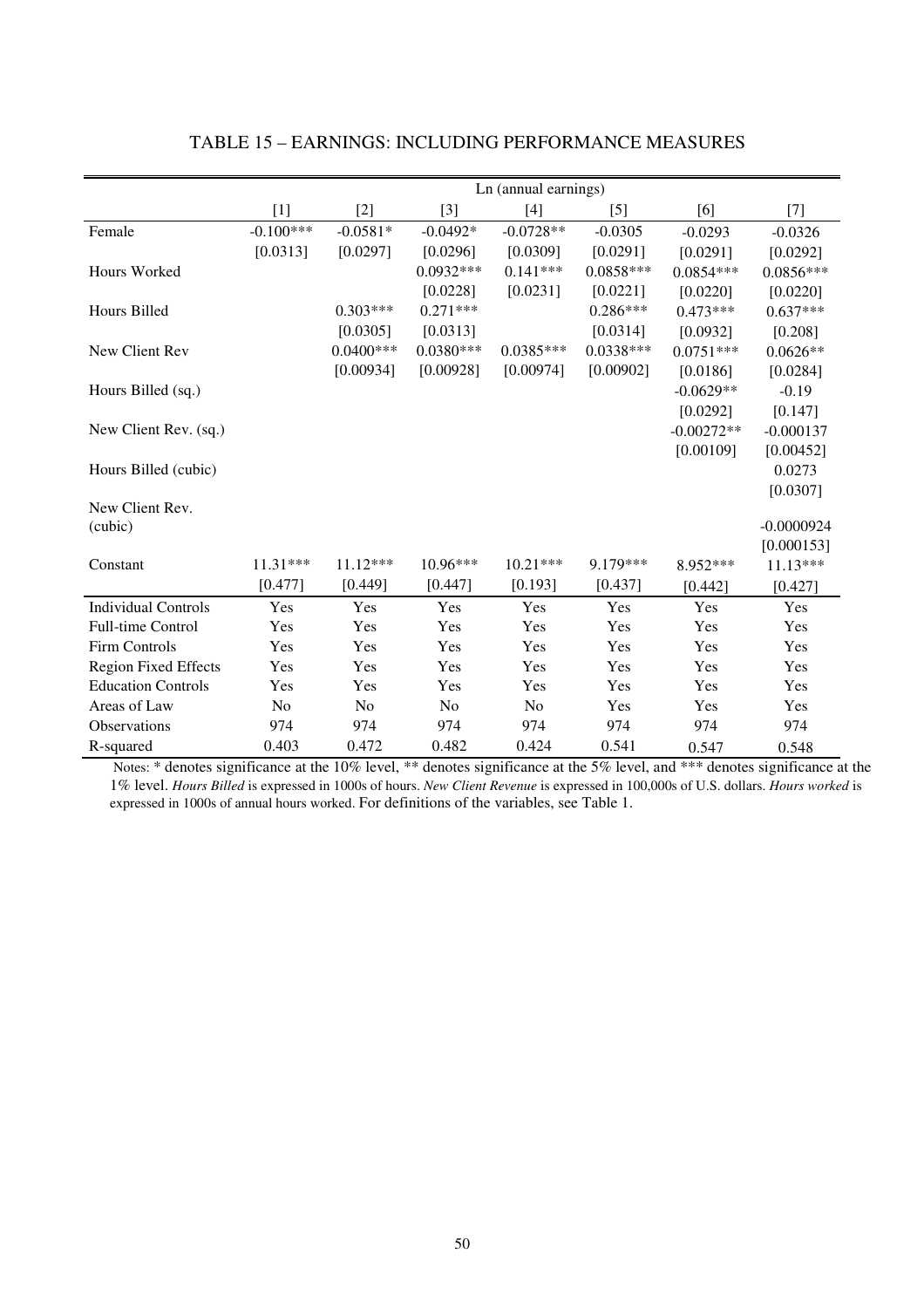|                             | Annual     |
|-----------------------------|------------|
|                             | Earnings   |
|                             | $[1]$      |
| Female                      | $-26.09**$ |
|                             | [13.17]    |
| Hours Billed                | 26.78***   |
|                             | [4.811]    |
| Female*Hours Billed         | 9.153      |
|                             | [7.014]    |
| New Client Rev.             | 5.616***   |
|                             | [1.260]    |
| Female*New Client           |            |
| Rev                         | 5.017      |
|                             | [4.208]    |
| Constant                    | 27.82      |
|                             | [28.49]    |
|                             |            |
| <b>Individual Controls</b>  | Yes        |
| Firm Controls               | Yes        |
| <b>Region Fixed Effects</b> | Yes        |
| <b>Education Controls</b>   | Yes        |
| Observations                | 974        |
| R-squared                   | 0.415      |
|                             |            |

### TABLE 16 – EARNINGS: RETURNS TO PERFORMANCE

Notes: \* denotes significance at the 10% level, \*\* denotes significance at the 5% level, and \*\*\* denotes significance at the 1% level.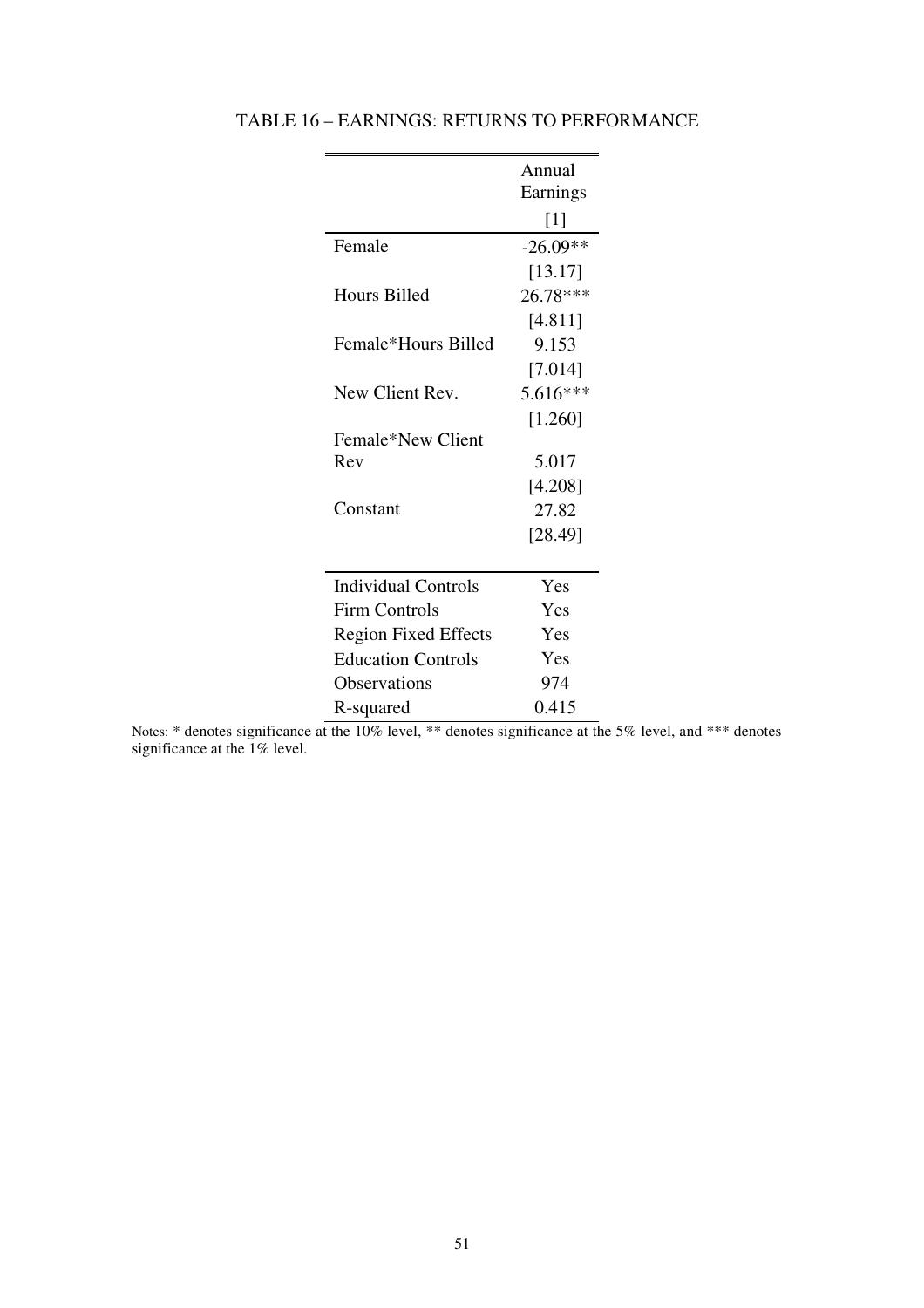|                             |                   |            | Partnership |             |             |             |
|-----------------------------|-------------------|------------|-------------|-------------|-------------|-------------|
|                             | $\lceil 1 \rceil$ | [2]        | [3]         | [4]         | [5]         | [6]         |
| Female                      | $-0.0945**$       | $-0.108**$ | $-0.0970**$ | $-0.0622$   | $-0.0608$   | $-0.0219$   |
|                             | [0.0393]          | [0.0460]   | [0.0466]    | [0.0481]    | [0.0483]    | [0.0618]    |
| Hours Worked                |                   |            | $0.0711*$   |             | 0.0123      | 0.0408      |
|                             |                   |            | [0.0401]    |             | [0.0423]    | [0.0568]    |
| Hours Billed                |                   |            |             | $0.0758***$ | $0.0749***$ | $0.0491*$   |
|                             |                   |            |             | [0.0238]    | [0.0239]    | [0.0289]    |
| New Client Rev              |                   |            |             | $0.239***$  | $0.235***$  | $0.238***$  |
|                             |                   |            |             | [0.0552]    | [0.0568]    | [0.0800]    |
| Aspirations                 |                   |            |             |             |             | $0.0512***$ |
|                             |                   |            |             |             |             | [0.00976]   |
| <b>Region Fixed Effects</b> | Yes               | Yes        | Yes         | Yes         | Yes         | Yes         |
| Individual Controls         | N <sub>o</sub>    | Yes        | Yes         | Yes         | Yes         | Yes         |
| <b>Firm Controls</b>        | N <sub>0</sub>    | Yes        | Yes         | Yes         | Yes         | Yes         |
| <b>Education Controls</b>   | N <sub>0</sub>    | Yes        | Yes         | Yes         | Yes         | Yes         |
| <b>Observations</b>         | 689               | 655        | 655         | 655         | 655         | 454         |

## TABLE 17: PARTNERSHIP

Notes: \* denotes significance at the 10% level, \*\* denotes significance at the 5% level, and \*\*\* denotes significance at the 1% level. *Partnership* takes the value 1 if the lawyer is an equity partner or shareholder in the law firm in which they work in 2012 and 0 otherwise, using responses from the third wave of the AJD data. *Hours Billed* is expressed in 1000s of hours. *New Client Revenue* is expressed in 100,000s of U.S. dollars. *Hours worked* is expressed in 1000s of annual hours worked. For definitions of the variables, see Table 1.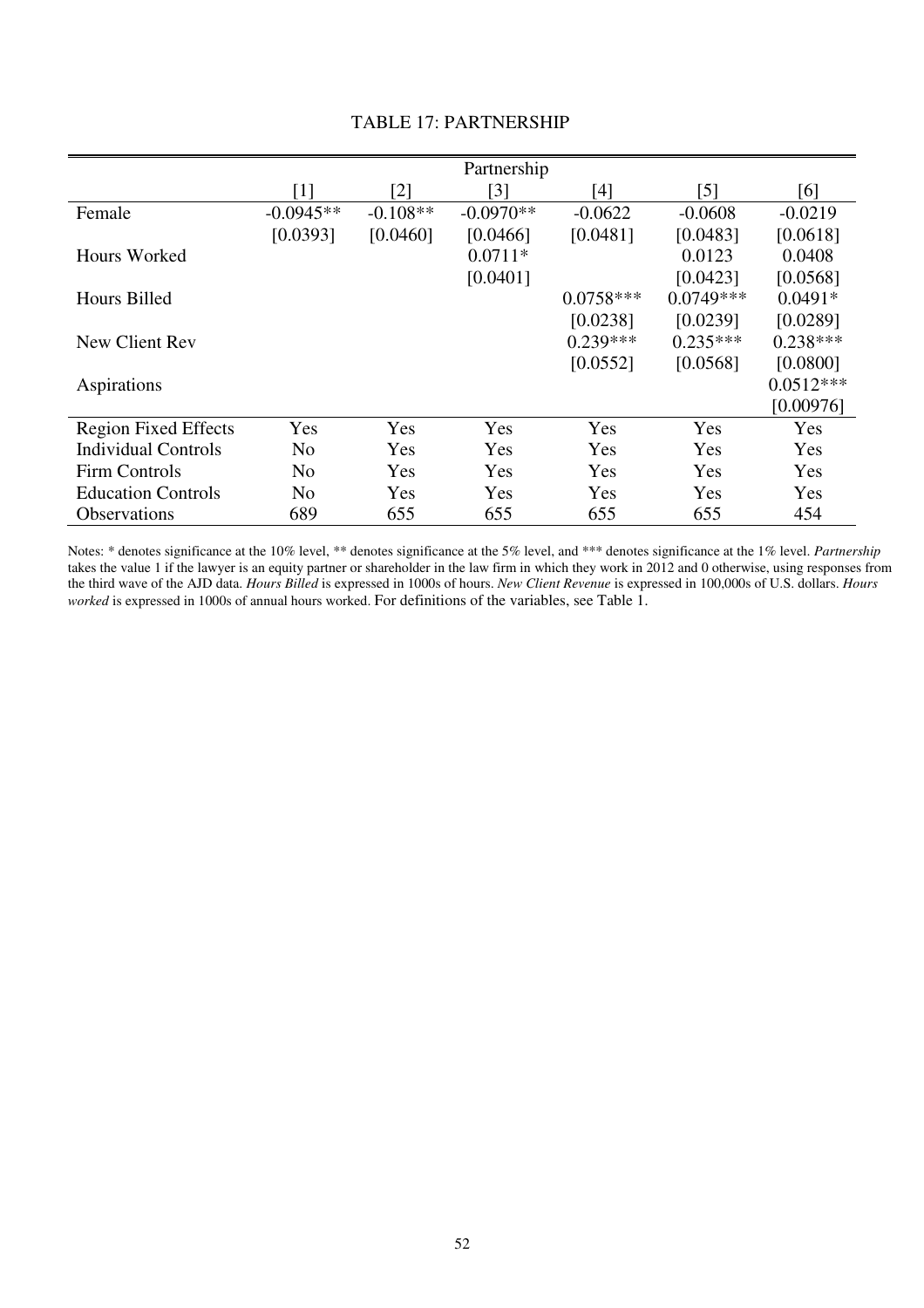

Notes: Median weekly earnings for lawyers in the period from 2000 to 2010. Current Population Survey's Household Data, detailed by occupation (Bureau of Labor Statistics, U.S.).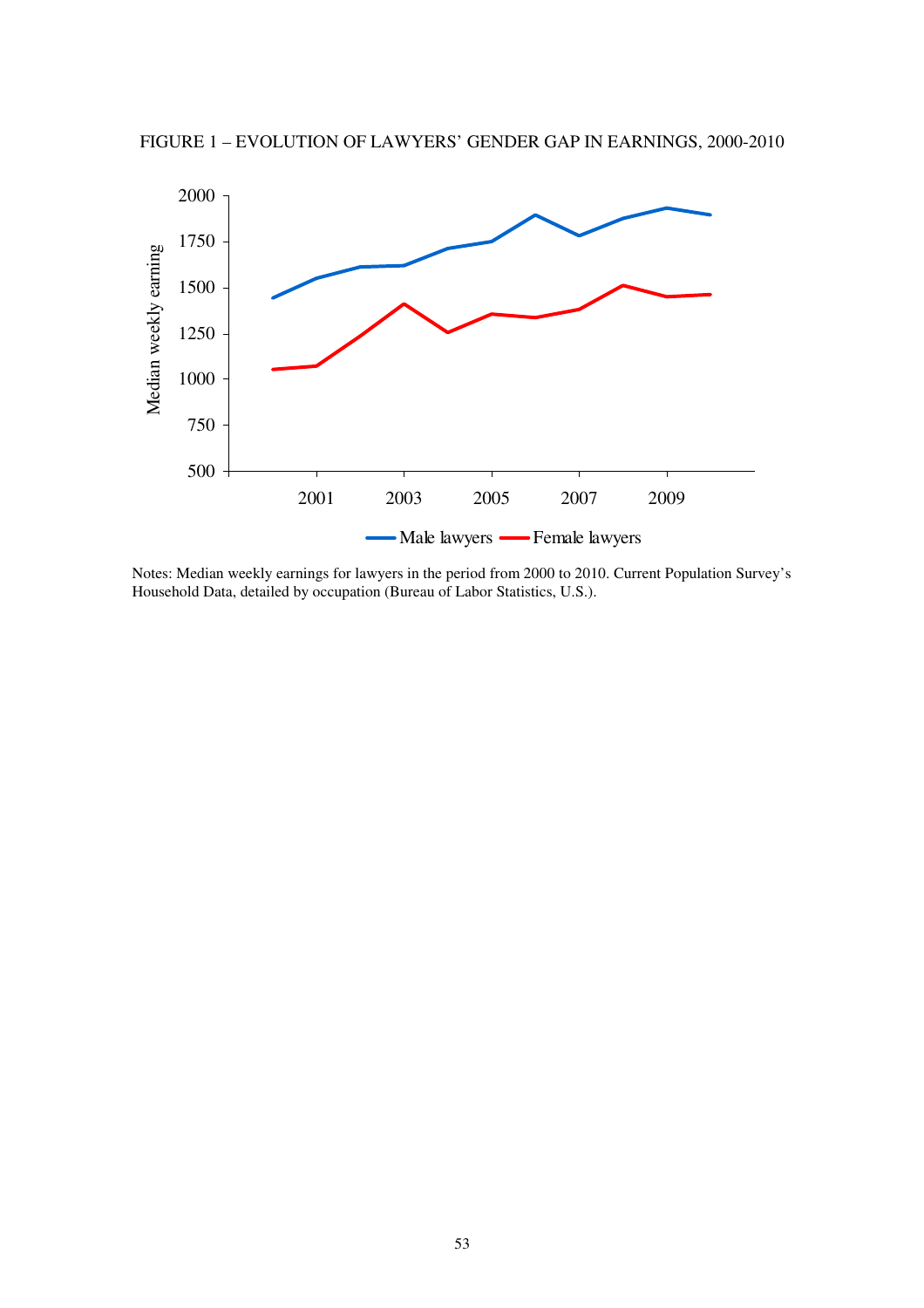

Notes: This figure provides the percentile distribution of the different gender gaps in hours billed (expressed in 1000s of hours) and new client revenue (expressed in 100,000s of U.S. dollars) greater than zero, after controlling for individual, education and firm characteristics, as well as region fixed effects. Confidence intervals (dashed line in gray) are at the 5% confidence level.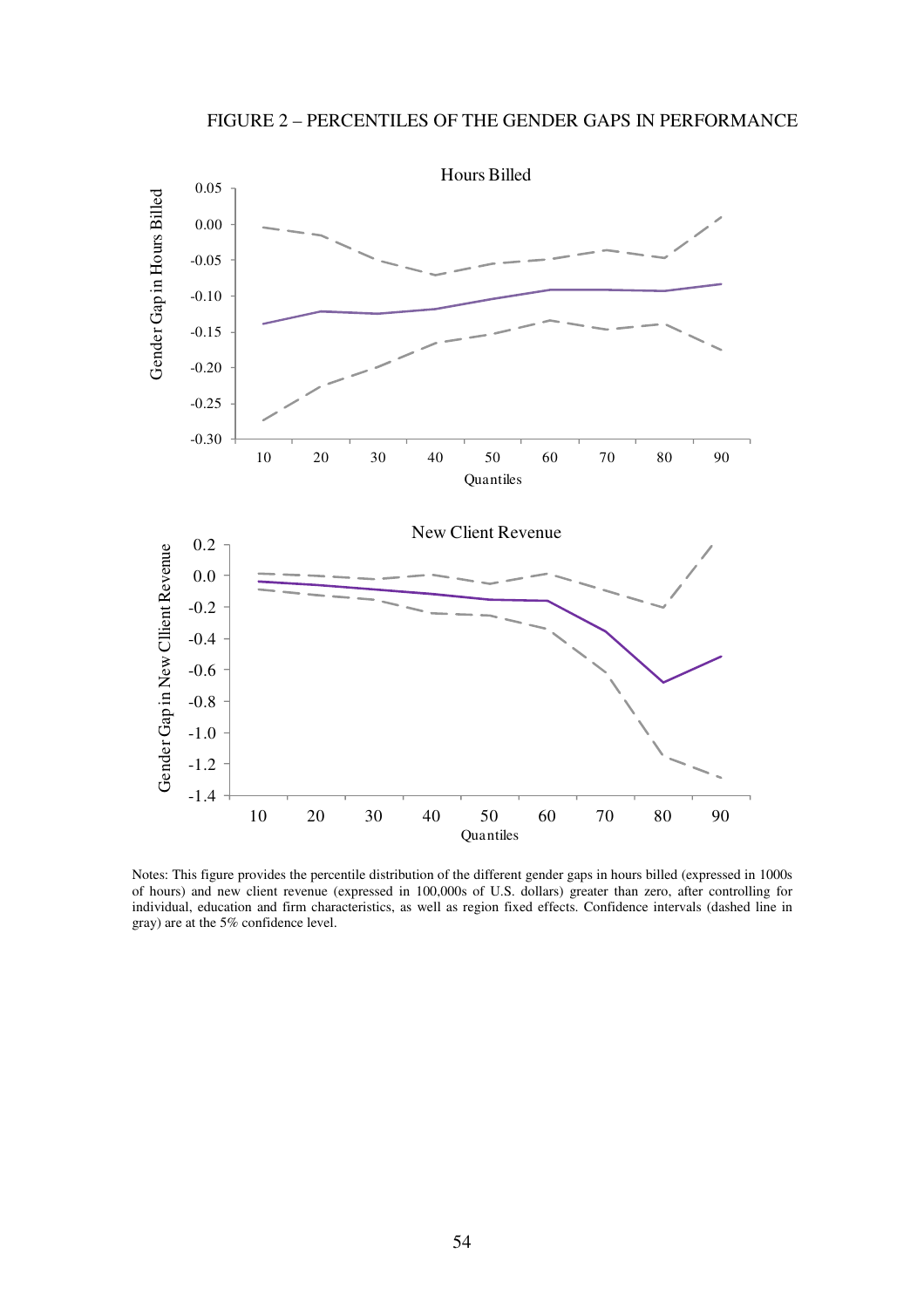

Note: Percentage of responses by gender to the question: "How strongly do you aspire to attain an Equity Partner position within your firm?" with possible answers ranging from 1: Not at all to 10: Very high (*After the JD* study, )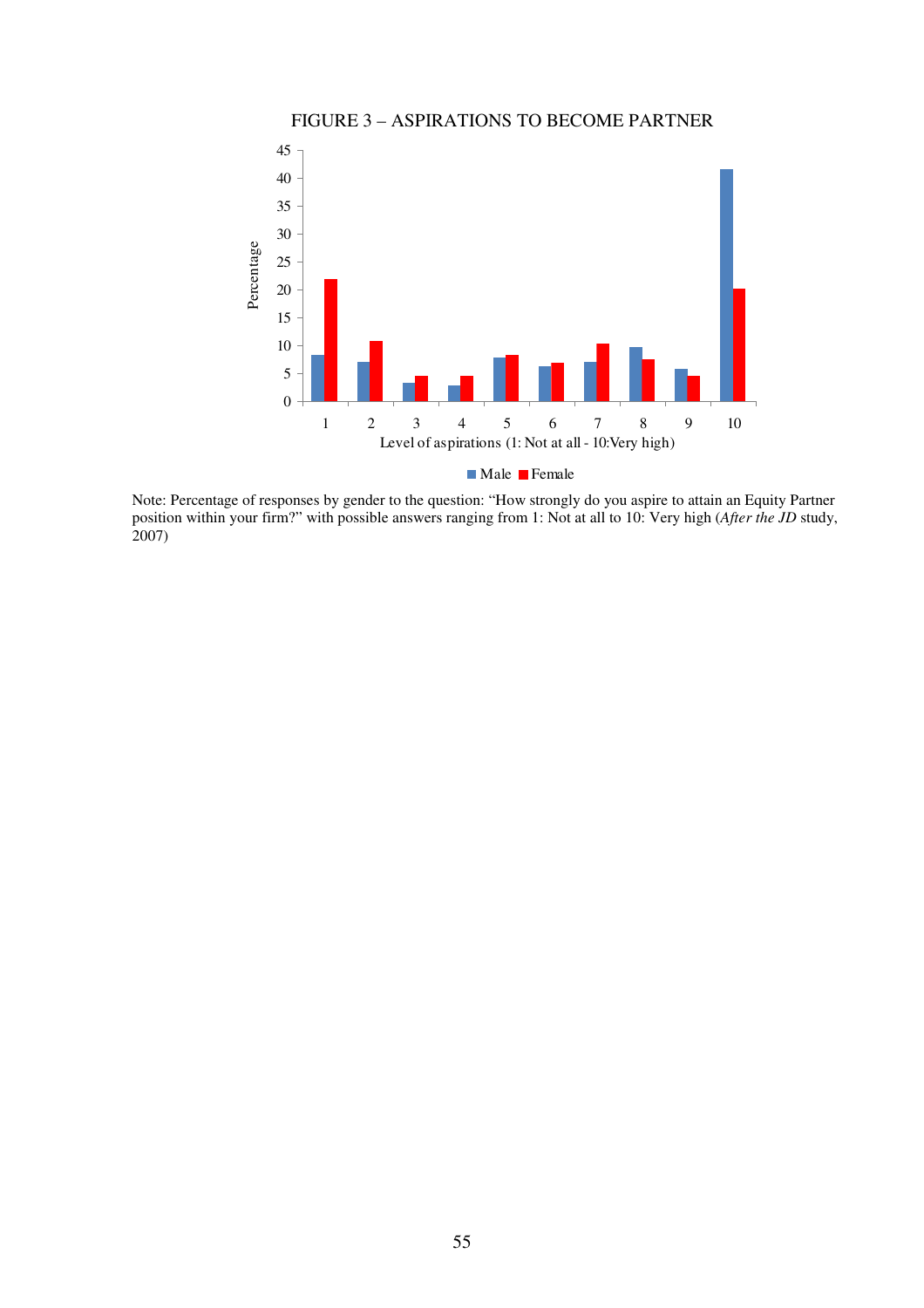### FIGURE 4: PERCENTILES OF THE GENDER GAPS IN PERFORMANCE WITH **CONTROLS**



 $\longrightarrow$  Individual and Firm (inc. Children) Plus Discrimination Measures

---- Plus Career Aspirations

Notes: This figure provides the percentile distribution of the gender gap in new client revenue (expressed in 100,000s of U.S. dollars). The gaps presented are for: (i) after controlling for individual, education, and firm characteristics and region fixed effects; (ii) controlling for all factors in (i) as well as measures of discrimination; and (iii) controlling for all factors in (i) as well as for long-term aspirations.